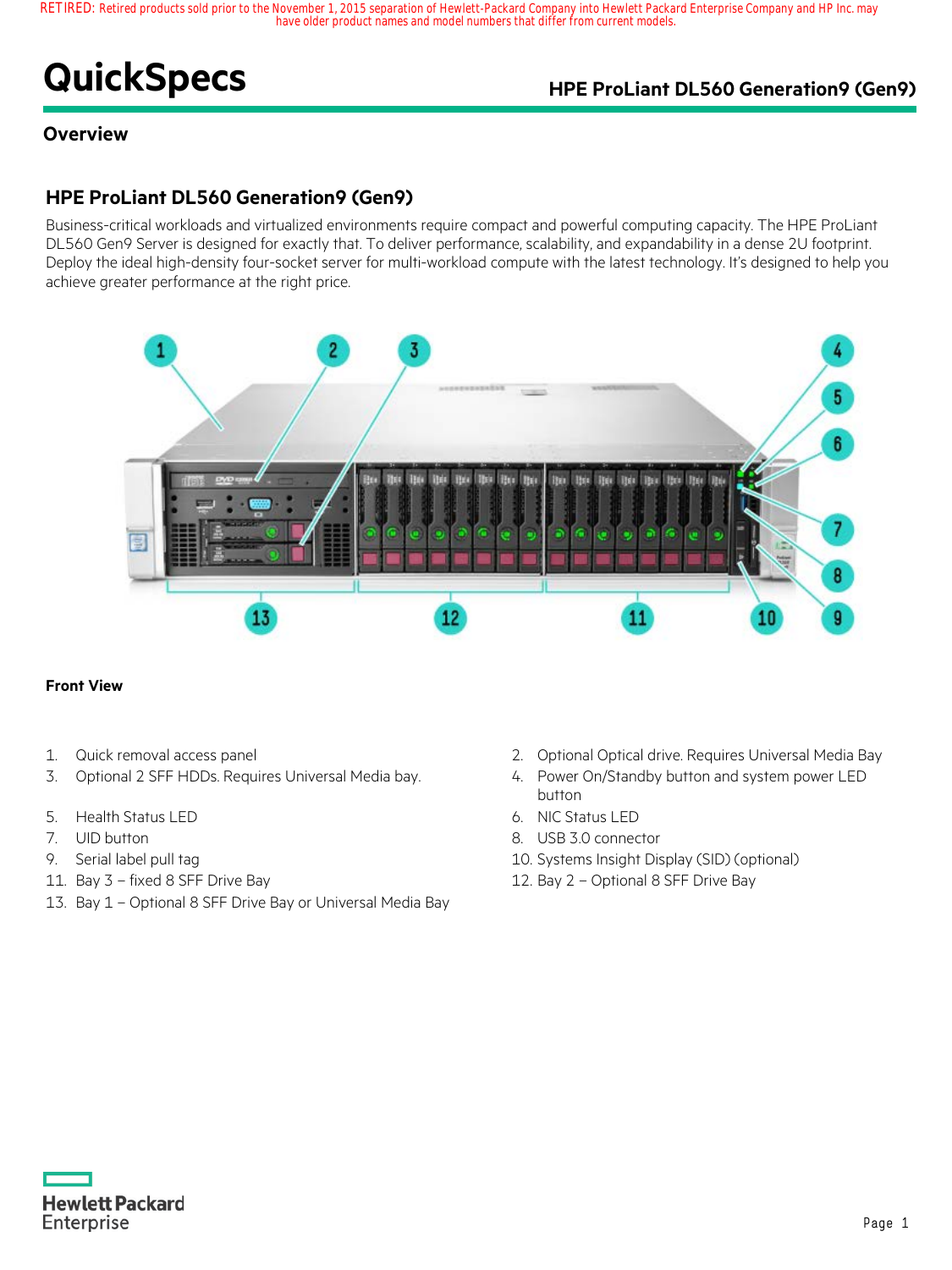#### **QuickSpecs HPE ProLiant DL560 Generation9 (Gen9)**

## **Overview**



### **Rear View**

- 
- 
- 
- 7. HPE Common Slot Power Supply bay 2 8. Power supply power connection
- 9. Power supply power LED 10. Serial connector
- 11. Dedicated iLO connector 12. VGA (video) connector
- 
- 
- 1. PCIe Slots (Slots 1-3 top to bottom) 2. PCIe Slots (Slots 4-6 top to bottom)
- 3. PCIe Slot (Slot 7) 4. Power supply power LED
- 5. Power supply power connection 6. HPE Common Slot Power Supply bay 1
	-
	-
	-
- 13. Unit ID LED 14. USB 2.0 connectors (2)
- 15. USB 3.0 connectors (3) 16. HPE FlexibleLOM ports (Shown:4x1GbE/Optional:2x10GbE);port1 on right side

## **What's New**

- HPE 128GB LRDIMMs for dramatic increases in total system memory capacity without sacrificing speed
- HPE Dual 8GB microSD USB Kit for redundancy in boot environments
- New Fiber Channel HBA's up to 32GB
- New 100Gb Omnipath networking card
- New 10GB 4-port networking card
- New 3.84TB SATA 6G Mixed Use SFF DS SSD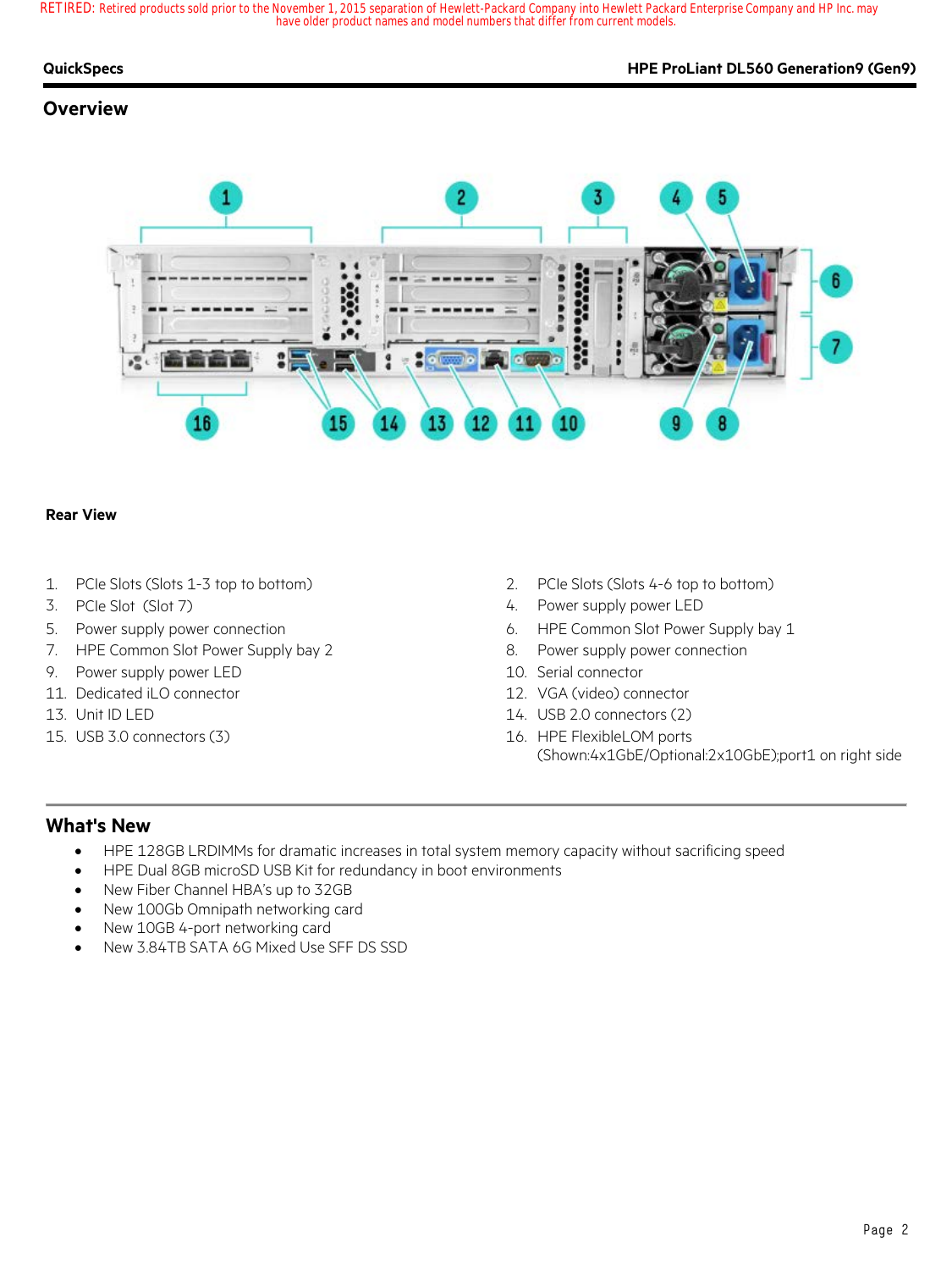## **Standard Features**

| Processor<br>One, Two or Four of  | <b>Model</b> | <b>CPU</b><br>frequency | <b>Cores</b> | L3 Cache | <b>Power</b> | QPI        | DDR4 Hz |
|-----------------------------------|--------------|-------------------------|--------------|----------|--------------|------------|---------|
| the following<br>depending on the | E5-4669v3    | $2.1$ GHz               | 18           | 45MB     | 135W         | $9.6$ GT/s | 2133    |
| server model                      | E5-4667v3    | 2.0GHz                  | 16           | 40MB     | 135W         | 9.6GT/s    | 2133    |
| configuration chosen              | E5-4660v3    | $2.1$ GHz               | 14           | 35MB     | 120W         | 9.6 G T/s  | 2133    |
|                                   | E5-4655v3    | 2.9GHz                  | 6            | 30MB     | 135W         | $9.6$ GT/s | 2133    |
|                                   | E5-4650v3    | $2.1$ GHz               | 12           | 30MB     | 105W         | 9.6 G T/s  | 2133    |
|                                   | E5-4640v3    | 1.9GHz                  | 12           | 30MB     | 105W         | 8.0GT/s    | 1866    |
|                                   | E5-4627v3    | $2.6$ GHz               | 10           | 25MB     | 135W         | 8.0GT/s    | 2133    |
|                                   | E5-4620v3    | 2.0GHz                  | 10           | 25MB     | 105W         | 8.0GT/s    | 1866    |
|                                   | E5-4610v3    | $1.7$ GHz               | 10           | 25MB     | 105W         | 6.4GT/s    | 1600    |
|                                   | E5-4669v4    | 2.2GHz                  | 22           | 55MB     | 135W         | 9.6 G T/s  | 2400    |
|                                   | E5-4667v4    | $2.2$ GHz               | 18           | 45MB     | 135W         | 9.6 G T/s  | 2400    |
|                                   | E5-4660v4    | 2.2GHz                  | 16           | 40MB     | 120W         | 9.6 G T/s  | 2400    |
|                                   | E5-4655v4    | 2.5GHz                  | 8            | 30MB     | 135W         | $9.6$ GT/s | 2400    |
|                                   | E5-4650v4    | 2.2GHz                  | 14           | 35MB     | 105W         | $9.6$ GT/s | 2400    |
|                                   | E5-4640v4    | $2.1$ GHz               | 12           | 30MB     | 105W         | 8.0GT/s    | 2133    |
|                                   | E5-4627v4    | $2.6$ GHz               | 10           | 25MB     | 135W         | 8.0GT/s    | 2400    |
|                                   | E5-4620v4    | $2.1$ GHz               | 10           | 25MB     | 105W         | 8.0GT/s    | 2133    |
|                                   | E5-4610v4    | 1.8GHz                  | 10           | 25MB     | 105W         | 6.4GT/s    | 1866    |

**NOTE:** For more information regarding Intel Xeon processors, please see the following **http://www.intel.com/xeon**.

**NOTE:** Intel® Hyper Threading supported on all processors except E5-4627 v3 and E5-4627 v4. **NOTE:** Intel® Turbo Boost Technology supported on all processors except E5-4610 v3 and E5-4610 v4.

**NOTE:** For the Standard Features shipped in the "Factory Integrated Models," please see the "Configuration Information - Factory Integrated Models" section.

| <b>Cache Memory</b><br>One of the following<br>depending on model | 55MB (1 x 55MB) Level 3 cache                                                               |  |  |  |  |  |
|-------------------------------------------------------------------|---------------------------------------------------------------------------------------------|--|--|--|--|--|
|                                                                   | <b>NOTE:</b> With the E5-4669v4 processor.                                                  |  |  |  |  |  |
|                                                                   | 45MB (1 x 45MB) Level 3 cache                                                               |  |  |  |  |  |
|                                                                   | <b>NOTE:</b> With the E5-4667v4 and E5-4669v3 processors.                                   |  |  |  |  |  |
|                                                                   | 40MB (1 x 40MB) Level 3 cache                                                               |  |  |  |  |  |
|                                                                   | NOTE: With the E5-4660v4 and E5-4667v3 processors.                                          |  |  |  |  |  |
|                                                                   | 35MB (1 x 35MB) Level 3 cache                                                               |  |  |  |  |  |
|                                                                   | NOTE: With the E5-4650v4 and E5-4660v3 processors.<br>30MB (1 x 30MB) Level 3 cache         |  |  |  |  |  |
|                                                                   |                                                                                             |  |  |  |  |  |
|                                                                   | <b>NOTE:</b> With the E5-4640v4, E5-4655v4, E5-4650v3, E5-4640v3, and E5-4655v3 processors. |  |  |  |  |  |
|                                                                   | 25MB (1 x 25MB) Level 3 cache                                                               |  |  |  |  |  |
|                                                                   | NOTE: With the E5-4610v4, E5-4620v4, E5-4627v4, E5-4620v3, E5-4627v3, and E5-               |  |  |  |  |  |
|                                                                   | 4610v3 processors.                                                                          |  |  |  |  |  |
| <b>Chipset</b>                                                    | Intel® C610 Series Chipset                                                                  |  |  |  |  |  |
|                                                                   | Intel® Xeon® E5-4600v4 Processor Family                                                     |  |  |  |  |  |
|                                                                   | Intel <sup>®</sup> Xeon® E5-4600v3 Processor Family                                         |  |  |  |  |  |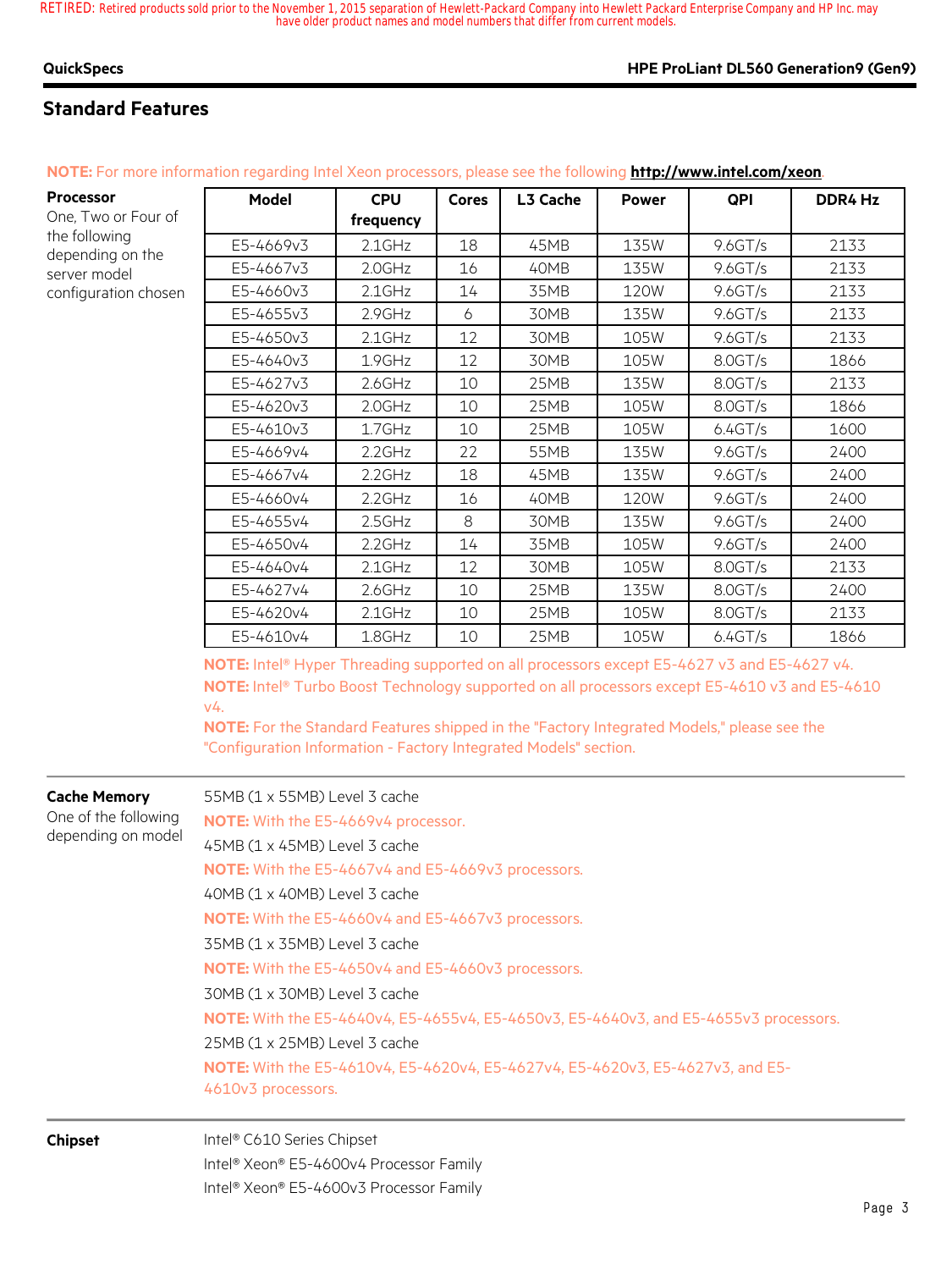| QuickSpecs |  |
|------------|--|
|------------|--|

### **HPE ProLiant DL560 Generation9 (Gen9)**

## **Standard Features**

### **NOTE:** For more information regarding Intel® chipsets, please see the following URL: **http://www.intel.com/products/server/chipsets/**

| On System<br>Management<br><b>Chipset</b>                   | HPE iLO 4 (4GB NAND)<br>NOTE: Read and learn more in the <i>iLO QuickSpecs</i> .                                                                                                                                                                                                                                                                                                                                                                      |                                                                                                                                                                                                        |                                                                                                                                                                                                          |  |  |  |
|-------------------------------------------------------------|-------------------------------------------------------------------------------------------------------------------------------------------------------------------------------------------------------------------------------------------------------------------------------------------------------------------------------------------------------------------------------------------------------------------------------------------------------|--------------------------------------------------------------------------------------------------------------------------------------------------------------------------------------------------------|----------------------------------------------------------------------------------------------------------------------------------------------------------------------------------------------------------|--|--|--|
| <b>Memory</b><br>One of the following<br>depending on model | Type:<br><b>HPE SmartMemory</b><br>DDR4 Registered (RDIMM) or Load Reduced (LRDIMM)                                                                                                                                                                                                                                                                                                                                                                   |                                                                                                                                                                                                        |                                                                                                                                                                                                          |  |  |  |
|                                                             | <b>DIMM Slots Available</b>                                                                                                                                                                                                                                                                                                                                                                                                                           | 48                                                                                                                                                                                                     | (12 DIMM slots per processor, 4 channels per processor, 3 DIMMs per<br>channel)                                                                                                                          |  |  |  |
|                                                             | Maximum Capacity<br>(LRDIMM)                                                                                                                                                                                                                                                                                                                                                                                                                          | 6TB                                                                                                                                                                                                    | 48 x 128GB LRDIMM @2400MHz                                                                                                                                                                               |  |  |  |
|                                                             | Maximum Capacity<br>(RDIMM)                                                                                                                                                                                                                                                                                                                                                                                                                           | 1.5TB                                                                                                                                                                                                  | (48 x 32GB RDIMM @2400 MHz)                                                                                                                                                                              |  |  |  |
|                                                             | NOTE: HPE memory from previous generation servers are not qualified or warranted with this HPE<br>ProLiant Server. HPE SmartMemory is required to realize the memory performance improvements and<br>enhanced functionality listed in this document for Gen9. For additional information, please see the <b>HPE</b><br><b>SmartMemory QuickSpecs.</b><br>NOTE: LRDIMM and RDIMM are distinct memory technologies and cannot be mixed within a server. |                                                                                                                                                                                                        |                                                                                                                                                                                                          |  |  |  |
|                                                             | NOTE: Depending on the memory configuration (for instance: number of DIMMs and DIMMs per<br>channel, type of memory) and processor model, the memory speed may run at 2400, 2133, 1866MHz,<br>1600MHz. Please see Memory Population Table below or the <b>Online Memory Configuration Tool</b> .                                                                                                                                                      |                                                                                                                                                                                                        |                                                                                                                                                                                                          |  |  |  |
| <b>Memory Protection</b>                                    | Advanced ECC                                                                                                                                                                                                                                                                                                                                                                                                                                          | Advanced ECC uses single device data correction to detect and correct single and<br>all multibit error that occurs within a single DRAM chip.                                                          |                                                                                                                                                                                                          |  |  |  |
|                                                             | Online Spare                                                                                                                                                                                                                                                                                                                                                                                                                                          |                                                                                                                                                                                                        | Memory online spare mode detects a rank that is degrading and switches<br>operation to the spare rank.                                                                                                   |  |  |  |
|                                                             | Mirroring mode                                                                                                                                                                                                                                                                                                                                                                                                                                        | Memory mirroring inter-socket stores a copy of memory with dynamic failover in<br>case of failure. Once a DIMM in a mirrored set is detected as failed, the mirror<br>failover uses its mirrored DIMM. |                                                                                                                                                                                                          |  |  |  |
|                                                             | Demand and Patrol<br>Scrubbing                                                                                                                                                                                                                                                                                                                                                                                                                        |                                                                                                                                                                                                        | Memory demand and patrol scrubbing prevent accumulation of correctable errors<br>and reduces the likelihood of unplanned downtime.                                                                       |  |  |  |
|                                                             | Failed DIMM Isolation                                                                                                                                                                                                                                                                                                                                                                                                                                 | availability.                                                                                                                                                                                          | Failed DIMM isolation improves the service time thus improving the overall system                                                                                                                        |  |  |  |
|                                                             | Data Bus ECC<br>Protection                                                                                                                                                                                                                                                                                                                                                                                                                            |                                                                                                                                                                                                        | Data Bus ECC protection provides automatic correction from a single data bit<br>error and detection of double data error bits. Often called single error<br>correction/double error detection (SEC/DED). |  |  |  |
|                                                             | Memory Thermal<br>Control                                                                                                                                                                                                                                                                                                                                                                                                                             | sensor.                                                                                                                                                                                                | Memory thermal control is used to prevent DIMMs from overheating. Achieved by<br>slowing down the memory access rate per the temperature monitored by DIMM                                               |  |  |  |
|                                                             | Memory Mirroring<br>Inter-Socket                                                                                                                                                                                                                                                                                                                                                                                                                      |                                                                                                                                                                                                        | Memory mirroring inter-socket stores a copy of memory with dynamic failover in<br>case of failure. Once a DIMM in a mirrored set is detected as failed, the mirror<br>failover uses its mirrored DIMM.   |  |  |  |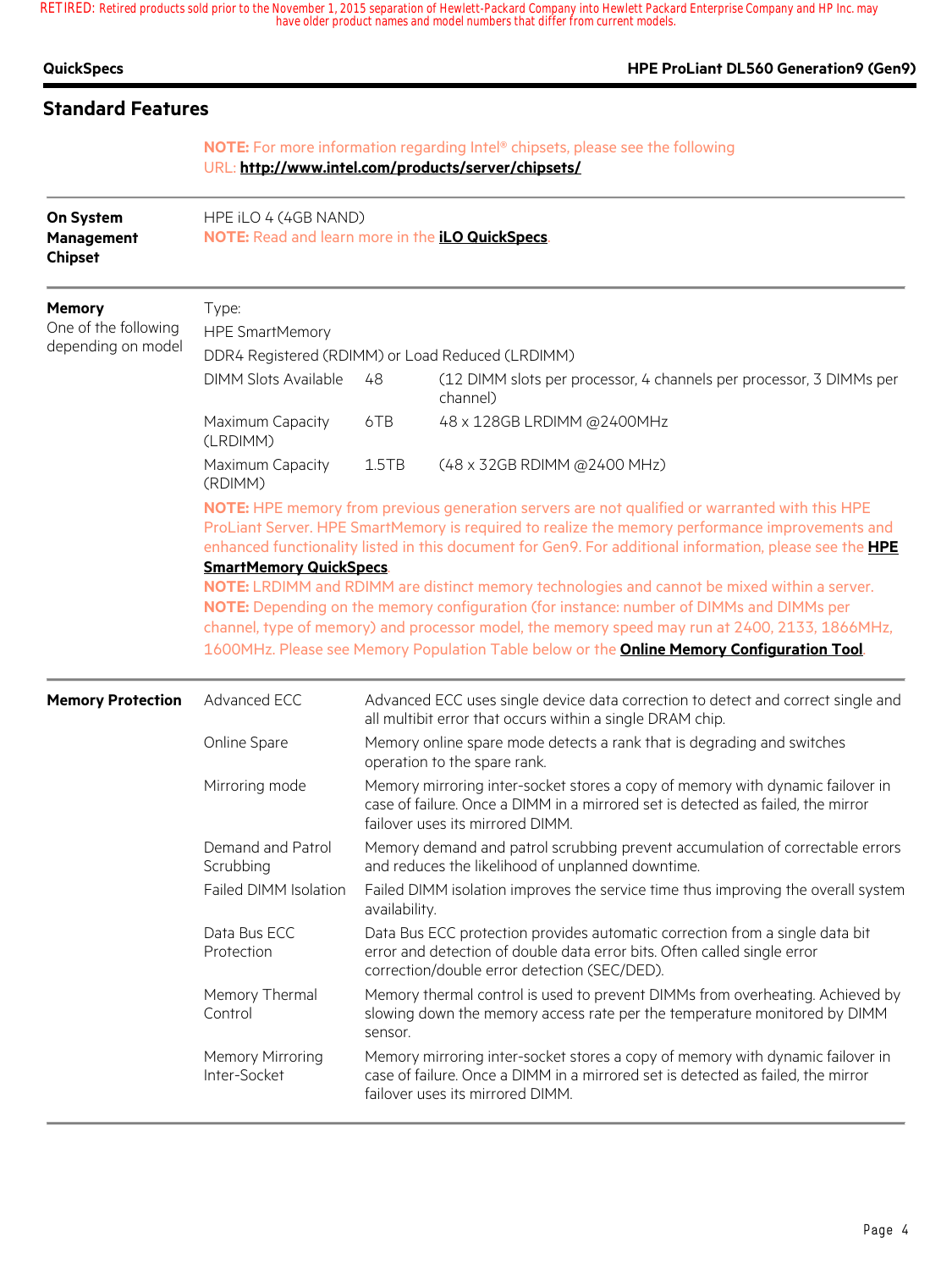## **QuickSpecs HPE ProLiant DL560 Generation9 (Gen9)**

## **Standard Features**

**Network Controller** The HPE ProLiant DL560 Gen9 servers offer a flexible network technology - FlexibleLOMs, which offers customers a choice of 1Gb, 10Gb, or 10Gb base-T Ethernet or converged networking in their embedded adapter. A range of NIC cards are also available to enhance networking capabilities.

**NOTE:** For additional details see the Networking Section of this document.

| Model             | <b>Adapter</b>                          |
|-------------------|-----------------------------------------|
| Entry Model       | HPE Ethernet 1Gb 4-port 331FLR Adapter  |
| Base Model        | HPE FlexFabric 10Gb 2P 533FLR-T Adapter |
| Performance Model | HPE FlexFabric 10Gb 2P 533FLR-T Adapter |

### **Expansion Slots**

| Primary Riser<br>(Standard) | <b>Expansion</b><br>Slots # | <b>Technology</b> | <b>Bus</b><br>Width | <b>Connector</b><br>Width | <b>Bus</b><br><b>Number</b> | <b>Form Factor</b>            | <b>Notes</b> |
|-----------------------------|-----------------------------|-------------------|---------------------|---------------------------|-----------------------------|-------------------------------|--------------|
|                             | 1                           | <b>PCIe 3.0</b>   | x8                  | x16                       |                             | Half<br>length/full<br>height | Proc 1       |
|                             | $\overline{2}$              | <b>PCIe 3.0</b>   | x8                  | x16                       | 10                          | Half<br>length/full<br>height | Proc 1       |
|                             | 3                           | <b>PCIe 3.0</b>   | x8                  | x8                        | 13                          | Half<br>length/full<br>height | Proc 1       |

**NOTE:** PCIe slot availability is dependent on the number of processors installed. **NOTE:** Connector Width indicates default bus assignment. Inserting cards with PCI bridges may alter the actual bus assignment number.

**NOTE:** Bus Width indicates the number of physical electrical lanes running to the connector. Inserting cards with PCI bridges may alter the actual bus assignment number.

| Primary Riser<br>(Optional)   | <b>Expansion</b><br>Slots # | <b>Technology</b> | <b>Bus</b><br>Width        | <b>Connector</b><br>Width | <b>Bus</b><br><b>Number</b> | <b>Form Factor</b>            | <b>Notes</b>      |
|-------------------------------|-----------------------------|-------------------|----------------------------|---------------------------|-----------------------------|-------------------------------|-------------------|
| 793475-B21                    | $\overline{2}$              | <b>PCle 3.0</b>   | x16                        | x16                       |                             | Half<br>length/full<br>height | Proc 1            |
|                               | $\overline{3}$              | <b>PCle 3.0</b>   | x8                         | x8                        |                             | Half<br>length/full<br>height | Proc 1            |
| Secondary Riser<br>(Optional) | <b>Expansion</b><br>Slots # | <b>Technology</b> | <b>Bus</b><br><b>Width</b> | <b>Connector</b><br>Width | <b>Bus</b><br><b>Number</b> | <b>Form Factor</b>            | <b>Notes</b>      |
| 793474-B21                    | 4                           | <b>PCle 3.0</b>   | x16                        | x16                       | 16                          | Half<br>length/full<br>height | Proc 2            |
|                               | 5                           | <b>PCIe 3.0</b>   | x8                         | x16                       | 20                          | Half<br>length/full<br>height | Proc <sub>2</sub> |
|                               | 6                           | <b>PCIe 3.0</b>   | x8                         | x8                        | 23                          | Half<br>length/full<br>height | Proc 2            |
| Expansion Slot 7              | <b>Expansion</b><br>Slots # | <b>Technology</b> | <b>Bus</b><br>Width        | <b>Connector</b><br>Width | <b>Bus</b><br><b>Number</b> | <b>Form Factor</b>            | <b>Notes</b>      |
|                               | 7                           | <b>PCle 3.0</b>   | x8                         | x16                       | 26                          | Low profile                   | Proc 2            |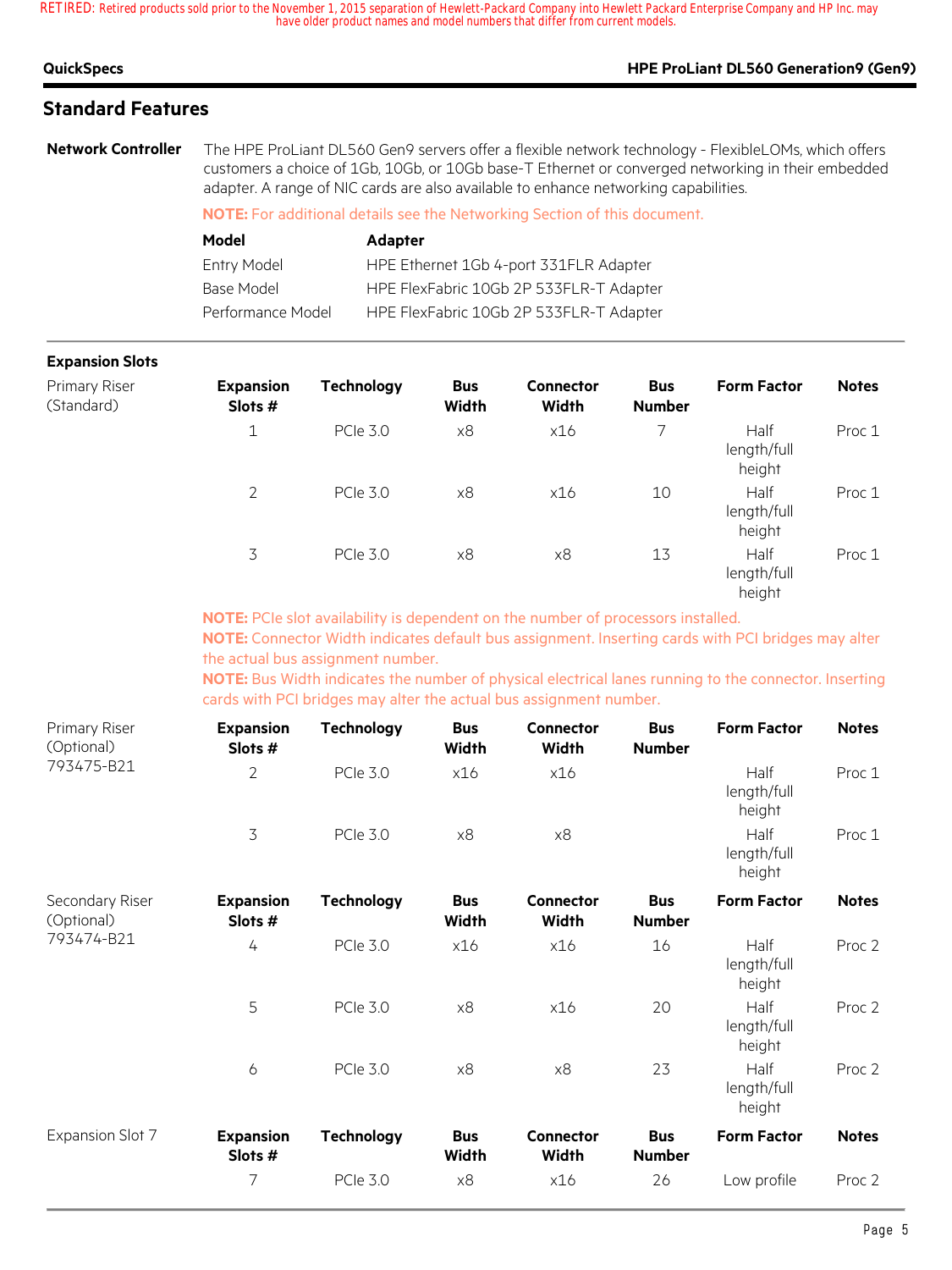### **HPE ProLiant DL560 Generation9 (Gen9)**

| <b>Standard Features</b>                                                                |                                                                                                                                                                                                                                                                                                                                   |                                                                                                                                                                                                                                                                                                                                                                                                                                                                                                                                                                                                                                                                                                                                            |                                                                                                                                                                                                                                                                                                                                                                                                                                                                                                                                                                                                                                                                   |  |  |
|-----------------------------------------------------------------------------------------|-----------------------------------------------------------------------------------------------------------------------------------------------------------------------------------------------------------------------------------------------------------------------------------------------------------------------------------|--------------------------------------------------------------------------------------------------------------------------------------------------------------------------------------------------------------------------------------------------------------------------------------------------------------------------------------------------------------------------------------------------------------------------------------------------------------------------------------------------------------------------------------------------------------------------------------------------------------------------------------------------------------------------------------------------------------------------------------------|-------------------------------------------------------------------------------------------------------------------------------------------------------------------------------------------------------------------------------------------------------------------------------------------------------------------------------------------------------------------------------------------------------------------------------------------------------------------------------------------------------------------------------------------------------------------------------------------------------------------------------------------------------------------|--|--|
| <b>Storage Controller</b><br>One of the following<br>depending on model                 | Entry Models<br><b>Base Models</b><br>Performance Models<br>enhanced data retention.                                                                                                                                                                                                                                              | HPE Dynamic Smart Array B140i Controller<br>HPE Flexible Smart Array P440ar/2GB Controller<br>The P440ar Flexible Smart Array controller is in the Adaptive RAID on Chip slot, enables SAS drives and<br>has 2GB Flash Backed Write Cache for data retention.<br>HPE Smart Array P840/4G Controller<br>The P840 Flexible Smart Array controller enables SAS drives and has 4GB Flash Backed Write Cache for                                                                                                                                                                                                                                                                                                                                |                                                                                                                                                                                                                                                                                                                                                                                                                                                                                                                                                                                                                                                                   |  |  |
| <b>Internal Storage</b><br><b>Devices</b><br>One of the following<br>depending on model | <b>Hard Drives</b><br>Hard Drive Bays<br><b>Optional Optical Drive</b>                                                                                                                                                                                                                                                            | None ship standard<br>8 hot plug SFF SAS/SATA HDD Bays in Entry and Base Models<br>16 hot plug SFF SAS/SATA HDD Bays in Performance Models<br>NOTE: Upgradeable to a maximum of 24. If one of the two Optional Universal<br>Media Bay Kits is chosen, a maximum of 18 SFF drives are available as versus<br>24. The standard Universal Media Bay Kit occupies an 8 SFF drive bay cage and<br>includes an optional Optical Disk Drive; another version has an optional 2SFF<br>drive bay as well.<br>Available via Universal Media Bay Kit<br>NOTE: An optional optical drive can be added to either the Universal Media Bay<br>Kit with 2SFF drive bay (793479-B21) or the Universal Media Bay Kit without<br>2SFF drive bay (795090-B21). |                                                                                                                                                                                                                                                                                                                                                                                                                                                                                                                                                                                                                                                                   |  |  |
| <b>Maximum Internal</b><br><b>Storage</b>                                               | Hot Plug SFF SATA<br>Hot Plug SFF SAS<br>Hot Plug SFF SATA SSD<br>Hot Plug SFF SAS SSD                                                                                                                                                                                                                                            | <b>CAPACITY</b><br>48TB<br>48TB<br>92TB<br>92TB                                                                                                                                                                                                                                                                                                                                                                                                                                                                                                                                                                                                                                                                                            | <b>CONFIGURATION</b><br>24 x 2TB<br>$24 \times 2TB$<br>24 x 3.84TB<br>24 x 3.84TB                                                                                                                                                                                                                                                                                                                                                                                                                                                                                                                                                                                 |  |  |
| <b>Power Supply</b><br>One of the following<br>depending on model                       | HPE 1200W Common Slot Platinum Hot Plug Power Supply<br>NOTE: Entry Models have a single HPE 1200W Common Slot Platinum Hot Plug Power Supply.<br>2 HPE 1200W Common Slot Platinum Plus Hot Plug Power Supplies<br>NOTE: Base and Performance Models have redundant HP1200W Common Slot Platinum Plus Hot Plug<br>Power Supplies. |                                                                                                                                                                                                                                                                                                                                                                                                                                                                                                                                                                                                                                                                                                                                            |                                                                                                                                                                                                                                                                                                                                                                                                                                                                                                                                                                                                                                                                   |  |  |
| <b>Common Slot Power</b><br><b>Supplies</b>                                             | One of the following depending on power requirements:<br>HPE 1500W Common Slot 48VDC Hot Plug Power Supply<br><b>NOTE:</b> 1500W power supply supports high line voltage only.<br>HPE 1200W Common Slot Platinum Hot Plug Power Supply<br>at: http://www.hpe.com/info/hppoweradvisor.                                             |                                                                                                                                                                                                                                                                                                                                                                                                                                                                                                                                                                                                                                                                                                                                            | HPE 1500W Common Slot Platinum Plus Hot Plug Power Supply<br>HPE 1200W Common Slot Platinum Plus Hot Plug Power Supply<br>Prior to making a power supply selection it is highly recommended that the HPE Power Advisor is run to<br>determine the right size power supply for your server configuration. The HPE Power Advisor is located<br>Hewlett Packard Enterprise Common Slot (CS) power supplies allow for commonality of power supplies<br>across a wide range of ProLiant and Integrity servers, as well as HPE Storage solutions, and are designed<br>to provide the highest power supply efficiency without degrading system performance. HPE CS power |  |  |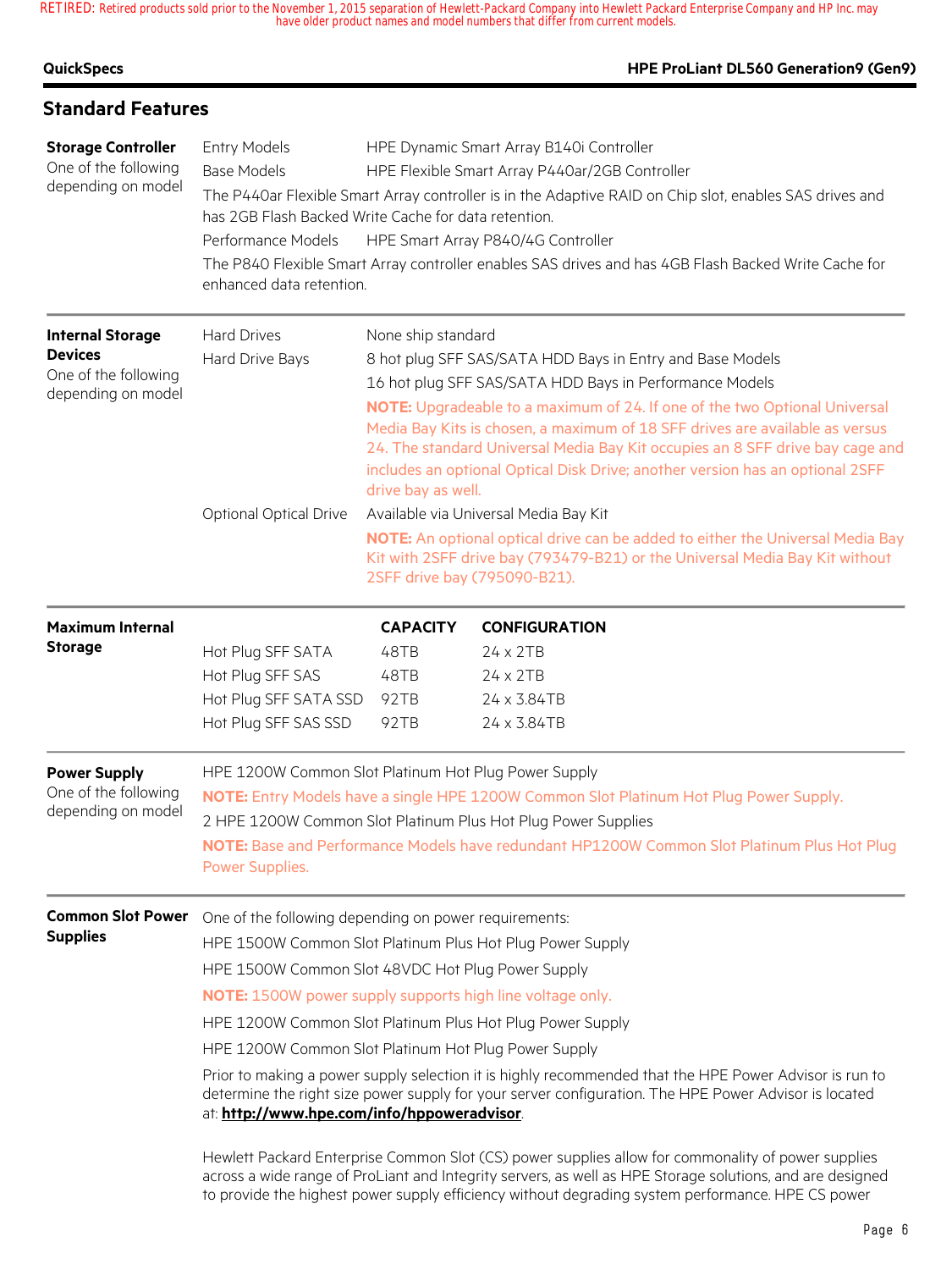#### **QuickSpecs HPE ProLiant DL560 Generation9 (Gen9)**

### **Standard Features**

supplies are tested by the Electric Power Research Institute (EPRI) and certified through the ECOS 80 Plus power supply program. HPE CS power supply options provide efficiency ratings of up to 94% (80 Plus Platinum) and are available in several power output options including - 1200W, 1500W - allowing the customer to "right-size" a power supply for their specific server configuration. All HPE Common Slot power sources are UL, CE Mark Compliant, hot-plug and support redundant configurations.

HPE CS Platinum Plus power supplies are required when enabling HPE's Intelligent Power Discovery (IPD) solution. IPD is the first technology to create an automated, energy-aware network between IT systems and facilities. This allows your company to reclaim millions of dollars in wasted power capacity and downtime costs across data centers. For more information on HPE's IPD solution, go to **https://www.hpe.com/servers/powerdiscovery**.

**NOTE:** Mixing of power supplies in the same server is not supported. All power supplies must be of the same output and efficiency rating. If non-matched power supplies are inserted you will get errors and operation will fail.

**NOTE:** All pre-configured servers ship with a standard 6-foot IEC C-13/C-14 jumper cord (A0K02A). This jumper cord is also included with each standard AC power supply option kit. If a different power cord is required, please check the **ProLiant Power Cables** web page.

| <b>System Fans</b>                                                                                |                                                                                                                                                                                                                                                                                                                                                              | Non-redundant                                                                                | <b>Redundant</b> |  |  |  |
|---------------------------------------------------------------------------------------------------|--------------------------------------------------------------------------------------------------------------------------------------------------------------------------------------------------------------------------------------------------------------------------------------------------------------------------------------------------------------|----------------------------------------------------------------------------------------------|------------------|--|--|--|
|                                                                                                   | 6 Hot Plug Fans (with N+1<br>redundancy)                                                                                                                                                                                                                                                                                                                     |                                                                                              |                  |  |  |  |
| <b>Interfaces</b>                                                                                 | Serial                                                                                                                                                                                                                                                                                                                                                       | $1$ rear                                                                                     |                  |  |  |  |
|                                                                                                   | Video<br>1 front (optional with Universal Media Bay kit); 1 rear                                                                                                                                                                                                                                                                                             |                                                                                              |                  |  |  |  |
|                                                                                                   | iLO 4 Remote Management                                                                                                                                                                                                                                                                                                                                      | 1                                                                                            |                  |  |  |  |
|                                                                                                   | Micro SD Dual Slot                                                                                                                                                                                                                                                                                                                                           | 1                                                                                            |                  |  |  |  |
|                                                                                                   |                                                                                                                                                                                                                                                                                                                                                              | NOTE: Requires the optional HP Dual Micro SD 8GB USB kit.                                    |                  |  |  |  |
|                                                                                                   | USB 2.0 Ports                                                                                                                                                                                                                                                                                                                                                | 5 total: 2 front (optional); 2 rear; 1 internal                                              |                  |  |  |  |
|                                                                                                   | USB 3.0 Ports                                                                                                                                                                                                                                                                                                                                                | 4 total: 1 front; 2 rear, 1 internal                                                         |                  |  |  |  |
| <b>Operating Systems</b><br>and Virtualization<br><b>Software Support</b><br>for ProLiant Servers | <b>Microsoft Windows Server</b><br><b>Red Hat Enterprise Linux (RHEL)</b><br><b>SUSE Linux Enterprise Server (SLES)</b><br><b>VMware</b><br>NOTE: For more information on Hewlett Packard Enterprise Certified and Supported ProLiant Servers<br>for OS and Virtualization Software and latest listing of software drivers available for your server, please |                                                                                              |                  |  |  |  |
| <b>Upgradeability</b>                                                                             | Upgradeable to 4 processors<br>Up to 48 DIMM slots                                                                                                                                                                                                                                                                                                           | visit our Support Matrix at: http://www.hpe.com/info/ossupport and our driver download page. |                  |  |  |  |
|                                                                                                   | 7 PCIe 3.0 I/O slots                                                                                                                                                                                                                                                                                                                                         |                                                                                              |                  |  |  |  |
|                                                                                                   | NOTE: PCIe slot availability is dependent on the number of processors installed. Please refer to the<br>"Expansion Slots" section for more details.                                                                                                                                                                                                          |                                                                                              |                  |  |  |  |
|                                                                                                   | NOTE: The HPE ProLiant DL560 Gen9 server has a dedicated FlexibleLOM slot and an Adaptive Raid<br>On Chip (AROC) slot for HPE Flexible Smart Array controllers in addition to the 7 PCI 3.0 I/O expansion<br>slots.                                                                                                                                          |                                                                                              |                  |  |  |  |
|                                                                                                   | Embedded 10-Port SATA, B140i as standard                                                                                                                                                                                                                                                                                                                     |                                                                                              |                  |  |  |  |
|                                                                                                   |                                                                                                                                                                                                                                                                                                                                                              | HPE Flexible Smart Array, Smart Array or Smart HBA Controllers                               |                  |  |  |  |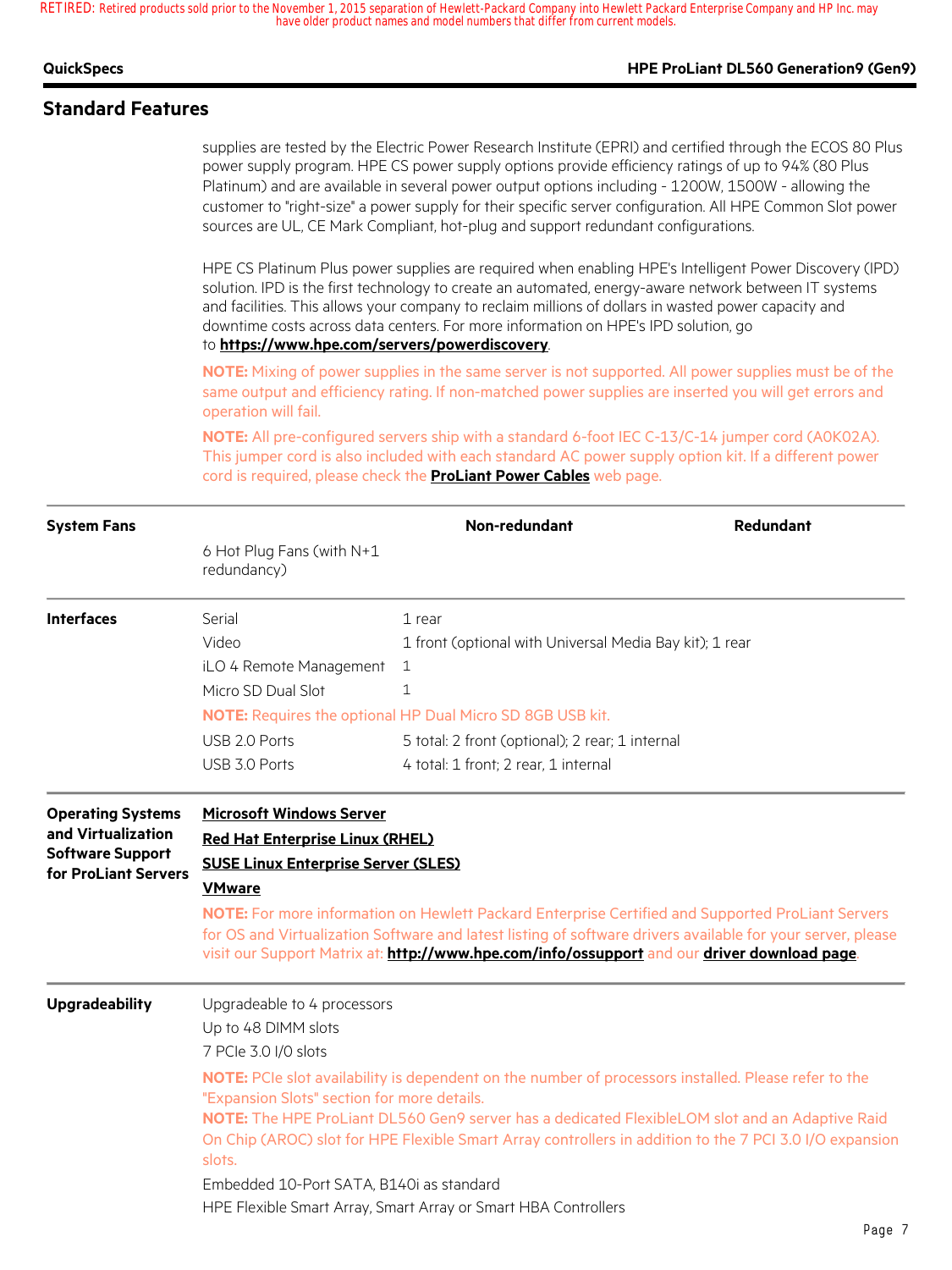| <b>QuickSpecs</b>                           | HPE ProLiant DL560 Generation9 (Gen9)                                                                                                                                                                                                                                                                                                                                                                                                                                                                                                                                                                                                                                                                                                                                                                                                                                                                                                                                                                                                                                                                                |
|---------------------------------------------|----------------------------------------------------------------------------------------------------------------------------------------------------------------------------------------------------------------------------------------------------------------------------------------------------------------------------------------------------------------------------------------------------------------------------------------------------------------------------------------------------------------------------------------------------------------------------------------------------------------------------------------------------------------------------------------------------------------------------------------------------------------------------------------------------------------------------------------------------------------------------------------------------------------------------------------------------------------------------------------------------------------------------------------------------------------------------------------------------------------------|
| <b>Standard Features</b>                    |                                                                                                                                                                                                                                                                                                                                                                                                                                                                                                                                                                                                                                                                                                                                                                                                                                                                                                                                                                                                                                                                                                                      |
|                                             | FlexibleLOM slot for 1GbE or 10GbE or QDR/FDR InfiniBand Networking Options<br>Up to 24 SFF drives; or 18 SFF drives with optional Universal Media Bay<br>Optional System Insight Display<br>Redundant Power Supplies                                                                                                                                                                                                                                                                                                                                                                                                                                                                                                                                                                                                                                                                                                                                                                                                                                                                                                |
| <b>Industry Standard</b><br>Compliance      | PCle 3.0 Compliant<br>ACPI 2.0. Compliant<br>PXE Support<br><b>WOL Support</b><br>Microsoft® Logo certifications<br>USB 2.0 Support<br>USB 3.0 Support<br><b>Energy Star</b><br>ASHRAE A3/A4<br>NOTE: For additional technical thermal details regarding ambient temperatures, humidity and features<br>support please visit: http://www.hpe.com/servers/ashrae.                                                                                                                                                                                                                                                                                                                                                                                                                                                                                                                                                                                                                                                                                                                                                     |
| <b>Graphics</b>                             | Integrated Matrox G200 video standard<br>1280 x 1024 (32 bpp)<br>$\bullet$<br>1920 x 1200 (16 bpp)<br>$\bullet$<br>HPE iLO 4 On System Management Memory<br>16 MB Flash<br>$\bullet$<br>256 MB DDR 3 with ECC (112 MB after ECC and video)                                                                                                                                                                                                                                                                                                                                                                                                                                                                                                                                                                                                                                                                                                                                                                                                                                                                           |
| <b>HPE Server</b><br><b>UEFI/Legacy ROM</b> | Unified Extensible Firmware Interface (UEFI) is an industry standard that provides better manageability<br>and more secured configuration than the legacy ROM while interacting with your server at boot time. HPE<br>ProLiant Gen9 platform defaults to UEFI and can be factory or field configured for Legacy BIOS Boot<br>Mode.<br>NOTE: The UEFI System Utilities function is analogous to the HPE ROM-Based Setup Utility (RBSU) of<br>legacy BIOS. For more information, please visit http://www.hpe.com/servers/uefi.<br>UEFI enables numerous new capabilities specific to HPE ProLiant servers such as:<br>Secure Boot<br>$\bullet$<br>Operating system specific functionality<br>Support for > 2.2 TB (using GPT) boot drives<br>$\bullet$<br>USB 3.0 Stack<br>Embedded UEFI Shell<br>Mass Configuration Deployment Tool using RESTful API for iLO 4<br>PXE boot support for IPv6 networks<br>Boot support for option cards that only support a UEFI option ROM<br>$\bullet$<br>Network Stack configurations<br>NOTE: For UEFI Boot Mode, boot environment and OS image installations should be configured |
|                                             | properly to support UEFI.                                                                                                                                                                                                                                                                                                                                                                                                                                                                                                                                                                                                                                                                                                                                                                                                                                                                                                                                                                                                                                                                                            |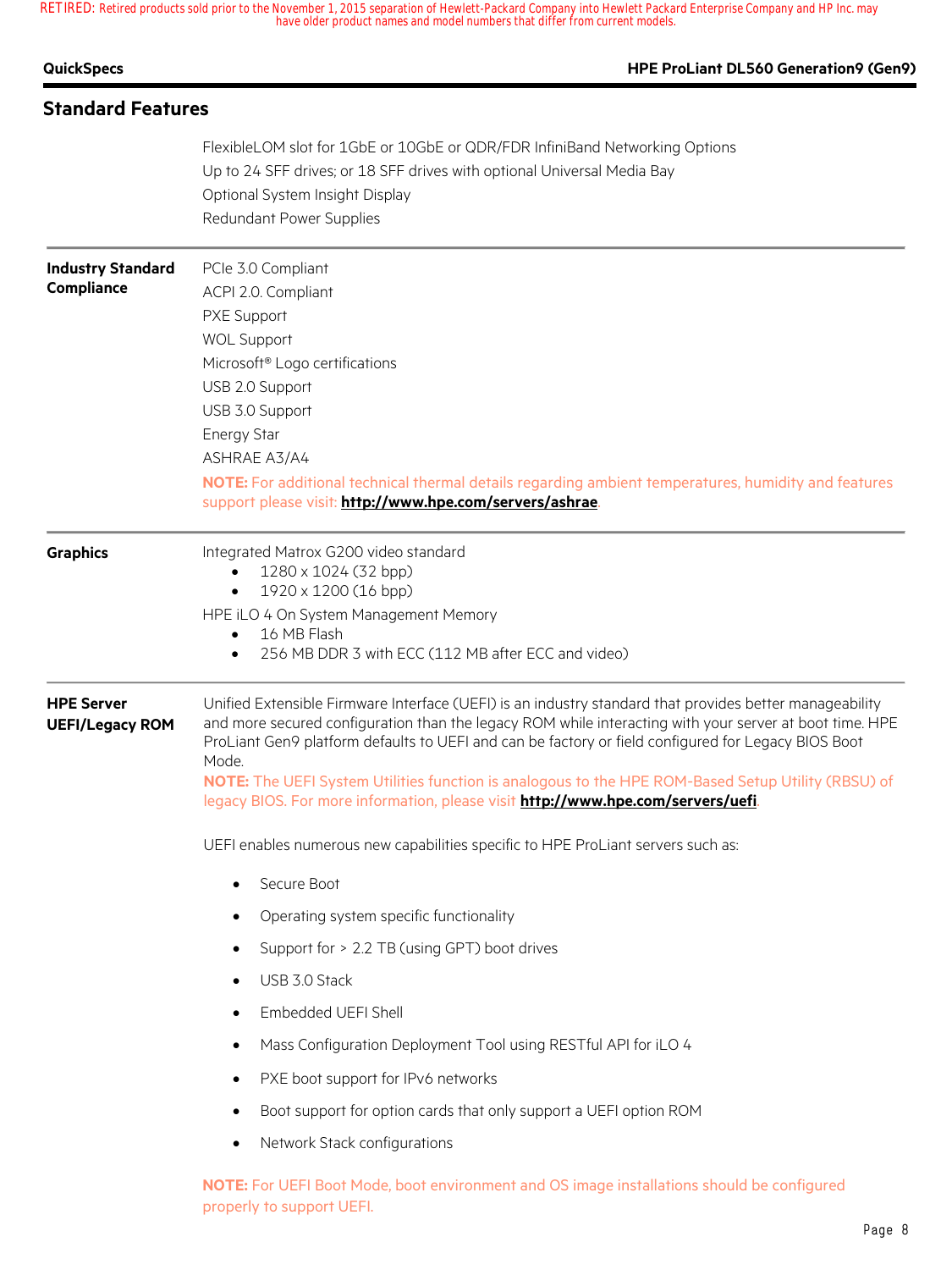| <b>QuickSpecs</b>             |                                                                                                                                                                                                                               | HPE ProLiant DL560 Generation9 (Gen9)                                                                                                                                                                                                                                                                                                                                                                                                     |  |  |  |  |
|-------------------------------|-------------------------------------------------------------------------------------------------------------------------------------------------------------------------------------------------------------------------------|-------------------------------------------------------------------------------------------------------------------------------------------------------------------------------------------------------------------------------------------------------------------------------------------------------------------------------------------------------------------------------------------------------------------------------------------|--|--|--|--|
| <b>Standard Features</b>      |                                                                                                                                                                                                                               |                                                                                                                                                                                                                                                                                                                                                                                                                                           |  |  |  |  |
|                               | NOTE: UEFI FIO Setting (758959-B22) can be selected to configure the system in Legacy mode in the<br>factory for your HPE ProLiant Gen9 Server.                                                                               |                                                                                                                                                                                                                                                                                                                                                                                                                                           |  |  |  |  |
| <b>Form Factor</b>            | 2U Rack Form Factor<br>Entry, Base and Performance pre-configured models ship with Gen9 Easy Install Rail Kits and Cable<br>Management Assembly<br>3.44" (8.74 cm) Height x 17.54" (44.55 cm) Width x 29.5" (74.94 cm) Length |                                                                                                                                                                                                                                                                                                                                                                                                                                           |  |  |  |  |
| <b>Embedded</b><br>Management | <b>HPE Integrated</b><br>Lights-Out<br>(HPE iLO)                                                                                                                                                                              | Monitor your servers for ongoing management, service alerting, reporting and remote<br>management with HPE iLO. Learn more at http://www.hpe.com/info/ilo.                                                                                                                                                                                                                                                                                |  |  |  |  |
|                               | <b>UEFI</b>                                                                                                                                                                                                                   | Configure and boot your servers securely with industry standard Unified Extensible<br>Firmware Interface (UEFI). Learn more at http://www.hpe.com/servers/uefi.                                                                                                                                                                                                                                                                           |  |  |  |  |
|                               | <b>RESTful API</b>                                                                                                                                                                                                            | RESTful API for iLO 4 is Redfish 1.0 conformance for simplified server management<br>such as configuration and maintenance tasks based on modern industry<br>standards. Learn more at http://www.hpe.com/info/restfulapi.                                                                                                                                                                                                                 |  |  |  |  |
|                               | Intelligent<br>Provisioning                                                                                                                                                                                                   | Hassle free server and OS provisioning for 1 or few servers with Intelligent Provisioning.<br>Learn more at http://www.hpe.com/servers/intelligentprovisioning.                                                                                                                                                                                                                                                                           |  |  |  |  |
|                               | <b>Embedded</b>                                                                                                                                                                                                               | The Hewlett Packard Enterprise embedded remote support, when used with Insight<br>Remote Support Online direct connect or HPE Insight Remote Support, allows HPE ProLiant servers to<br>transmit hardware events directly to Hewlett Packard Enterprise or a Hewlett Packard<br>Enterprise Authorized Partner for automated phone home support. Learn more<br>at http://www.hpe.com/info/insightonline/explore.                           |  |  |  |  |
| <b>Server utilities</b>       | <b>Smart Update</b>                                                                                                                                                                                                           | Optimize firmware and driver updates with Smart Update solutions including Smart<br>Update Manager (SUM) and Service Pack for ProLiant (SPP). Learn more<br>at http://www.hpe.com/servers/smartupdatemanager.                                                                                                                                                                                                                             |  |  |  |  |
|                               | <b>iLO Amplifier</b><br>Pack                                                                                                                                                                                                  | Designed for large enterprise and service provider environments with hundreds of HPE<br>servers, the iLO Amplifier Pack is a free, downloadable open virtual application (OVA)<br>that delivers the power to discover, inventory and update Gen8, Gen9 and Gen10 HPE<br>servers at unmatched speed and scale. Use with an iLO Advanced License to unlock full<br>capabilities. Learn more at http://www.hpe.com/servers/iLOamplifierpack. |  |  |  |  |
|                               | <b>HPE Systems</b><br>(HPE SIM)                                                                                                                                                                                               | HPE SIM allows you to monitor the health of your HPE ProLiant Servers and HPE<br>Insight Manager Integrity Servers, and also provides you with basic support for non-HPE servers.<br>HPE SIM also integrates with Smart Update Manager to provide quick and seamless<br>firmware updates. Learn more at <b>http://www.hpe.com/servers/hpsim</b> .                                                                                         |  |  |  |  |
|                               | <b>Scripting Tool</b><br><b>Kit and</b><br><b>Windows</b><br><b>PowerShell</b>                                                                                                                                                | Provision 1 to many servers using your own scripts to discover and deploy them with<br>Scripting Tool Kit (STK) for Windows and Linux or Scripting Tools for Windows<br>PowerShell. Learn more at http://www.hpe.com/servers/proliant/stk<br>or http://www.hpe.com/servers/powershell.                                                                                                                                                    |  |  |  |  |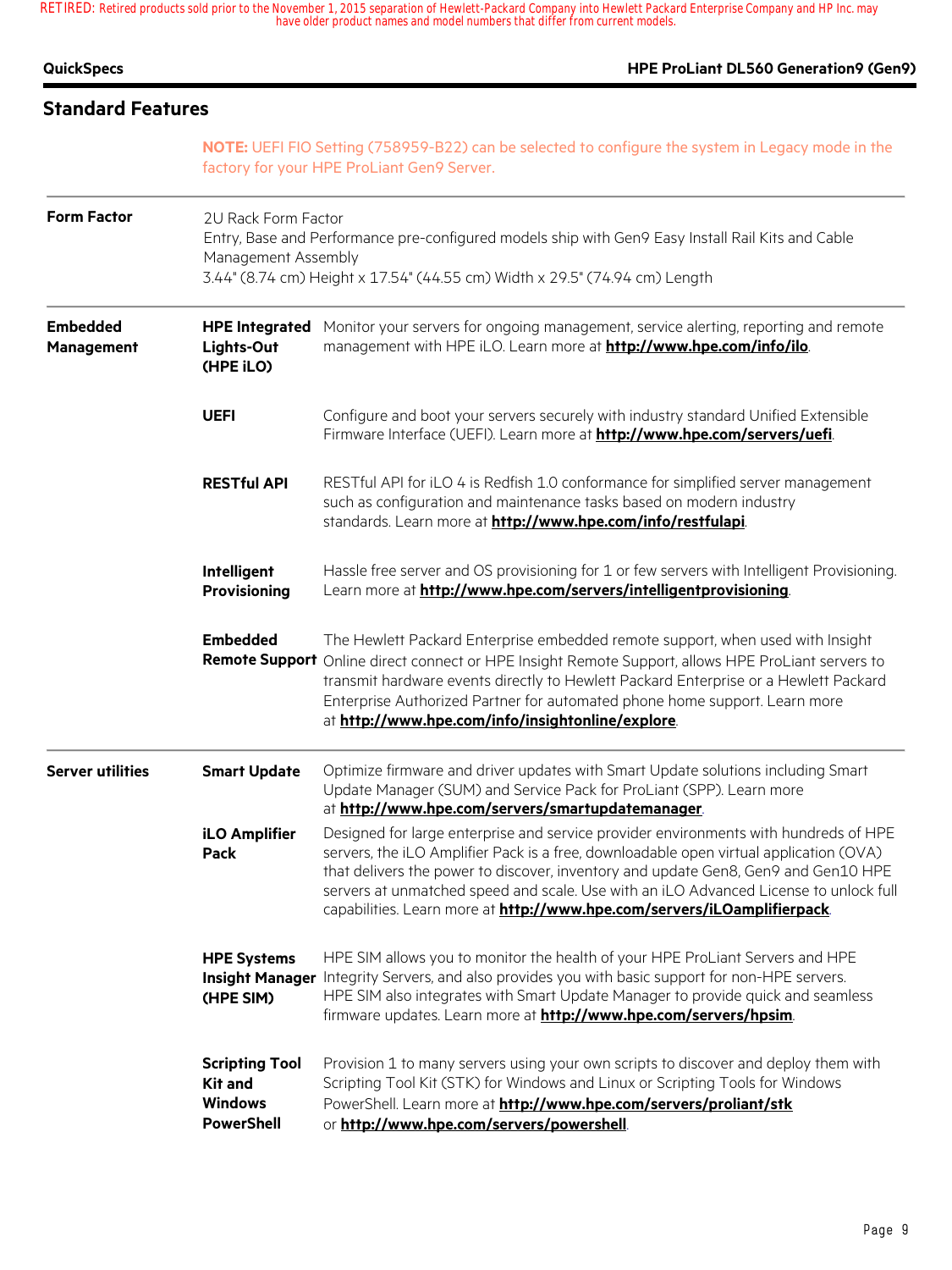| <b>QuickSpecs</b>        |                                                                                                                                                                                                                                                                                                               | HPE ProLiant DL560 Generation9 (Gen9)                                                                                                                                                                                                                                                                                                                                                                                                                                                                                                                                                                                                                                                                             |  |
|--------------------------|---------------------------------------------------------------------------------------------------------------------------------------------------------------------------------------------------------------------------------------------------------------------------------------------------------------|-------------------------------------------------------------------------------------------------------------------------------------------------------------------------------------------------------------------------------------------------------------------------------------------------------------------------------------------------------------------------------------------------------------------------------------------------------------------------------------------------------------------------------------------------------------------------------------------------------------------------------------------------------------------------------------------------------------------|--|
| <b>Standard Features</b> |                                                                                                                                                                                                                                                                                                               |                                                                                                                                                                                                                                                                                                                                                                                                                                                                                                                                                                                                                                                                                                                   |  |
|                          | <b>RESTful</b><br><b>Interface Tool</b>                                                                                                                                                                                                                                                                       | RESTful Interface tool is a scripting tool to provision using RESTful API for iLO 4 to<br>discover and deploy servers at scale. Learn more<br>at http://www.hpe.com/info/resttool.                                                                                                                                                                                                                                                                                                                                                                                                                                                                                                                                |  |
|                          | <b>Application</b>                                                                                                                                                                                                                                                                                            | HPE iLO Mobile Enables the ability to access, deploy, and manage your server anytime from anywhere<br>from select smartphones and mobile devices. For additional information please<br>visit: http://www.hpe.com/info/ilo/mobileapp.                                                                                                                                                                                                                                                                                                                                                                                                                                                                              |  |
|                          | <b>HPE Insight</b><br>Online                                                                                                                                                                                                                                                                                  | HPE Insight Online, available at no additional cost as part of your Hewlett Packard<br>Enterprise warranty or contractual support agreement with Hewlett Packard Enterprise,<br>is a personalized dashboard for simplified tracking of IT operations and support<br>information from anywhere, anytime. Learn more<br>at http://www.hpe.com/info/insightonline/explore.                                                                                                                                                                                                                                                                                                                                           |  |
| <b>Security</b>          | Power-on password<br>Serial interface control<br>Administrator's password<br>Trusted Platform Module (TPM)<br><b>TPM 2.0</b>                                                                                                                                                                                  | NOTE: HPE Trusted Platform Module 2.0 Option (745823-B21) works with Gen9 servers with UEFI<br>Mode not Legacy Mode. It is not compatible with HPE ProLiant Gen8 servers or earlier generation<br>variants. HPE Gen9 servers purchased earlier may need the latest firmware update to be compatible                                                                                                                                                                                                                                                                                                                                                                                                               |  |
|                          | with the TPM 2.0 Option.<br>The earlier HPE Trusted Platform Module Option (488069-B21) is the TPM 1.2 version, which is also<br>available on the DL560 Gen9 platform, however TPM 2.0 has newer technology standards<br>incorporated. The TPM 1.2 compatible server platforms include Gen8 and Gen9 servers. |                                                                                                                                                                                                                                                                                                                                                                                                                                                                                                                                                                                                                                                                                                                   |  |
|                          | HPE server systems can have a TPM module (of any type) installed only once. It cannot be replaced<br>with any other TPM module.                                                                                                                                                                               |                                                                                                                                                                                                                                                                                                                                                                                                                                                                                                                                                                                                                                                                                                                   |  |
| Warranty                 |                                                                                                                                                                                                                                                                                                               | This product is covered by a global limited warranty and supported by HPE Services and a worldwide<br>network of HPE Authorized Channel Partners resellers. Hardware diagnostic support and repair is available<br>for three years from date of purchase. Support for software and initial setup is available for 90 days from<br>date of purchase. Enhancements to warranty services are available through HPE Pointnext operational<br>services or customized service agreements. Hard drives have either a one year or three year warranty; refer<br>to the specific hard drive QuickSpecs for details.<br>NOTE: Server Warranty includes 3-Year Parts, 3-Year Labor, 3-Year Onsite support with next business |  |
|                          |                                                                                                                                                                                                                                                                                                               | day response. Warranty repairs may be accomplished through the use of Customer Self Repair (CSR)<br>parts. These parts fall into two categories: 1) Mandatory CSR parts are designed for easy replacement.<br>A travel and labor charge will result when customers decline to replace a Mandatory CSR part; 2)<br>Optional CSR parts are also designed for easy replacement but may involve added complexity.<br>Customers may choose to have Hewlett Packard Enterprise replace Optional CSR parts at no charge.<br>Additional information regarding worldwide limited warranty and technical support is available at:                                                                                           |  |
|                          |                                                                                                                                                                                                                                                                                                               | http://h17007.www1.hpe.com/us/en/enterprise/servers/warranty/                                                                                                                                                                                                                                                                                                                                                                                                                                                                                                                                                                                                                                                     |  |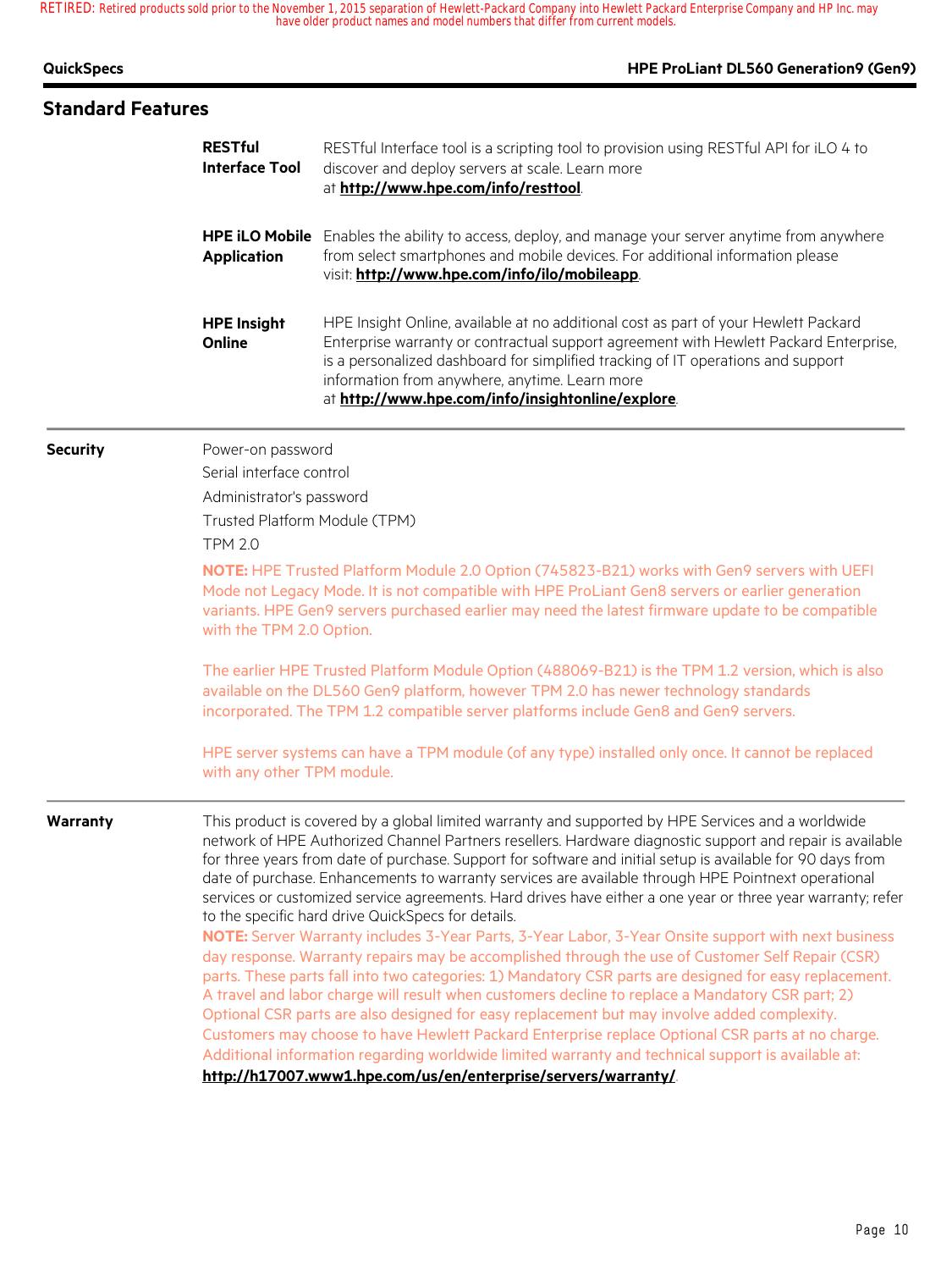| <b>QuickSpecs</b>                          |                                                                                                                                                                                                                                                                                                                                                                                                                                                                                                                                                                                                                                                                                                                                                                                                                                | HPE ProLiant DL560 Generation9 (Gen9)                                                                                                                                                                                                                                                                                                                                                                                                                                                                          |
|--------------------------------------------|--------------------------------------------------------------------------------------------------------------------------------------------------------------------------------------------------------------------------------------------------------------------------------------------------------------------------------------------------------------------------------------------------------------------------------------------------------------------------------------------------------------------------------------------------------------------------------------------------------------------------------------------------------------------------------------------------------------------------------------------------------------------------------------------------------------------------------|----------------------------------------------------------------------------------------------------------------------------------------------------------------------------------------------------------------------------------------------------------------------------------------------------------------------------------------------------------------------------------------------------------------------------------------------------------------------------------------------------------------|
| <b>Optional Features</b>                   |                                                                                                                                                                                                                                                                                                                                                                                                                                                                                                                                                                                                                                                                                                                                                                                                                                |                                                                                                                                                                                                                                                                                                                                                                                                                                                                                                                |
| <b>Embedded</b><br>Management              | iLO Advanced                                                                                                                                                                                                                                                                                                                                                                                                                                                                                                                                                                                                                                                                                                                                                                                                                   | HPE iLO Advanced licenses offer smart remote functionality without compromise, for all<br>HPE ProLiant servers. The license includes the full integrated remote console, virtual<br>keyboard, video, and mouse (KVM), multi-user collaboration, console record and replay,<br>and GUI-based and scripted virtual media and virtual folders. You can also activate the<br>enhanced security and power management functionality. Learn more about HPE iLO<br>Advanced at http://www.hpe.com/servers/iloadvanced. |
| Server Management HPE Insight              | Control                                                                                                                                                                                                                                                                                                                                                                                                                                                                                                                                                                                                                                                                                                                                                                                                                        | HPE Insight Control, lets you deploy, migrate, monitor, remote control, and optimize your<br>IT infrastructure through a single, simple management console. For more information,<br>see http://www.hpe.com/info/insightcontrol.                                                                                                                                                                                                                                                                               |
|                                            | <b>HPE ILO</b><br><b>Advanced</b>                                                                                                                                                                                                                                                                                                                                                                                                                                                                                                                                                                                                                                                                                                                                                                                              | HPE iLO Advanced licenses offer smart remote functionality without compromise, for all<br>HPE ProLiant servers. The license includes the full integrated remote console, virtual<br>keyboard, video, and mouse (KVM), multi-user collaboration, console record and replay,<br>and GUI-based and scripted virtual media and virtual folders. You can also activate the<br>enhanced security and power management functionality. Learn more about HPE iLO<br>Advanced at http://www.hpe.com/servers/iloadvanced. |
|                                            | <b>HPE OneView</b><br><b>Advanced</b>                                                                                                                                                                                                                                                                                                                                                                                                                                                                                                                                                                                                                                                                                                                                                                                          | HPE OneView Advanced is converged management that eliminates infrastructure<br>complexity with automation simplicity. This modern architecture is designed to<br>accelerate your IT operations across servers, storage, and network resources using<br>software-defined approaches and automation, see http://www.hpe.com/info/oneview.                                                                                                                                                                        |
| <b>Rack and Power</b><br>Infrastructure    | HPE Rack and Power Infrastructure products and services create highly efficient and intelligent solutions<br>for existing or new IT data centers. HPE Rack and Power infrastructure solutions - rack infrastructure,<br>power protection and management, performance optimized data centers (PODs) - are the foundation you<br>are looking for to help secure your long-term IT success. These products are designed to help you react to<br>changes in the industry. They deliver efficient, easy-to-use capabilities to manage, monitor, deploy and<br>provision infrastructure from entry to enterprise. As an industry leader, Hewlett Packard Enterprise is<br>uniquely positioned to address the key concerns of power, cooling, cable management and system access.<br>Learn more at HPE Rack and Power Infrastructure. |                                                                                                                                                                                                                                                                                                                                                                                                                                                                                                                |
| <b>High Performance</b><br><b>Clusters</b> | <b>HPE Insight</b><br><b>Cluster</b><br>Management<br>Utility (CMU)                                                                                                                                                                                                                                                                                                                                                                                                                                                                                                                                                                                                                                                                                                                                                            | HPE Insight Cluster Management Utility is a Hyperscale management framework that<br>includes software for the centralized provisioning, management and monitoring of nodes<br>and infrastructure. Learn more at http://www.hpe.com/info/cmu.                                                                                                                                                                                                                                                                   |
| <b>HPC Interconnects</b>                   | NOTE: High Performance Computing (HPC) interconnect technologies are available for this server<br>under the HPE Cluster Platform product portfolio. These high-speed interconnects are fully supported<br>by Hewlett Packard Enterprise when they are part of these configure to order clusters. Solutions can be<br>defined with a lot of flexibility with the help of configuration<br>tools. https://www.hpe.com/info/hpc/solutions.                                                                                                                                                                                                                                                                                                                                                                                        |                                                                                                                                                                                                                                                                                                                                                                                                                                                                                                                |
| <b>Storage Software</b>                    |                                                                                                                                                                                                                                                                                                                                                                                                                                                                                                                                                                                                                                                                                                                                                                                                                                | Whether you need to solve a specific data protection, archiving, or storage command and control<br>challenge, or deliver on strategic consolidation, compliance, or continuity initiatives, look no further<br>than Hewlett Packard Enterprise storage software. Our storage software helps you reduce costs, simplify<br>storage infrastructure, protect vital assets and respond faster to business opportunities.<br>Storage software that gets the job done:                                               |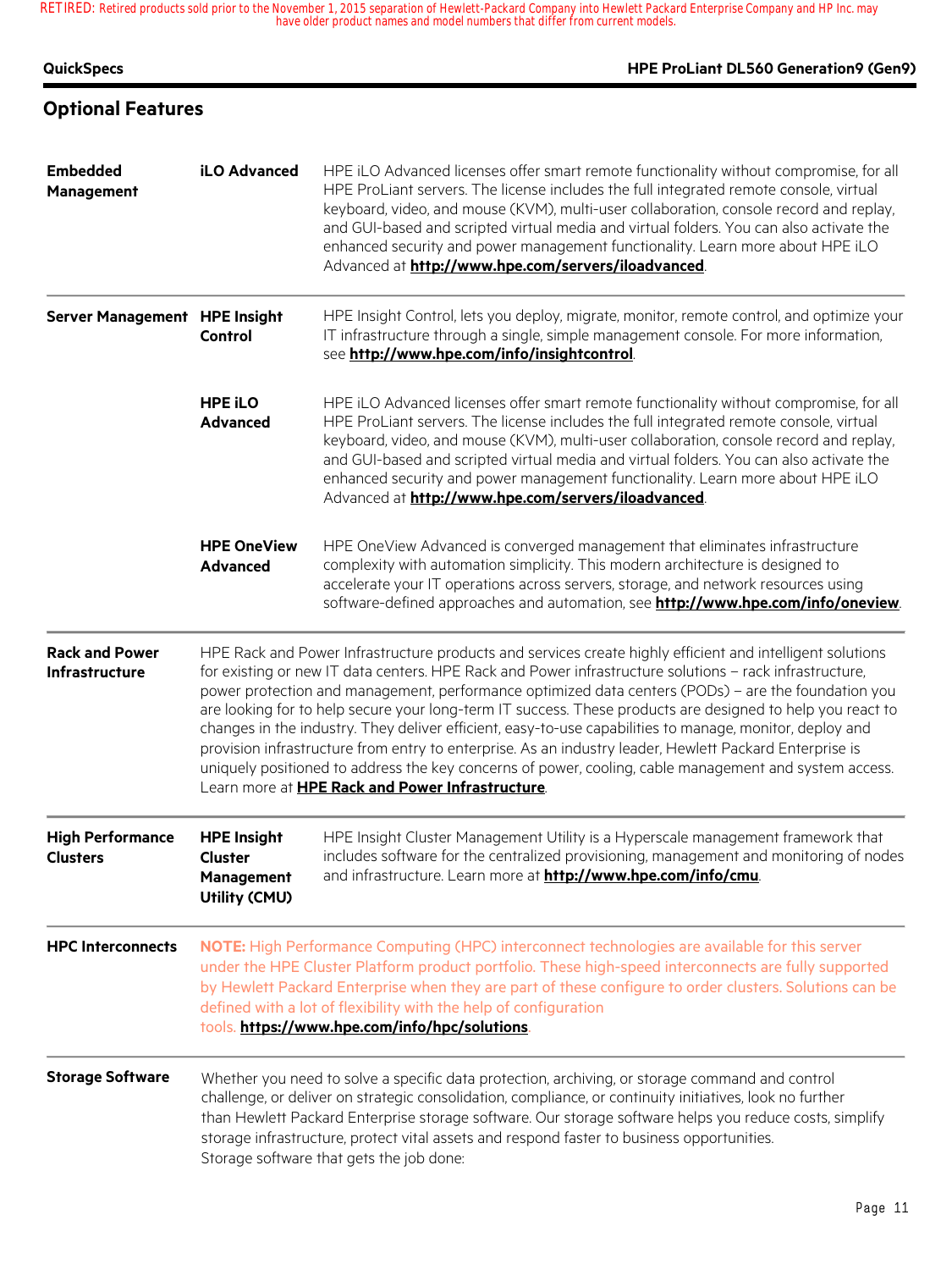### **QuickSpecs HPE ProLiant DL560 Generation9 (Gen9)**

## **Optional Features**

#### • **Data Protection and Recovery Software**

Whether you're a large enterprise or a smaller business, Hewlett Packard Enterprise data protection and recovery software will cost-effectively protect you against disaster and ensure business continuity.

#### • **Data Archive and Migration Software**

Hewlett Packard Enterprise storage software enables you to comply with data retention and retrieval requirements, improve application performance, and reduce costs by efficiently migrating infrequently accessed or less valuable data to lower cost storage.

#### • **Storage Resource Management Software (SRM)**

Hewlett Packard Enterprise storage resource management software reduces operational costs and provides the command and control foundation you need to efficiently manage and visualize your physical and virtual environments.

#### • **Data Replication Software**

Hewlett Packard Enterprise offers array-based and host-based replication software for use in disaster recovery, testing, application development and reporting.

• **Storage Device Management Software**

Maximize your investment in Hewlett Packard Enterprise storage and networking with software that enables hardware-specific configuration, performance tuning and connectivity management.

### • **HPE StoreVirtual VSA**

With HPE StoreVirtual VSA you can use the power of virtualization to create a virtual array within your host server. Manage it as a single pool of shared storage capacity, and scale it to match your evolving needs. HPE ProLiant Gen9 servers include a 3-year limited license for HPE StoreVirtual VSA software with 1TB of capacity at no extra cost. Simply select to install HPE StoreVirtual VSA software during server setup within Intelligent Provisioning. More information, instructional videos, and free console management software are available at **http://www.hpe.com/info/vsa1TB**.

#### **NOTE:** For more information about Storage Software including QuickSpecs, please

#### see: **https://www.hpe.com/us/en/storage/software-defined.html**.

| <b>Solutions</b>                  | <b>Factory Express Portfolio for Servers and Storage</b>                                                                                                                                                                                                                                                                                                                                                                                                                                                                                                                |  |  |  |
|-----------------------------------|-------------------------------------------------------------------------------------------------------------------------------------------------------------------------------------------------------------------------------------------------------------------------------------------------------------------------------------------------------------------------------------------------------------------------------------------------------------------------------------------------------------------------------------------------------------------------|--|--|--|
|                                   | HPE Factory Express offers configuration, customization, integration and deployment services for Hewlett<br>Packard Enterprise servers and storage products. Customers can choose how their factory solutions are<br>built, tested, integrated, shipped and deployed.                                                                                                                                                                                                                                                                                                   |  |  |  |
|                                   | Factory Express offers service packages for simple configuration, racking, installation, complex<br>configuration and design services as well as individual factory services, such as image loading, asset<br>tagging, and custom packaging. Hewlett Packard Enterprise products supported through Factory Express<br>include a wide array of servers and storage: HPE Integrity, HPE ProLiant, HPE ProLiant Server Blades, HPE<br>BladeSystem, HPE 9000 servers as well as the MSAxxxx, VA7xxx, EVA, XP, rackable tape libraries and<br>configurable network switches. |  |  |  |
|                                   | For more information on Factory Express services for your specific server model please contact your sales<br>representative or go to: http://www.hpe.com/info/factoryexpress.                                                                                                                                                                                                                                                                                                                                                                                           |  |  |  |
| <b>One Config Simple</b><br>(SCE) | SCE is a guided self-service tool to help sales and non-technical people provide customers with initial<br>configurations in 3 to 5 minutes. You may then send the configuration on for configuration help, or use in<br>your existing ordering processes. If you require "custom" rack configuration or configuration for products<br>not available in SCE, please contact Hewlett Packard Enterprise Customer Business Center or an<br>Authorized Partner for assistance. http://ocs.ext.hpe.com/.                                                                    |  |  |  |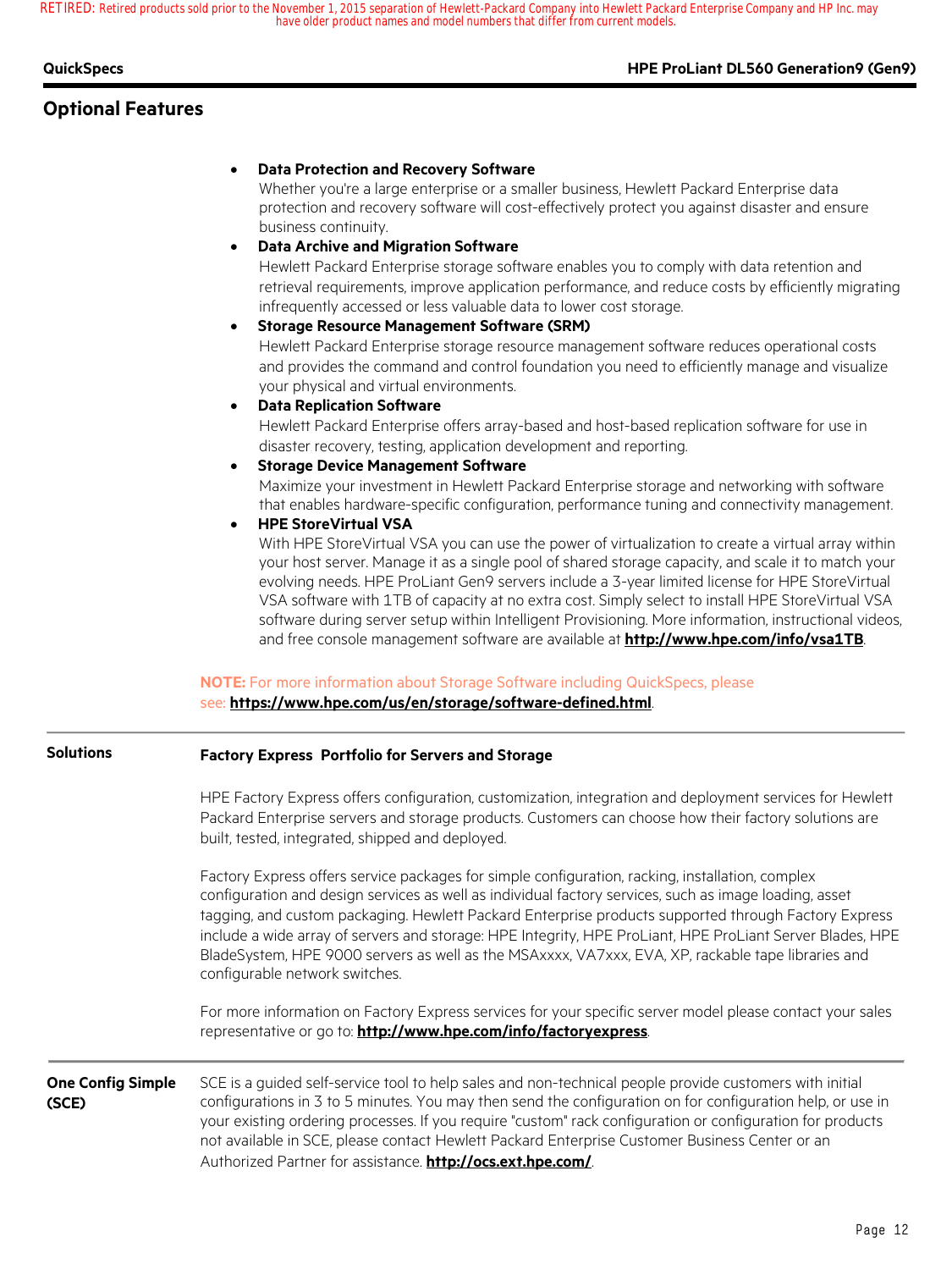| <b>QuickSpecs</b>                     | HPE ProLiant DL560 Generation9 (Gen9)                                                                                                                                                                                                                                                                                                                                                                                                                                                                                                                                                                                                                                                                                                                                                                                                                                                                                                                                                          |
|---------------------------------------|------------------------------------------------------------------------------------------------------------------------------------------------------------------------------------------------------------------------------------------------------------------------------------------------------------------------------------------------------------------------------------------------------------------------------------------------------------------------------------------------------------------------------------------------------------------------------------------------------------------------------------------------------------------------------------------------------------------------------------------------------------------------------------------------------------------------------------------------------------------------------------------------------------------------------------------------------------------------------------------------|
| <b>Service and Support</b>            |                                                                                                                                                                                                                                                                                                                                                                                                                                                                                                                                                                                                                                                                                                                                                                                                                                                                                                                                                                                                |
| <b>HPE Support</b><br><b>Services</b> | HPE Technology Services delivers confidence, reduces risk and helps customers realize agility and stability.<br>Connect to Hewlett Packard Enterprise to help prevent problems and solve issues faster. HPE Support<br>Services enable you to choose the right service level, length of coverage and response time as you<br>purchase your new server, giving you full entitlement to the support for need for your IT and business.                                                                                                                                                                                                                                                                                                                                                                                                                                                                                                                                                           |
| <b>Connect your</b><br>devices        | Unlock all of the benefits of your technology investment by connecting your products to Hewlett Packard<br>Enterprise. Achieve up to 77% <sup>1</sup> reduction in down time, near 100% <sup>2</sup> diagnostic accuracy and a single<br>consolidated view of your environment. By connecting, you will receive 24x7monitoring, pre-failure alerts,<br>automatic call logging, and automatic parts dispatch. HPE Proactive Care Service and HPE Datacenter Care<br>Service customers will also benefit from proactive activities to help prevent issues and increase<br>optimization. All of these benefits are already available to you with your server storage and networking<br>products, securely connected to Hewlett Packard Enterprise support.<br>1- IDC 2 - HP CSC reports 2014 - 2015                                                                                                                                                                                               |
| Recommended<br><b>Support</b>         | Standard: HPE Proactive Care* with 24x7 coverage, three year Support Service<br>HPE Proactive Care gives customers an enhanced call experience. When your products are connected to<br>Hewlett Packard Enterprise, Proactive Care helps prevent problems and maintains IT stability by utilizing<br>personalized proactive reports with recommendations and advice. This service combines three years<br>proactive reporting and advice with our 24x7 coverage, four hour hardware response time when there is a<br>problem. This service also includes collaborative software support for Independent Software Vendors<br>(ISVs), (Red Hat, VMWare, Microsoft, etc.) running on your HPE servers.<br>https://www.hpe.com/h20195/v2/GetPDF.aspx/4AA3-8855ENW.pdf                                                                                                                                                                                                                               |
|                                       | Optimized HPE Proactive Care* with 6 hour call-to-repair commitment, three year Support Service<br>HPE Proactive Care gives customers an enhanced call experience. When your products are connected to<br>Hewlett Packard Enterprise, Proactive Care helps prevent problems and maintains IT stability by utilizing<br>personalized proactive reports with recommendations and advice. This service combines three years'<br>proactive reporting and advice with our highest level of hardware support - Hewlett Packard Enterprise<br>24x7, six hour hardware call-to-repair. Hewlett Packard Enterprise is the only leading manufacturer who<br>makes this level of coverage available as a standard service offering for your most valuable servers. This<br>service also includes collaborative software support for Independent Software Vendors (ISVs), (Red Hat,<br>VMWare, Microsoft, etc.) running on your HPE servers.<br>https://www.hpe.com/h20195/v2/GetPDF.aspx/4AA3-8855ENW.pdf |
| <b>Parts and Materials</b>            | Hewlett Packard Enterprise will provide Hewlett Packard Enterprise-supported replacement parts and<br>materials necessary to maintain the covered hardware product in operating condition, including parts and<br>materials for available and recommended engineering improvements.                                                                                                                                                                                                                                                                                                                                                                                                                                                                                                                                                                                                                                                                                                            |
|                                       | Parts and components that have reached their maximum supported lifetime and/or the maximum usage<br>limitations as set forth in the manufacturer's operating manual, product QuickSpecs, or the technical<br>product data sheet will not be provided, repaired, or replaced as part of these services.                                                                                                                                                                                                                                                                                                                                                                                                                                                                                                                                                                                                                                                                                         |
|                                       | The defective media retention service feature option applies only to Disk or eligible SSD/Flash Drives<br>replaced by Hewlett Packard Enterprise due to malfunction.                                                                                                                                                                                                                                                                                                                                                                                                                                                                                                                                                                                                                                                                                                                                                                                                                           |
| <b>Related Services</b>               | <b>HPE Server Hardware Installation</b><br>Provides for the basic hardware installation of Hewlett Packard Enterprise branded servers, storage devices<br>and networking options to assist you in bringing your new hardware into operation in a timely and<br>professional manner.<br>https://www.hpe.com/h20195/V2/GetPDF.aspx/5981-9356EN.pdf                                                                                                                                                                                                                                                                                                                                                                                                                                                                                                                                                                                                                                               |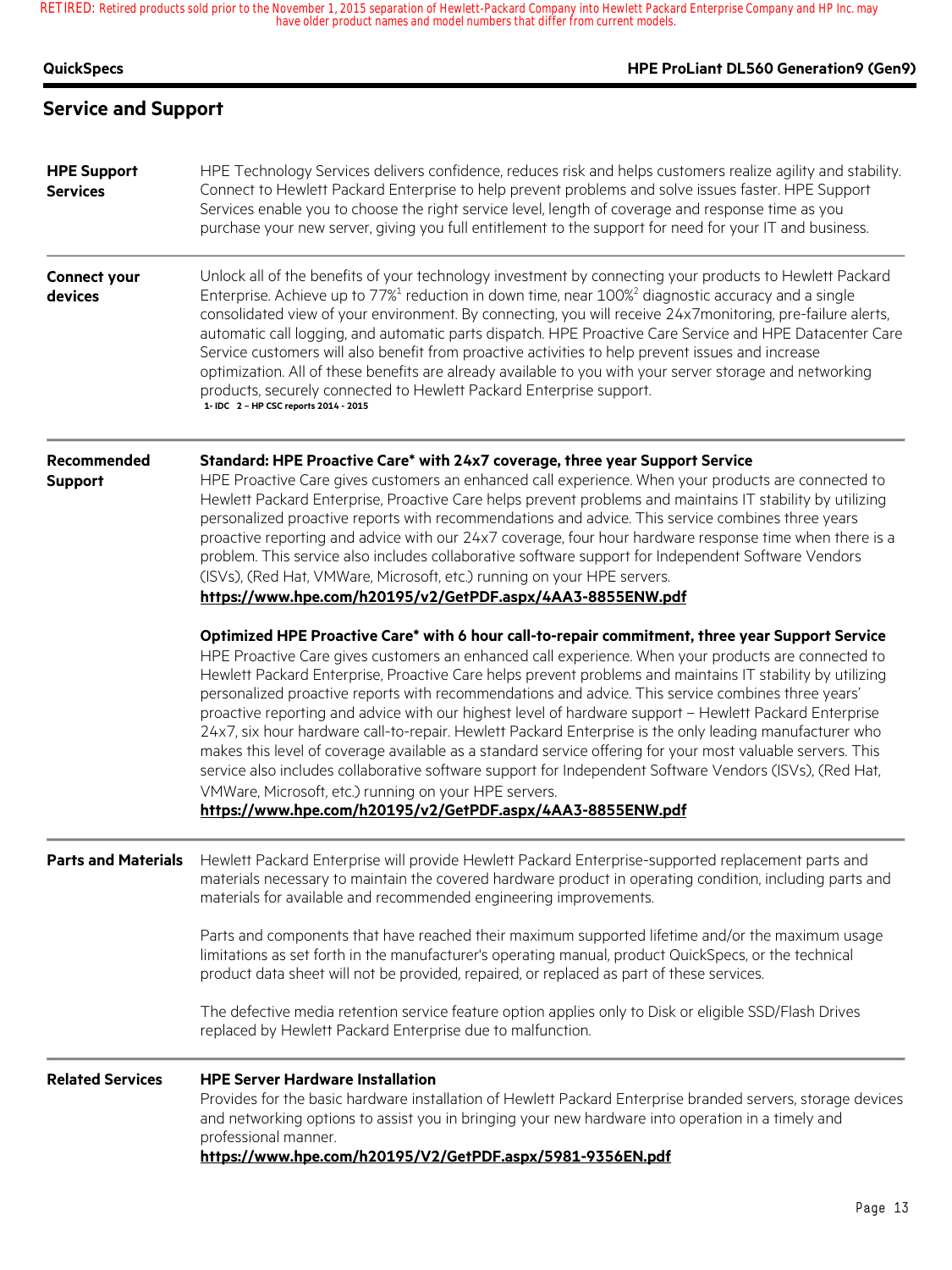## **Service and Support**

#### **HPE ProLiant DL560 Generation9 (Gen9)**

|                                         | <b>HPE Installation and Startup Service</b><br>Provides for the installation and startup of Hewlett Packard Enterprise technology including BladeSystems,<br>C-Class enclosure, HPE ProLiant c-Class and Integrity server blades, storage blades, SAN switch blades,<br>HPE Virtual Connect modules (Ethernet and Fibre Channel), Ethernet network interconnects, and<br>InfiniBand, as well as the installation of one supported operating system type (Windows® or Linux). |
|-----------------------------------------|------------------------------------------------------------------------------------------------------------------------------------------------------------------------------------------------------------------------------------------------------------------------------------------------------------------------------------------------------------------------------------------------------------------------------------------------------------------------------|
|                                         | <b>HPE Technology Services Support Credits</b><br>Offer flexible services and technical skills to meet your changing IT demands. With a menu of service that is<br>tailored to suit your needs, you get additional resources and specialist skills to help you maintain peak<br>performance of your IT. Offered as annual credits, you can plan your budgets while proactively responding<br>to your dynamic business.                                                       |
| <b>HPE Education</b><br><b>Services</b> | Keep your IT staff trained making sure they have the right skills to deliver on your business outcomes. Book<br>on a class today and learn how to get the most from your technology<br>investment. http://www.hpe.com/ww/learn                                                                                                                                                                                                                                               |
|                                         | HPE Support Center The HPE Support Center is a personalized online support portal with access to information, tools and<br>experts to support Hewlett Packard Enterprise business products. Submit support cases online, chat with<br>Hewlett Packard Enterprise experts, access support resources or collaborate with peers.                                                                                                                                                |
|                                         | Learn more http://www.hpe.com/support/hpesc                                                                                                                                                                                                                                                                                                                                                                                                                                  |
|                                         | The Hewlett Packard Enterprise Support Center Mobile App <sup>*</sup> allows you to resolve issues yourself or<br>quickly connect to an agent for live support. Now, you can get access to personalized IT support anywhere,<br>anytime.                                                                                                                                                                                                                                     |
|                                         | HPE Insight Remote Support and HPE Support Center are available at no additional cost with a Hewlett<br>Packard Enterprise warranty, HPE Support Service or Hewlett Packard Enterprise contractual support<br>agreement.                                                                                                                                                                                                                                                     |

\*HPE Support Center Mobile App is subject to local availability.

For more information: **http://www.hpe.com/services**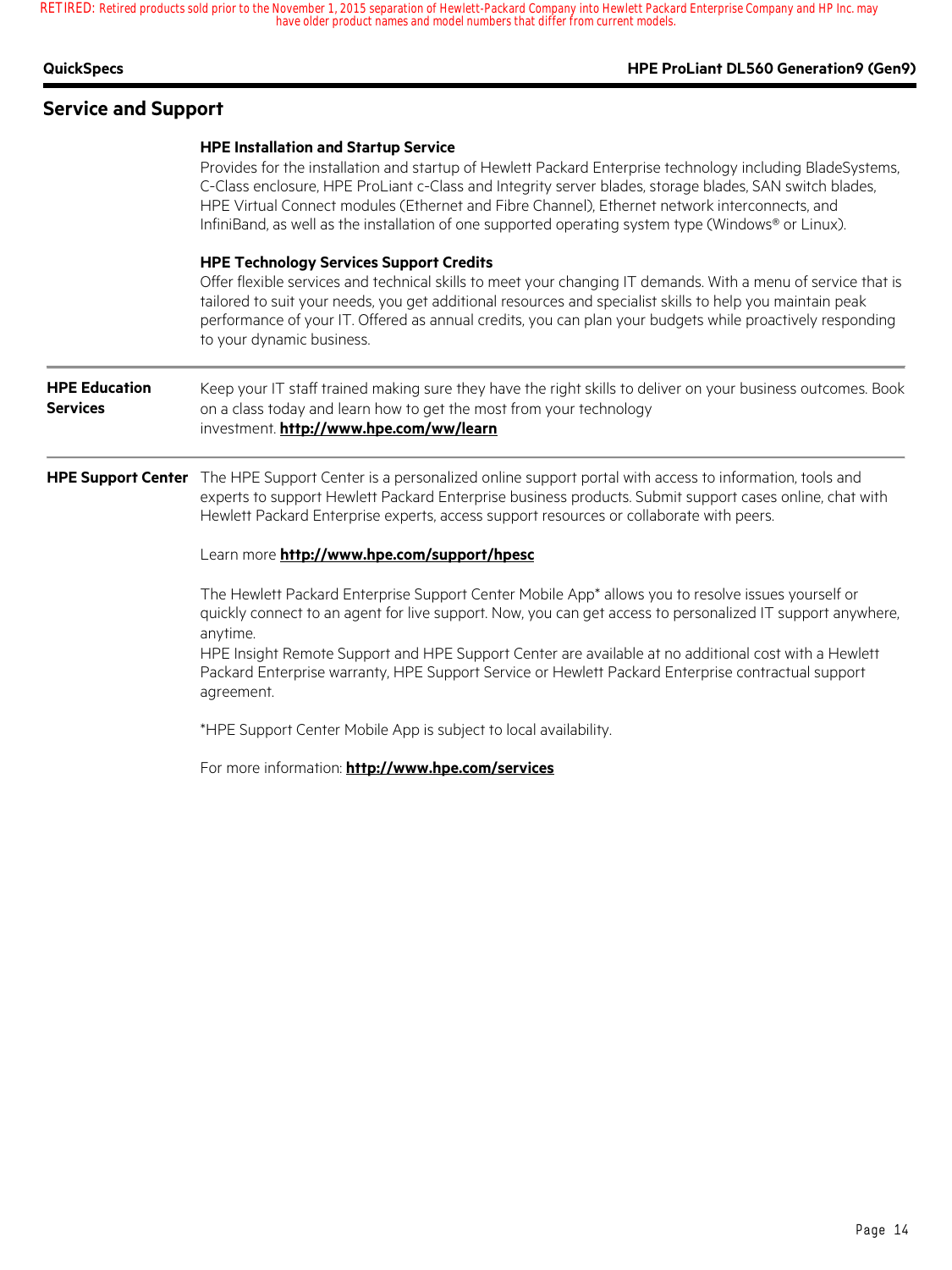## **Pre-configured Models**

|                           |                                                                                                                                                                                                                                                                                                                                       | <b>Performance Models</b>                                                                                                                                                                                                                                                                                                            | <b>Base Models</b>                                                                                                                                                                                                                              |                                                                                                                                                                                                                                                                                                                                                                                              |  |
|---------------------------|---------------------------------------------------------------------------------------------------------------------------------------------------------------------------------------------------------------------------------------------------------------------------------------------------------------------------------------|--------------------------------------------------------------------------------------------------------------------------------------------------------------------------------------------------------------------------------------------------------------------------------------------------------------------------------------|-------------------------------------------------------------------------------------------------------------------------------------------------------------------------------------------------------------------------------------------------|----------------------------------------------------------------------------------------------------------------------------------------------------------------------------------------------------------------------------------------------------------------------------------------------------------------------------------------------------------------------------------------------|--|
| [SKU Number]              | 830073-B21                                                                                                                                                                                                                                                                                                                            | 741066-B21                                                                                                                                                                                                                                                                                                                           | 830072-B21                                                                                                                                                                                                                                      | 741065-B21                                                                                                                                                                                                                                                                                                                                                                                   |  |
| <b>Model Name</b>         | HPE ProLiant DL560<br>Gen9 E5-4640v4 4P<br>128GB-R P840/4GB<br>16SFF 2x1200W RPS<br>Perf Server                                                                                                                                                                                                                                       | HPE ProLiant DL560<br>Gen9 E5-4640v3 4P<br>128GB-R P840/4GB<br>16SFF 2x1200W RPS<br>Perf Server                                                                                                                                                                                                                                      | HPE ProLiant DL560<br>Gen9 E5-4620v4 2P<br>64GB-R P440ar/2GB<br>8SFF 2x1200W RPS<br><b>Base Server</b>                                                                                                                                          | HPE ProLiant DL560<br>Gen9 E5-4620v3 2P<br>64GB-R P440ar/2GB<br>8SFF 2x1200W RPS<br><b>Base Server</b>                                                                                                                                                                                                                                                                                       |  |
| <b>Processor</b>          | Intel <sup>®</sup> Xeon® E5-<br>4640v4                                                                                                                                                                                                                                                                                                | Intel <sup>®</sup> Xeon <sup>®</sup> E5-<br>4640v3                                                                                                                                                                                                                                                                                   | Intel <sup>®</sup> Xeon® E5-<br>4620v4                                                                                                                                                                                                          | Intel <sup>®</sup> Xeon® E5-<br>4620v3                                                                                                                                                                                                                                                                                                                                                       |  |
| Number of Processors      |                                                                                                                                                                                                                                                                                                                                       | Four                                                                                                                                                                                                                                                                                                                                 |                                                                                                                                                                                                                                                 | Two                                                                                                                                                                                                                                                                                                                                                                                          |  |
| <b>Memory</b>             | 128GB (8x16GB<br>Registered DIMMs,<br>2400 MHz)                                                                                                                                                                                                                                                                                       | 128GB (8x16GB<br>Registered DIMMs,<br>2133 MHz)                                                                                                                                                                                                                                                                                      | 64GB (4x16GB<br>Registered DIMMs,<br>2400 MHz)<br><b>NOTE: 24 DIMM slots</b><br>available with Base<br>Model; 2 more<br>processor slots and 24<br>more DIMMs available<br>via optional HPE<br>ProLiant DL560 Gen9<br><b>CPU Mezzanine Board</b> | 64GB (4x16GB<br>Registered DIMMs,<br>2133 MHz)<br><b>NOTE: 24 DIMM slots</b><br>available with Base<br>Model; 2 more<br>processor slots and 24<br>more DIMMs available<br>via optional HPE<br>ProLiant DL560 Gen9<br><b>CPU Mezzanine Board</b>                                                                                                                                              |  |
| Network Controller        |                                                                                                                                                                                                                                                                                                                                       |                                                                                                                                                                                                                                                                                                                                      | Kit (795107-B21).                                                                                                                                                                                                                               | Kit (795107-B21).                                                                                                                                                                                                                                                                                                                                                                            |  |
| <b>Storage Controller</b> |                                                                                                                                                                                                                                                                                                                                       |                                                                                                                                                                                                                                                                                                                                      | HPE FlexFabric 10Gb 2P 533FLR-T Adapter                                                                                                                                                                                                         | HPE Flexible Smart Array P440ar/2GB                                                                                                                                                                                                                                                                                                                                                          |  |
|                           | HPE Flexible Smart Array P840/4G Controller<br><b>NOTE:</b> Additional stand up Storage controllers<br>also available as options.                                                                                                                                                                                                     |                                                                                                                                                                                                                                                                                                                                      | <b>NOTE:</b> Additional stand up Storage controllers<br>with up to 4GB FBWC available as options.                                                                                                                                               |                                                                                                                                                                                                                                                                                                                                                                                              |  |
| <b>Hard Drive</b>         | None ship standard                                                                                                                                                                                                                                                                                                                    |                                                                                                                                                                                                                                                                                                                                      |                                                                                                                                                                                                                                                 |                                                                                                                                                                                                                                                                                                                                                                                              |  |
| <b>Internal Storage</b>   | 16 SFF drive bays<br><b>NOTE:</b> Can be<br>expanded up to a max<br>of 24 SFF drives, with<br>optional HPE ProLiant<br>DL560 Gen9 Bay1<br>8SFF Cage/Backplane<br>Kit (795085-B21).<br>Alternatively, optional<br><b>Universal Media Bay</b><br>Kits may be chosen -<br>with 2SFF drive bay<br>(793479-B21) or<br>without (795090-B21) | 16 SFF HDD Bays<br><b>NOTE:</b> Can be<br>expanded up to a max<br>of 24 SFF drives, with<br>optional HPE ProLiant<br>DL560 Gen9 Bay1<br>8SFF Cage/Backplane<br>Kit (795085-B21).<br>Alternatively, optional<br><b>Universal Media Bay</b><br>Kits may be chosen -<br>with 2SFF drive bay<br>(793479-B21) or<br>without (795090-B21). |                                                                                                                                                                                                                                                 | 8 SFF Drive Bays<br>NOTE: Can be expanded up to a max of 24 SFF<br>drives, with optional HPE ProLiant DL560 Gen9<br>Bay2 8SFF Cage/Backplane Kit (795084-B21)<br>and HPE ProLiant DL560 Gen9 Bay1 8SFF<br>Cage/Backplane Kit (795085-B21).<br>Alternatively, optional Universal Media Bay Kits<br>may also be chosen for Bay1 - with 2SFF drive<br>bay (793479-B21) or without (795090-B21). |  |
| <b>Optical Drive Bay</b>  |                                                                                                                                                                                                                                                                                                                                       |                                                                                                                                                                                                                                                                                                                                      | Optional via Universal Media Bay                                                                                                                                                                                                                |                                                                                                                                                                                                                                                                                                                                                                                              |  |
| <b>Optical Drive</b>      | Optional DVD-ROM (726536-B21) or DVD-RW (726537-B21) via Universal Media Bay Kits (795090-<br>B21 or 794379-B21)                                                                                                                                                                                                                      |                                                                                                                                                                                                                                                                                                                                      |                                                                                                                                                                                                                                                 |                                                                                                                                                                                                                                                                                                                                                                                              |  |
| <b>PCI-Express Slots</b>  |                                                                                                                                                                                                                                                                                                                                       | 7 PCIe 3.0 slots available; Secondary riser kit (793474-B21) installed                                                                                                                                                                                                                                                               |                                                                                                                                                                                                                                                 |                                                                                                                                                                                                                                                                                                                                                                                              |  |
| <b>Power Supply</b>       |                                                                                                                                                                                                                                                                                                                                       | (2) HPE 1200W Common Slot Platinum Plus Hot Plug Power Supplies                                                                                                                                                                                                                                                                      |                                                                                                                                                                                                                                                 |                                                                                                                                                                                                                                                                                                                                                                                              |  |
| Fans                      | 6 hot plug fans, redundant                                                                                                                                                                                                                                                                                                            |                                                                                                                                                                                                                                                                                                                                      |                                                                                                                                                                                                                                                 |                                                                                                                                                                                                                                                                                                                                                                                              |  |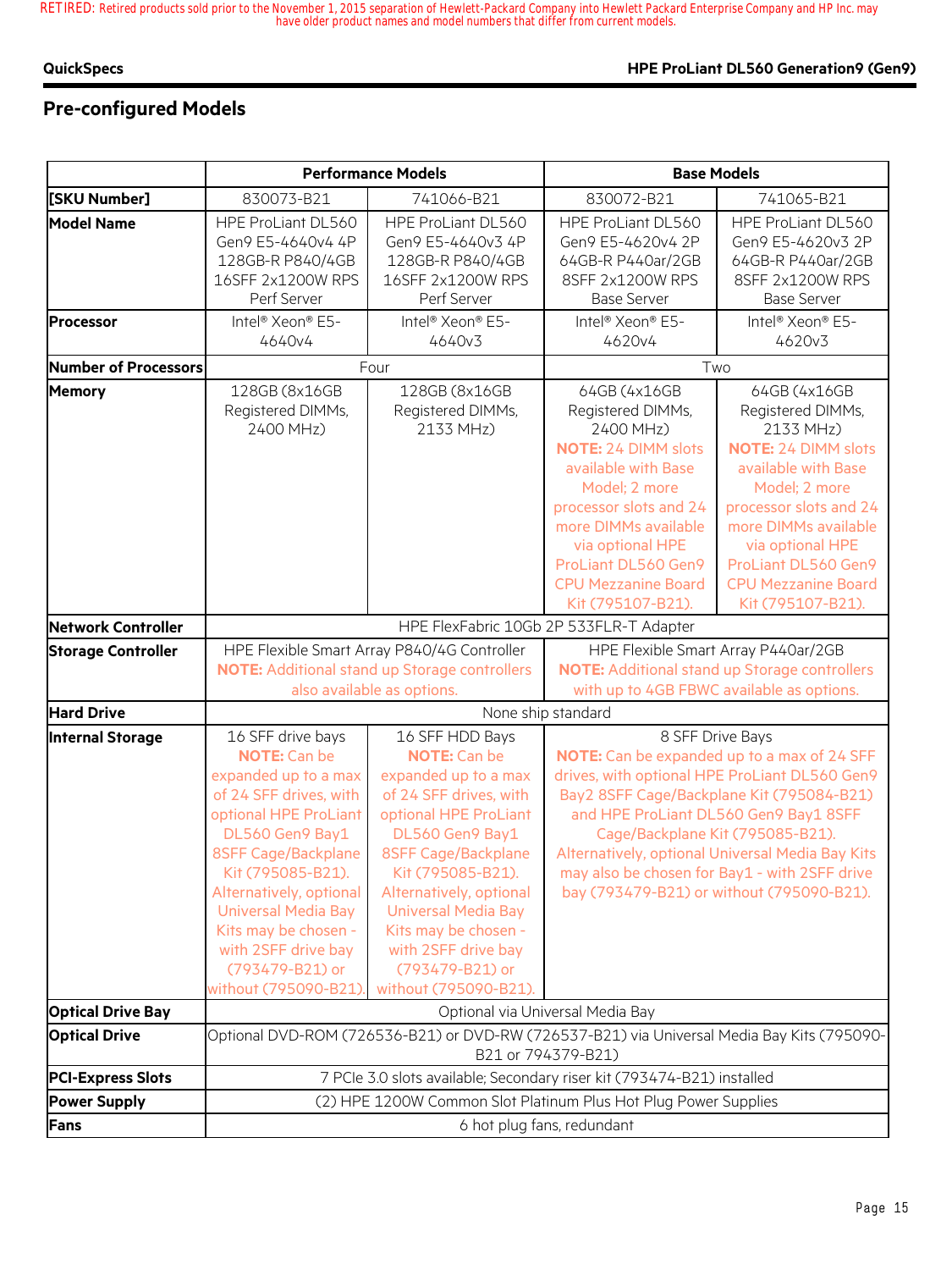## **Pre-configured Models**

| <b>Management</b>  | iLO Management (standard), Intelligent<br>Provisioning (standard), iLO Advanced (standard),<br>HPE OneView Advanced (standard) | iLO Management (standard), Intelligent<br>Provisioning (standard), iLO Advanced (optional),<br>Insight Control (optional), HPE OneView<br>(optional) |  |
|--------------------|--------------------------------------------------------------------------------------------------------------------------------|------------------------------------------------------------------------------------------------------------------------------------------------------|--|
| <b>Energy Star</b> | Meets Energy Star requirements                                                                                                 |                                                                                                                                                      |  |
| <b>Form Factor</b> | Rack (2U), HPE Easy Install Rails with CMA                                                                                     |                                                                                                                                                      |  |
| <b>Warranty</b>    |                                                                                                                                | Server Warranty includes 3-Year Parts, 3-Year Labor, 3-Year Onsite support with next business day<br>response                                        |  |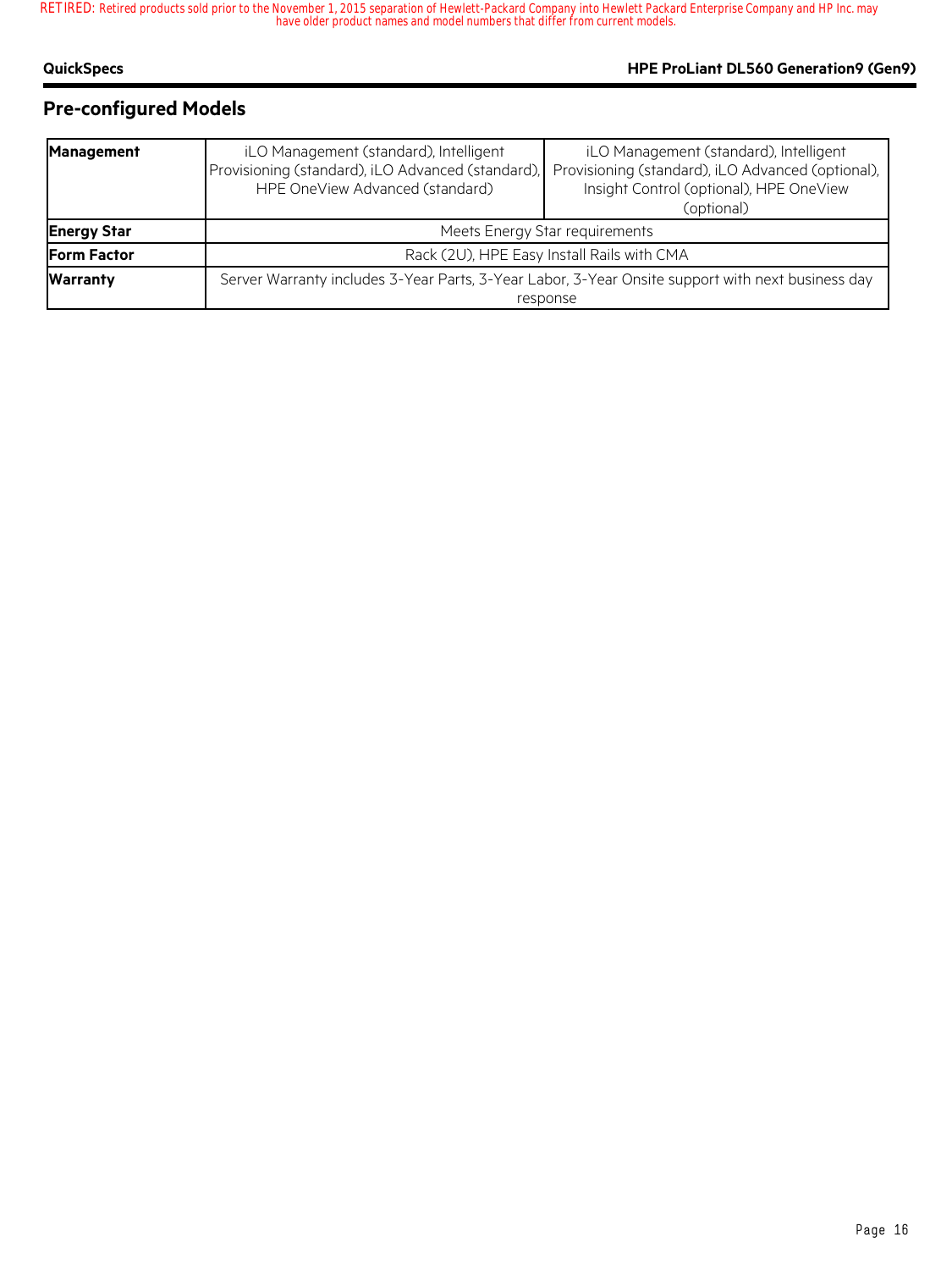## **Pre-configured Models**

|                           | <b>Entry Models</b>                                                                                                                                                                                                                                                                                                                                                              |  |  |
|---------------------------|----------------------------------------------------------------------------------------------------------------------------------------------------------------------------------------------------------------------------------------------------------------------------------------------------------------------------------------------------------------------------------|--|--|
| [SKU Number]              | 830071-B21                                                                                                                                                                                                                                                                                                                                                                       |  |  |
| <b>Model Name</b>         | HPE ProLiant DL560 Gen9 E5-4610v4 2P 32GB-R B140i 8SFF SATA 1200W PS Entry Server                                                                                                                                                                                                                                                                                                |  |  |
| <b>Processor</b>          | Intel® Xeon® E5-4610v4                                                                                                                                                                                                                                                                                                                                                           |  |  |
| Number of Processors      | Two                                                                                                                                                                                                                                                                                                                                                                              |  |  |
| <b>Memory</b>             | 32GB (2x16GB Registered DIMMs, 2400 MHz)<br>NOTE: 24 DIMM slots available with Entry Model; 2 more processor slots and 24 more DIMMs<br>available via optional HPE ProLiant DL560 Gen9 CPU Mezzanine Board Kit (795107-B21).                                                                                                                                                     |  |  |
| Network Controller        | HPE Ethernet 1Gb 4P 331FLR Adapter                                                                                                                                                                                                                                                                                                                                               |  |  |
| <b>Storage Controller</b> | HPE Dynamic Smart Array B140i<br>NOTE: Additional Storage controllers including HPE Flexible Smart Array, HPE Smart Array and<br>HPE Smart HBA also available as options, to enable both SAS capability as well as provide data<br>retention with Flash Backed Write Cache (FBWC).                                                                                               |  |  |
| <b>Hard Drive</b>         | None ship standard                                                                                                                                                                                                                                                                                                                                                               |  |  |
| <b>Internal Storage</b>   | 8 SFF Drive Bays<br>NOTE: Can be expanded up to a max of 24 SFF drives, with optional HPE ProLiant DL560 Gen9<br>Bay2 8SFF Cage/Backplane Kit (795084-B21) and HPE ProLiant DL560 Gen9 Bay1 8SFF<br>Cage/Backplane Kit (795085-B21). Alternatively, optional Universal Media Bay Kits may also be<br>chosen for Bay1 - with 2SFF drive bay (793479-B21) or without (795090-B21). |  |  |
| <b>Optical Drive Bay</b>  | Optional via Universal Media Bay                                                                                                                                                                                                                                                                                                                                                 |  |  |
| <b>Optical Drive</b>      | Optional DVD-ROM (726536-B21) or DVD-RW (726537-B21) via Universal Media Bay Kits<br>(795090-B21 or 794379-B21)                                                                                                                                                                                                                                                                  |  |  |
| <b>PCI-Express Slots</b>  | 4 PCIe 3.0 slots (3 additional PCIe slots available if secondary riser kit is installed)                                                                                                                                                                                                                                                                                         |  |  |
| <b>Power Supply</b>       | (1) HPE 1200W Common Slot Platinum Hot Plug Power Supply                                                                                                                                                                                                                                                                                                                         |  |  |
| Fans                      | 6 hot plug fans, redundant                                                                                                                                                                                                                                                                                                                                                       |  |  |
| Management                | iLO Management (standard), Intelligent Provisioning (standard), iLO Advanced (optional), Insight<br>Control (optional), HPE OneView (optional)                                                                                                                                                                                                                                   |  |  |
| <b>Energy Star</b>        | Meets Energy Star requirements                                                                                                                                                                                                                                                                                                                                                   |  |  |
| <b>Form Factor</b>        | Rack (2U), HPE Easy Install Rails with CMA                                                                                                                                                                                                                                                                                                                                       |  |  |
| <b>Warranty</b>           | Server Warranty includes 3-Year Parts, 3-Year Labor, 3-Year Onsite support with next business day<br>response                                                                                                                                                                                                                                                                    |  |  |

**NOTE:** For the Standard Features shipped in the "Factory Integrated Models", please see the "Configuration Information - Factory Integrated Models" section.

**NOTE:** Pre-configured models ship with the configurations below. Options can be selected from the Core or Additional options section of this QuickSpecs.

**NOTE:** HPE does not allow factory integration of options into pre-configured models. Any additional options purchased will be shipped separately.

**NOTE:** If you desire a custom configuration please see "Configuration Information - Factory Integrated Models" section of this QuickSpecs.

**NOTE:** Not all models are available in all regions. Check with your local country HPE offices for availability.

| <b>Country Code Key</b> $x \times 1 = B21$ |              | Worldwide |
|--------------------------------------------|--------------|-----------|
|                                            | xx1 = 291    | Japan     |
|                                            | $xx1 = A A1$ | PRC       |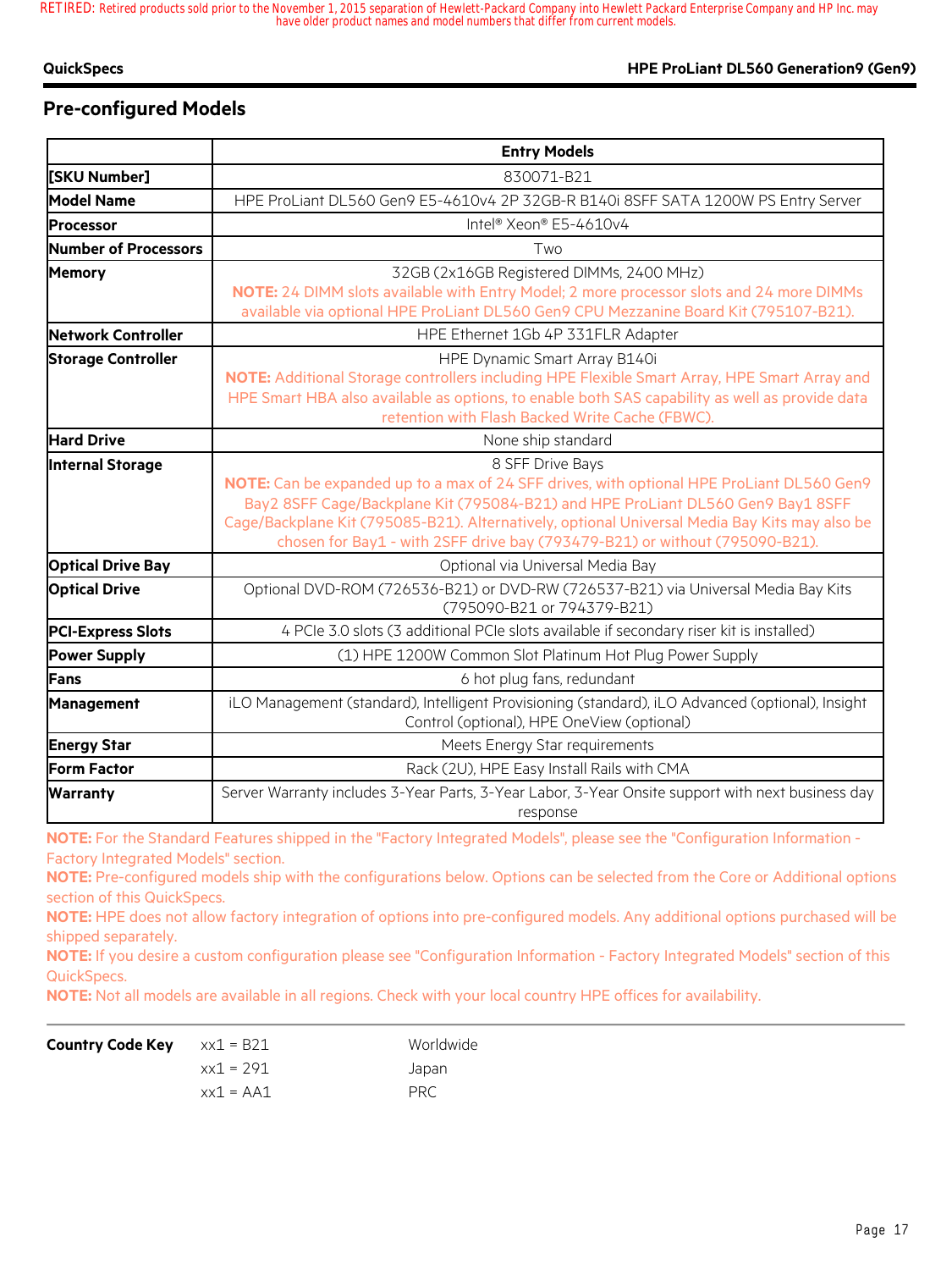### **QuickSpecs HPE ProLiant DL560 Generation9 (Gen9)**

## **Configuration Information - Factory Integrated Models**

This section lists some of the steps required to configure a Factory Integrated Model. To ensure only valid configurations are ordered, Hewlett Packard Enterprise recommends the use of an HPE approved configurator. Contact your local sales representative for information on configurable product offerings and requirements.

1. Factory Integrated Models must start with a CTO Server.

2. FIO indicates that this option is only available as a factory installable option.

3. All Factory Integrated Models will be populated with sufficient hard drive blanks based on the number of initial hard drives ordered with the server.

4. Some options may not be integrated at the factory. Contact your local sales representative for additional information.

## **Step 1: Base Configuration (choose one of the following configurable models)**

| [Chassis]                           | HPE ProLiant DL560 Gen9 Configure-to-order Server                                                                                                       |
|-------------------------------------|---------------------------------------------------------------------------------------------------------------------------------------------------------|
| <b>SKU Number</b>                   | 742657-B21                                                                                                                                              |
| <b>IProcessor</b>                   | 2U Server Chassis with 2 processor slots available; 4 processor configuration would require optional HPE<br>ProLiant DL560 Gen9 CPU Mezzanine Board kit |
| <b>DIMM Slots</b>                   | 24 DIMM slots for RDIMM, LRDIMM DDR4 Memory                                                                                                             |
| <b>Storage</b><br><b>Controller</b> | HPE Dynamic Smart Array B140i                                                                                                                           |
| <b>PCIe</b>                         | 4 PCIe 3.0 slots (all 4 available if second processor is chosen, which also enables +3 PCI 3.0 slots with optional<br>Secondary Riser Kit upgrade)      |
| <b>Drive Cage</b>                   | 8SFF Hot Plug (Upgrades possible with +16SFF optional or +10 optional with optional Universal Media Bay<br>Kits)                                        |
| <b>Network</b><br><b>Controller</b> | FlexibleLOM slot (various options can be chosen for networking; NIC cards also available via expansion slots)                                           |
| <b>IFans</b>                        | 6 Hot Plug Fans (with N+1 redundancy)                                                                                                                   |
| <b>Management</b>                   | iLO Management (standard), Intelligent Provisioning (standard), iLO Advanced (optional), Insight Control<br>(optional), HPE OneView (optional)          |
| <b>USB</b>                          | 8 USB 2.0 ports (2 front, 4 rear, 2 internal)                                                                                                           |

(Base Configuration Continued)

Intel® C610 Chipset

(2) video ports (1 front optional via the Universal Media Kit upgrade option, 1 rear)

(1) dual microSD card slot

(1) Trusted Platform Module (TPM) connector

BIOS Legacy mode (field configurable) or Unified Extensible Firmware Interface (UEFI) mode (default) Easy Install rails and cable management arm are optional

**NOTE:** PCIe slot availability is dependent on the number of processors installed. Please refer to the "Expansion slots" section for more details.

**NOTE:** For the DL560 Gen9, the number of processors can be one, two or four installed. For four processors, the HPE ProLiant DL560 Gen9 CPU Mezzanine Board kit is required.

## **Step 2: Choose Required Options (only one of the following from each list unless otherwise noted)**

**HPE Processors** Select one or two or four processors from Core Options-Processor section below.

- If one processor is desired, select one xxxxxx-L21
- If two processors are desired, select one xxxxxx-L21 and one xxxxxx-B21
- If four processors are desired, select one xxxxxx-L21 and three xxxxxx-B21.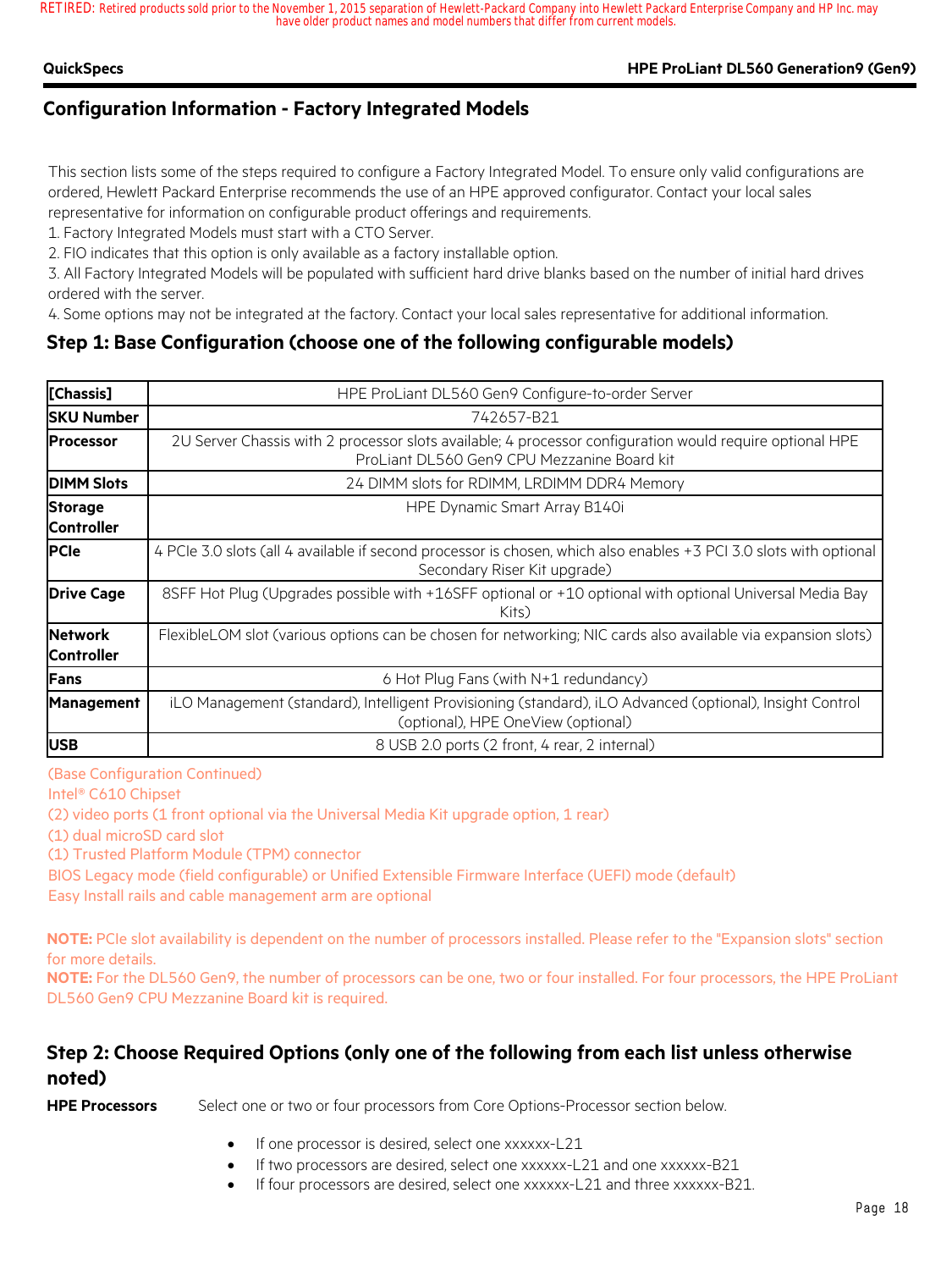|  | QuickSpecs |  |
|--|------------|--|
|  |            |  |

### **HPE ProLiant DL560 Generation9 (Gen9)**

## **Configuration Information - Factory Integrated Models**

- For four processors, the HP ProLiant DL560 Gen9 CPU Mezzanine Board kit is required.
- Up to 4 processors supported. Mixing different processor models is not supported.
- DDR4 speed is the maximum memory speed of the processor. Actual memory speed may depend on the quantity and type of DIMMs installed.
- For the Intel® C600 Chipset E5-4600 Series, the letter preceding the model number indicates the Product Line (E3, E5, E7);  $2=4600x v#$ ,  $4 =$  number of CPUs in a Node, 6 is socket/segment designation,  $00 =$  Processor SKU,  $x = L$  for low power SKUs and  $v#$  (not yet designated) = version number.

### **HPE Memory** Select one or more memory from Core Options-Memory section below.

- UDIMM, RDIMM, and LRDIMM are all distinct memory technologies and cannot be mixed within a server.
- HPE memory options from previous generation servers are not qualified or warranted with Hewlett Packard Enterprise Gen9 systems. HPE SmartMemory is required to realize the memory performance improvements and enhanced functionality listed in this document for Gen9.
- If only one processor is installed, only a quarter of the total DIMM slots are available. When populating with four processors all DIMM slots are available.

Depending on the memory configuration and processor model, the memory speed may run at 2400MHz, 2133MHz, 1866MHz or 1600MHz. Please see Memory Population Table or the Online Memory Configuration Tool at: **http://www.hpe.com/servers/ddr4config**.

**HPE Power Supplies** Select one or more power supplies from Core Options-Power Supplies section below.

• Prior to selecting a power supply option, it is highly recommended that you review your server configuration in the HPE Power Advisor tool to determine the right size power supply for your server configuration. The HPE Power Advisor is located at: **http://www.hpe.com/info/hpepoweradvisor**.

Mixing of power supplies in the same server is not supported. All power supplies must be of the same input voltage, output rating, and efficiency rating. If non-matching power supplies are installed, you may receive an error message and/or experience operational issues with your server.

## **Step 3: Choose Additional Factory Integratable Options**

**HPE Unique Options** Select one or more Unique options from Core Options section below.

|  |  |  |  |  | This section may contain FIO options, please see the Unique options section below. |  |
|--|--|--|--|--|------------------------------------------------------------------------------------|--|
|--|--|--|--|--|------------------------------------------------------------------------------------|--|

• FIO indicates that this option is only available as a factory installable option.

| <b>HPE I/O Expansion</b><br><b>Options</b> | Select one or more Riser Kit options from Core Options section below.                                                                                                                                                                                                                                                  |
|--------------------------------------------|------------------------------------------------------------------------------------------------------------------------------------------------------------------------------------------------------------------------------------------------------------------------------------------------------------------------|
|                                            | To take advantage of the additional PCI slot upgrade, the second processor must be installed.<br>$\bullet$<br>This section may contain FIO options, please see HPE I/O Expansion Options section below.<br>$\bullet$<br>FIO indicates that this option is only available as a factory installable option.<br>$\bullet$ |
| <b>HPE Drives</b>                          | Select one or more drives from Core Options-HPE Drives section below.                                                                                                                                                                                                                                                  |

The components of a storage subsystem (e.g. the drive, the HBA/controller, firmware, and the server backplane) should operate at the same data transfer rate or the system bandwidth will be negotiated down to an acceptable level for all components.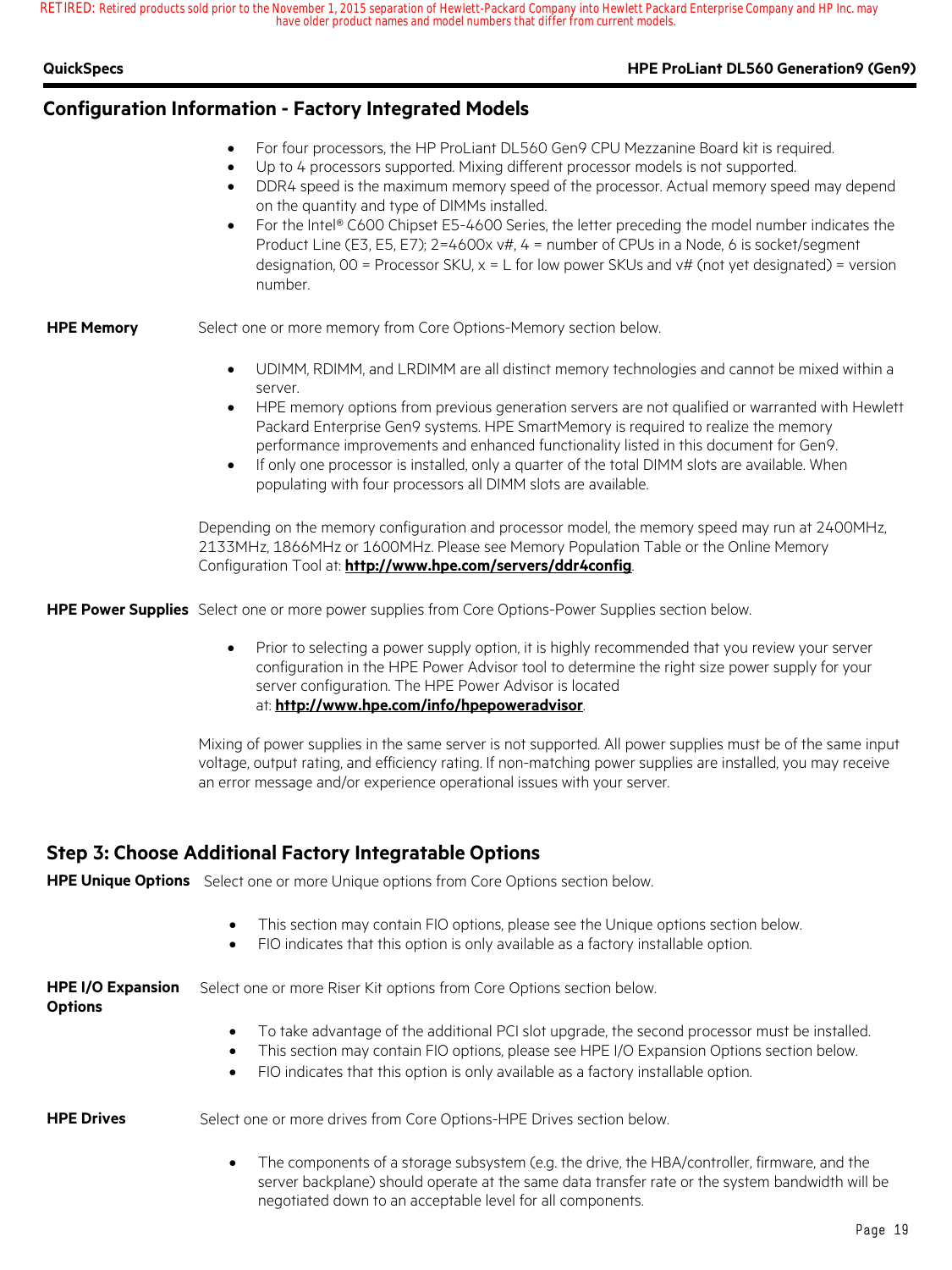| QuickSpecs |  |
|------------|--|
|            |  |

## **HPE ProLiant DL560 Generation9 (Gen9)**

| <b>Configuration Information - Factory Integrated Models</b> |                                                                                                                                                                                                                                                                                                                                                                                                                                                                                                                                                                                                            |  |
|--------------------------------------------------------------|------------------------------------------------------------------------------------------------------------------------------------------------------------------------------------------------------------------------------------------------------------------------------------------------------------------------------------------------------------------------------------------------------------------------------------------------------------------------------------------------------------------------------------------------------------------------------------------------------------|--|
|                                                              | Hard drives have either a one year or three year warranty; refer to the specific hard drive<br>$\bullet$<br>QuickSpecs for details.                                                                                                                                                                                                                                                                                                                                                                                                                                                                        |  |
|                                                              | The HPE ProLiant Gen9 Smart Storage solutions are equipped with re-designed Small Form Factor (SFF<br>2.5 in) Drives. These new carriers provide status and activity indicators as well as caution indicators for "Do<br>Not Remove."                                                                                                                                                                                                                                                                                                                                                                      |  |
| <b>HPE FlexibleLOM</b>                                       | Select a FlexibleLOM from Core Options-Networking section below.                                                                                                                                                                                                                                                                                                                                                                                                                                                                                                                                           |  |
|                                                              | Only one FlexibleLOM can be added to the server. These options are upgradeable and can be<br>$\bullet$<br>changed from the original configuration after the server is shipped.<br>For 10Gb adapters, a minimum of two Gigabytes (2 GB) of server memory is required per each<br>$\bullet$<br>adapter.<br>Please see the QuickSpecs for Technical Specifications and additional<br>$\bullet$<br>information: http://www.hpe.com/servers/ProLiantNICs.                                                                                                                                                       |  |
| <b>HPE Networking</b>                                        | Select a standup NIC adapter from Core Options-Networking section below.                                                                                                                                                                                                                                                                                                                                                                                                                                                                                                                                   |  |
|                                                              | Please see the QuickSpecs for Technical Specifications and additional<br>$\bullet$<br>information: http://www.hpe.com/servers/ProLiantNICs.<br>These options are upgradeable and can be changed from the original configuration after the<br>$\bullet$<br>server is shipped.<br>For 10Gb adapters, a minimum of two Gigabytes (2 GB) of server memory is required per each<br>$\bullet$<br>adapter.                                                                                                                                                                                                        |  |
| <b>HPE Storage</b><br><b>Controllers</b>                     | Select one or more Storage options from Additional Options section below.                                                                                                                                                                                                                                                                                                                                                                                                                                                                                                                                  |  |
|                                                              | The embedded B140i controller will operate in UEFI only mode. For legacy support an additional<br>$\bullet$<br>controller will be needed, and for CTO orders please also select the Legacy mode settings part,<br>758959-B22.<br>This section may contain FIO options, please see HPE Storage Controllers section below.<br>$\bullet$<br>FIO indicates that this option is only available as a factory installable option.<br>$\bullet$                                                                                                                                                                    |  |
| <b>HPE Rail Kits</b>                                         | Select one type of rail kit from Additional Options section below.                                                                                                                                                                                                                                                                                                                                                                                                                                                                                                                                         |  |
|                                                              | Please take a moment to review the installation documentation that comes with the server to help<br>$\bullet$<br>you with the installation of your Gen9 server.<br>To assist in the installation of the server into the rack, an optional installation tool is available by<br>$\bullet$<br>contacting your local services representative (p/n 695539-001).<br>See Hewlett Packard Enterprise Rack Options in Additional Options section of this QuickSpecs for<br>$\bullet$<br>more rack kit choices.<br>CAUTION: Hewlett Packard Enterprise recommends that a minimum of two people are required for all |  |
|                                                              | Rack Server installations. Please refer to your installation instructions for proper tools and number of<br>people to use for any installation.                                                                                                                                                                                                                                                                                                                                                                                                                                                            |  |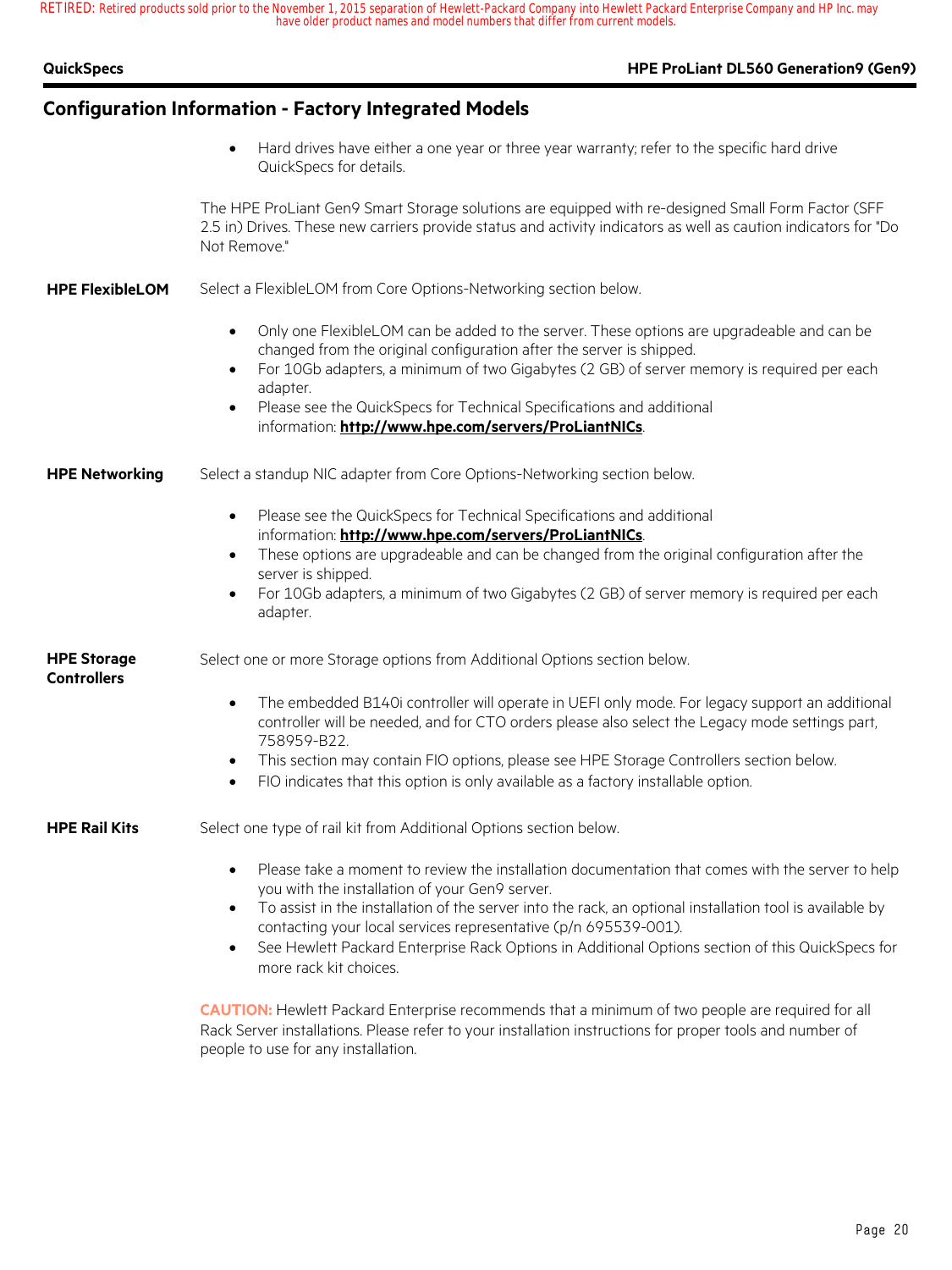### **QuickSpecs HPE ProLiant DL560 Generation9 (Gen9)**

## **Core Options**

**NOTE:** Some options may not be integrated at the factory. To ensure only valid configurations are ordered, Hewlett Packard Enterprise recommends the use of an HPE approved configurator. Contact your local sales representative for additional information.

| HPE Unique Options HPE ProLiant DL560 Gen9 CPU Mezzanine Board Kit                                                                                                                                                                                                                            | 795107-B21 |
|-----------------------------------------------------------------------------------------------------------------------------------------------------------------------------------------------------------------------------------------------------------------------------------------------|------------|
| NOTE: This kit is required if configured with 4 processors.                                                                                                                                                                                                                                   |            |
| HPE ProLiant DL560 Gen9 Bay2 8SFF Cage/Backplane Kit                                                                                                                                                                                                                                          | 795084-B21 |
| <b>NOTE:</b> This optional kit adds 8SFF drives for Bay2.                                                                                                                                                                                                                                     |            |
| HPE ProLiant DL560 Gen9 Bay1 8SFF Cage/Backplane Kit                                                                                                                                                                                                                                          | 795085-B21 |
| <b>NOTE:</b> This optional kit adds 8SFF drives for Bay2.                                                                                                                                                                                                                                     |            |
| HPE ProLiant DL560 Gen9 Primary 2 Slot Riser Kit                                                                                                                                                                                                                                              | 793475-B21 |
| HPE ProLiant DL560 Gen9 Secondary 3 Slot Riser Kit                                                                                                                                                                                                                                            | 793474-B21 |
| NOTE: This is an optional kit which can be utilized when system is populated with at<br>least two (2) processors.                                                                                                                                                                             |            |
| HPE ProLiant DL560 Gen9 SAS Expander Card                                                                                                                                                                                                                                                     | 804228-B21 |
| HPE Proliant DL560 Gen9 Mini SAS Y Cable Kit                                                                                                                                                                                                                                                  | 797924-B21 |
| NOTE: Required for connecting Bay1 UMB 2SFF to a P840/P440 controller, or if using<br>controller H240 in slot7 attached to Bay3. Also needed if using controller P840/P440<br>in riser1 attached to Bay3.                                                                                     |            |
| HPE ProLiant DL560 Gen9 Mini SAS Bay1 SAS Cable Kit                                                                                                                                                                                                                                           | 797945-B21 |
| NOTE: Required if controllers H240/P440ar/H240ar/B140i in riser1/AROC (Smart<br>Array HBA Connector) need to be connected to Bay1, or if controllers P840/P440 in<br>Riser2/slot7 need to be connected to Bay2/3. Also needed if controller P440 in slot7<br>needs to be connected to Bay2/3. |            |
| HPE ProLiant DL560 Gen9 Mini SAS Bay2 SAS Cable Kit                                                                                                                                                                                                                                           | 797946-B21 |
| NOTE: Required if using controllers H240/P440ar/H240ar/B140i in riser1/AROC<br>(Smart Array HBA Connector) which need to be connected to Bay2, or if using<br>controllers P840/P440 in Riser1/2 which need to be connected to Bay2/3.                                                         |            |
| HPE ProLiant DL560 Gen9 2SFF Universal Media Bay Kit                                                                                                                                                                                                                                          | 793479-B21 |
| NOTE: Universal Media Bay kit with a 2SFF drive bay; an optional Optical Disk Drive<br>can be added, either DVD-ROM (726536-B21) or DVD-RW (72653-B21).                                                                                                                                       |            |
| HPE ProLiant DL560 Gen9 Universal Media Bay Kit                                                                                                                                                                                                                                               | 795090-B21 |
| NOTE: An optional Optical Disk Drive can be added, either DVD-ROM (726536-<br>B21) or DVD-RW (72653-B21).                                                                                                                                                                                     |            |
| HPE DL560 Gen9 NVMe 6 Solid State Drive Express Bay Enablement Kit                                                                                                                                                                                                                            | 774743-B21 |
| HPE ProLiant DL560 Gen9 Power Module with System Insight Display Kit                                                                                                                                                                                                                          | 795106-B21 |
| HPE Legacy FIO Mode Setting                                                                                                                                                                                                                                                                   | 758959-B22 |
| <b>NOTE:</b> UEFI is the default, this FIO part can be used for CTO to enable Legacy mode.                                                                                                                                                                                                    |            |
|                                                                                                                                                                                                                                                                                               |            |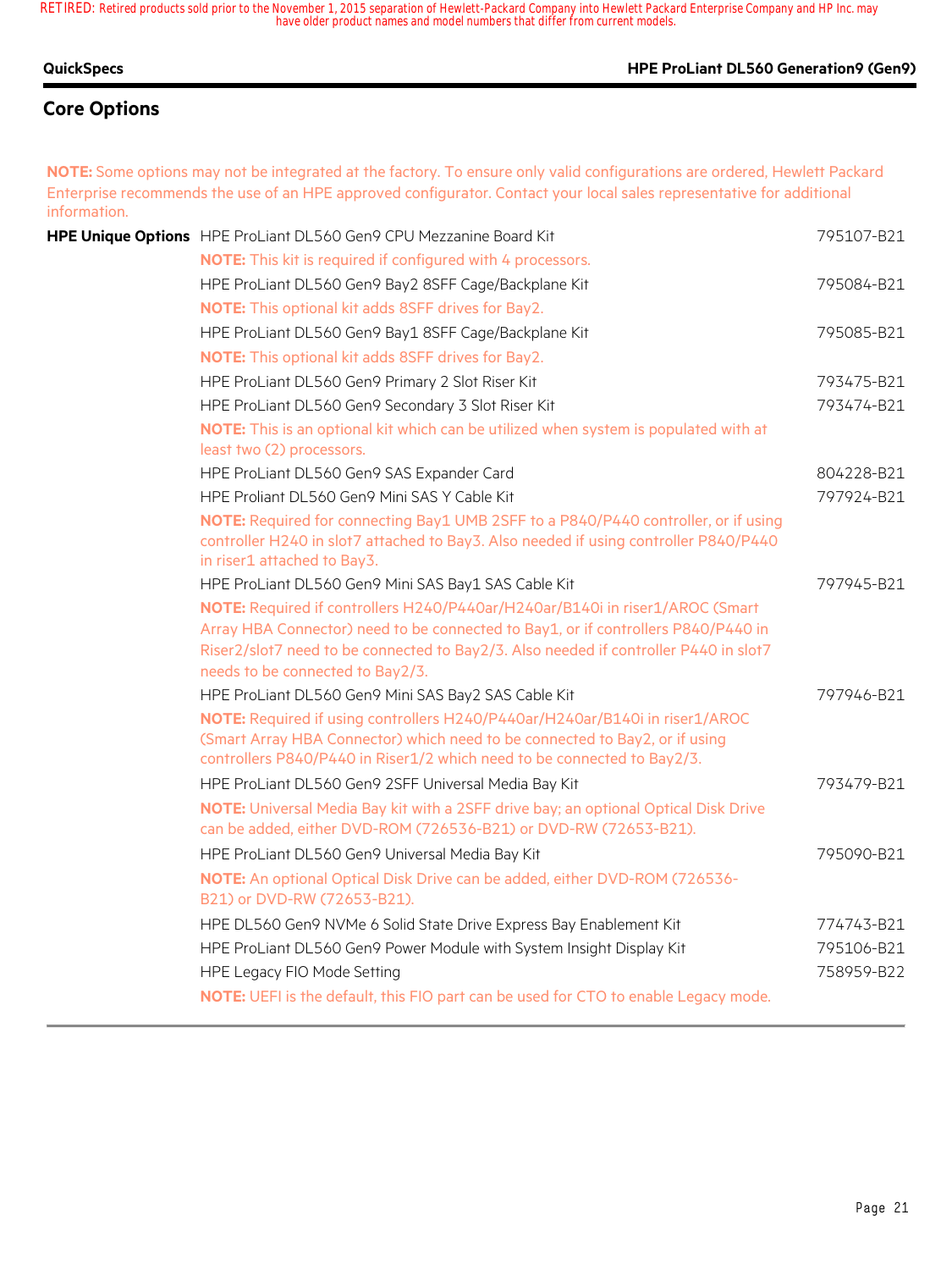### **QuickSpecs HPE ProLiant DL560 Generation9 (Gen9)**

## **Core Options**

#### **HPE Processors E5-4600v4 series Processors**

| HPE DL560 Gen9 Intel Xeon E5-4610v4 (1.8GHz/10-core/25MB/105W) Processor Kit                 | 830265-B21 |
|----------------------------------------------------------------------------------------------|------------|
| HPE DL560 Gen9 Intel Xeon E5-4610v4 (1.8GHz/10-core/25MB/105W) FIO<br>Processor Kit          | 830265-L21 |
| HPE DL560 Gen9 Intel Xeon E5-4620v4 (2.1GHz/10-core/25MB/105W) Processor Kit                 | 830267-B21 |
| HPE DL560 Gen9 Intel Xeon E5-4620v4 (2.1GHz/10-core/25MB/105W) FIO<br>Processor Kit          | 830267-L21 |
| HPE DL560 Gen9 Intel Xeon E5-4655v4 (2.5GHz/8-core/30MB/135W) Processor Kit                  | 830287-B21 |
| HPE DL560 Gen9 Intel Xeon E5-4655v4 (2.5GHz/8-core/30MB/135W) FIO Processor<br>Kit           | 830287-L21 |
| HPE DL560 Gen9 Intel Xeon E5-4640v4 (2.1GHz/12-core/30MB/105W) Processor Kit                 | 830269-B21 |
| HPE DL560 Gen9 Intel Xeon E5-4640v4 (2.1GHz/12-core/30MB/105W) FIO<br>Processor Kit          | 830269-L21 |
| HPE DL560 Gen9 Intel Xeon E5-4650v4 (2.2GHz/14-core/35MB/105W) Processor Kit                 | 830274-B21 |
| HPE DL560 Gen9 Intel Xeon E5-4650v4 (2.2GHz/14-core/35MB/105W) FIO<br>Processor Kit          | 830274-L21 |
| HPE DL560 Gen9 Intel Xeon E5-4660v4 (2.2GHz/16-core/40MB/120W) Processor Kit                 | 830276-B21 |
| HPE DL560 Gen9 Intel Xeon E5-4660v4 (2.2GHz/16-core/40MB/120W) FIO<br>Processor Kit          | 830276-L21 |
| HPE DL560 Gen9 Intel Xeon E5-4627v4 (2.6GHz/10-core/25MB/135W) Processor Kit                 | 830278-B21 |
| HPE DL560 Gen9 Intel Xeon E5-4627v4 (2.6GHz/10-core/25MB/135W) FIO<br>Processor Kit          | 830278-L21 |
| HPE DL560 Gen9 Intel Xeon E5-4667v4 (2.2GHz/18-core/45MB/135W) Processor Kit                 | 830289-B21 |
| HPE DL560 Gen9 Intel Xeon E5-4667v4 (2.2GHz/18-core/45MB/135W) FIO<br>Processor Kit          | 830289-L21 |
| HPE DL560 Gen9 Intel Xeon E5-4669v4 (2.2GHz/22-core/55MB/135W) Processor Kit                 | 830291-B21 |
| HPE DL560 Gen9 Intel Xeon E5-4669v4 (2.2GHz/22-core/55MB/135W) FIO<br>Processor Kit          | 830291-L21 |
| E5-4600v3 series Processors                                                                  |            |
| HPE ProLiant DL560 Gen9 Intel Xeon E5-4610v3 (1.7GHz/10-core/25MB/105W)<br>Processor Kit     | 742704-B21 |
| HPE ProLiant DL560 Gen9 Intel Xeon E5-4610v3 (1.7GHz/10-core/25MB/105W) FIO<br>Processor Kit | 742704-L21 |
| HPE ProLiant DL560 Gen9 Intel Xeon E5-4620v3 (2.0GHz/10-core/25MB/105W)<br>Processor Kit     | 742702-B21 |
| HPE ProLiant DL560 Gen9 Intel Xeon E5-4660v3 (2.1GHz/14-core/35MB/120W)<br>Processor Kit     | 742696-B21 |
| HPE ProLiant DL560 Gen9 Intel Xeon E5-4650v3 (2.1GHz/12-core/30MB/105W)<br>Processor Kit     | 742698-B21 |
| HPE ProLiant DL560 Gen9 Intel Xeon E5-4640v3 (1.9GHz/12-core/30MB/105W)<br>Processor Kit     | 742700-B21 |
| HPE ProLiant DL560 Gen9 Intel Xeon E5-4640v3 (1.9GHz/12-core/30MB/105W) FIO<br>Processor Kit | 742700-L21 |
| HPE ProLiant DL560 Gen9 Intel Xeon E5-4627v3 (2.6GHz/10-core/25MB/135W)<br>Processor Kit     | 742706-B21 |
| HPE ProLiant DL560 Gen9 Intel Xeon E5-4627v3 (2.6GHz/10-core/25MB/135W) FIO<br>Processor Kit | 742706-L21 |
| HPE ProLiant DL560 Gen9 Intel Xeon E5-4669v3 (2.1GHz/18-core/45MB/135W)<br>Processor Kit     | 742708-B21 |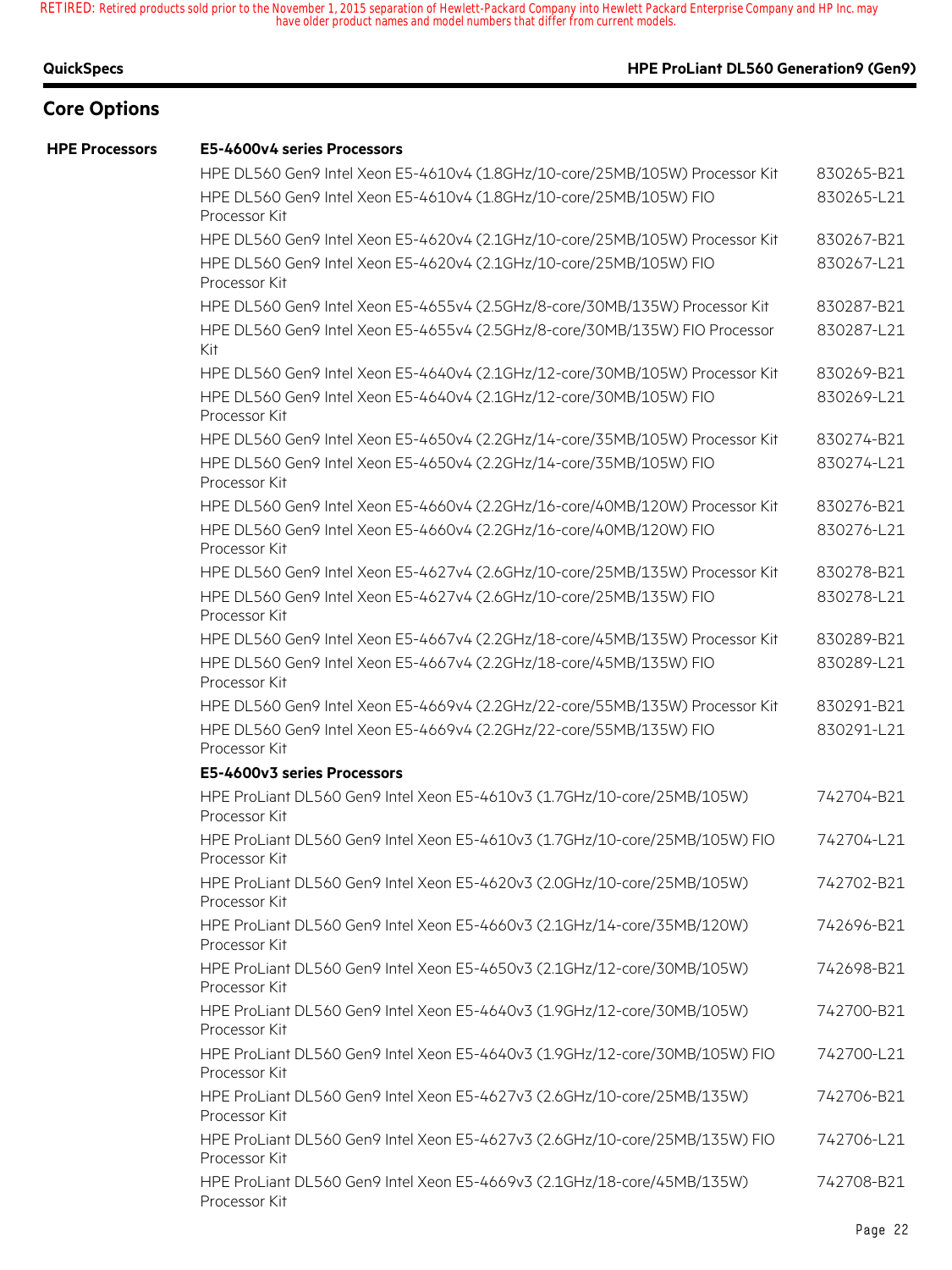| <b>QuickSpecs</b>         | HPE ProLiant DL560 Generation9 (Gen9)                                                                                                                                                                                                                                                                                                                                                                                                                      |            |
|---------------------------|------------------------------------------------------------------------------------------------------------------------------------------------------------------------------------------------------------------------------------------------------------------------------------------------------------------------------------------------------------------------------------------------------------------------------------------------------------|------------|
| <b>Core Options</b>       |                                                                                                                                                                                                                                                                                                                                                                                                                                                            |            |
|                           | HPE ProLiant DL560 Gen9 Intel Xeon E5-4655v3 (2.9GHz/6-core/30MB/135W)<br>Processor Kit                                                                                                                                                                                                                                                                                                                                                                    | 742710-B21 |
|                           | HPE ProLiant DL560 Gen9 Intel Xeon E5-4667v3 (2.0GHz/16-core/40MB/135W)<br>Processor Kit                                                                                                                                                                                                                                                                                                                                                                   | 789024-B21 |
| <b>HPE Memory</b>         | NOTE: Hewlett Packard Enterprise memory from previous generation servers is not qualified or<br>warranted with this HPE ProLiant Server. HPE SmartMemory is required to realize the memory<br>performance improvements and enhanced functionality listed in this document for Gen9. For additional<br>information, please see the HPE SmartMemory QuickSpecs.<br>NOTE: LRDIMM, RDIMM, UDIMM, and HDIMMs are all distinct memory technologies and cannot be |            |
|                           | mixed within a server. The majority of ProLiant Gen9 servers support LRDIMM, RDIMM and UDIMMs.                                                                                                                                                                                                                                                                                                                                                             |            |
|                           | <b>Registered DIMMs (RDIMMs)</b>                                                                                                                                                                                                                                                                                                                                                                                                                           |            |
|                           | HP 8GB (1x8GB) Single Rank x8 DDR4-2400 CAS-17-17-17 Registered Memory Kit                                                                                                                                                                                                                                                                                                                                                                                 | 805347-B21 |
|                           | HP 16GB (1x16GB) Single Rank x4 DDR4-2400 CAS-17-17-17 Registered Memory Kit                                                                                                                                                                                                                                                                                                                                                                               | 805349-B21 |
|                           | HPE 16GB (1x16GB) Dual Rank x4 DDR4-2400 CAS-17-17-17 Registered Memory Kit                                                                                                                                                                                                                                                                                                                                                                                | 836220-B21 |
|                           | HP 32GB (1x32GB) Dual Rank x4 DDR4-2400 CAS-17-17-17 Registered Memory Kit                                                                                                                                                                                                                                                                                                                                                                                 | 805351-B21 |
|                           | HP 8GB (1x8GB) Single Rank x4 DDR4-2133 CAS-15-15-15 Registered Memory Kit                                                                                                                                                                                                                                                                                                                                                                                 | 726718-B21 |
|                           | HP 16GB (1x16GB) Dual Rank x4 DDR4-2133 CAS-15-15-15 Registered Memory Kit                                                                                                                                                                                                                                                                                                                                                                                 | 726719-B21 |
|                           | HP 32GB (1x32GB) Dual Rank x4 DDR4-2133 CAS-15-15-15 Registered Memory Kit                                                                                                                                                                                                                                                                                                                                                                                 | 728629-B21 |
|                           | <b>Load Reduced DIMMs (LRDIMMs)</b>                                                                                                                                                                                                                                                                                                                                                                                                                        |            |
|                           | HPE 64GB (1x64GB) Quad Rank x4 DDR4-2400 CAS-17-17-17 Load Reduced<br>Memory Kit                                                                                                                                                                                                                                                                                                                                                                           | 805358-B21 |
|                           | HPE 32GB (1x32GB) Dual Rank x4 DDR4-2400 CAS-17-17-17 Load Reduced Memory<br>Kit                                                                                                                                                                                                                                                                                                                                                                           | 805353-B21 |
|                           | HP 64GB (1x64GB) Quad Rank x4 DDR4-2133 CAS-15-15-15 Load Reduced Memory<br>Kit                                                                                                                                                                                                                                                                                                                                                                            | 726724-B21 |
|                           | HP 32GB (1x32GB) Quad Rank x4 DDR4-2133 CAS-15-15-15 Load Reduced Memory<br>Kit                                                                                                                                                                                                                                                                                                                                                                            | 726722-B21 |
|                           | HPE 128GB (1x128GB) Octal Rank x4 DDR4-2400 CAS-20-18-18 Load Reduced<br>Memory Kit                                                                                                                                                                                                                                                                                                                                                                        | 809208-B21 |
| <b>HPE Optical Drives</b> | HPE 9.5mm SATA DVD-ROM Optical Drive                                                                                                                                                                                                                                                                                                                                                                                                                       | 726536-B21 |
|                           | NOTE: The optional Universal Media Bay Kits are required for this option. (HPE<br>ProLiant DL560 Gen9 Universal Media Bay kit: 795090-B21 or HPE ProLiant DL560<br>Gen9 2SFF Universal Media Bay kit: 793479-B21).                                                                                                                                                                                                                                         |            |
|                           | HPE 9.5mm SATA DVD-RW Optical Drive                                                                                                                                                                                                                                                                                                                                                                                                                        | 726537-B21 |
|                           | NOTE: The optional Universal Media Bay Kits are required for this option. (HPE<br>ProLiant DL560 Gen9 Universal Media Bay kit: 795090-B21 or HPE ProLiant DL560<br>Gen9 2SFF Universal Media Bay kit: 793479-B21).                                                                                                                                                                                                                                         |            |
|                           | HPE Mobile USB DVD-RW Optical Drive                                                                                                                                                                                                                                                                                                                                                                                                                        | 701498-B21 |
|                           | <b>NOTE: External.</b>                                                                                                                                                                                                                                                                                                                                                                                                                                     |            |
| <b>HPE Drives</b>         | NOTE: The components of a storage subsystem (e.g. the drive, the HBA/controller,<br>firmware, and the server backplane) should operate at the same data transfer rate or<br>the system bandwidth will be negotiated down to an acceptable level for all<br>components.<br>NOTE: Hard drives have either a one year or three year warranty; refer to the specific<br>hard drive QuickSpecs for details.                                                     |            |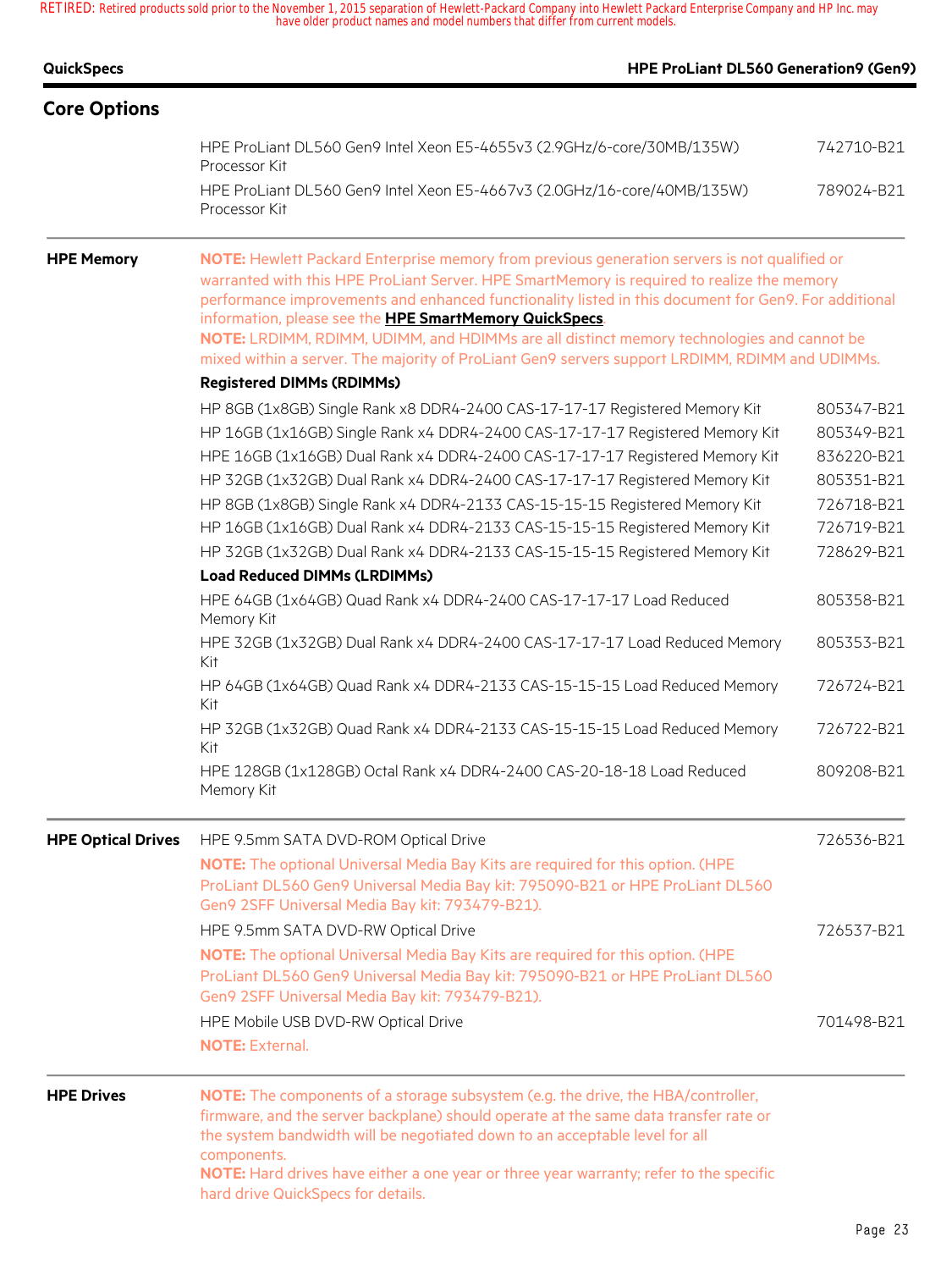## **Core Options**

## **QuickSpecs HPE ProLiant DL560 Generation9 (Gen9)**

### **SAS Hot Plug SFF (2.5-inch) Enterprise (ENT) Drives**

| HPE 900GB SAS 12G Enterprise 15K SFF (2.5in) SC 3yr Wty Digitally Signed Firmware<br><b>HDD</b>                                                                                                                                         | 870759-B21 |
|-----------------------------------------------------------------------------------------------------------------------------------------------------------------------------------------------------------------------------------------|------------|
| HPE 600GB SAS 12G Enterprise 15K SFF (2.5in) SC 3yr Wty Digitally Signed Firmware<br><b>HDD</b>                                                                                                                                         | 870757-B21 |
| HPE 300GB SAS 12G Enterprise 15K SFF (2.5in) SC 3yr Wty Digitally Signed Firmware<br><b>HDD</b>                                                                                                                                         | 870753-B21 |
| 12G SAS Hot Plug SFF (2.5-inch) Enterprise Drives                                                                                                                                                                                       |            |
| HPE 1.2TB SAS 12G Enterprise 10K SFF (2.5in) SC 3yr Wty Digitally Signed Firmware<br><b>HDD</b>                                                                                                                                         | 872479-B21 |
| HPE 600GB SAS 12G Enterprise 10K SFF (2.5in) SC 3yr Wty Digitally Signed Firmware<br><b>HDD</b>                                                                                                                                         | 872477-B21 |
| HPE 300GB SAS 12G Enterprise 10K SFF (2.5in) SC 3yr Wty Digitally Signed Firmware<br><b>HDD</b>                                                                                                                                         | 872475-B21 |
| 12G SAS Hot Plug SFF (2.5-inch) Midline Drives                                                                                                                                                                                          |            |
| HPE 1TB SAS 12G Midline 7.2K SFF (2.5in) SC 1yr Wty Digitally Signed Firmware HDD                                                                                                                                                       | 832514-B21 |
| <b>SSD Selection</b><br>To streamline the configuration process for HPE ProLiant Gen9 servers and to provide<br>the best product availability, HPE recommends SSDs from the list located<br>here: http://www.hpe.com/products/recommend |            |
| 12G SAS Hot Plug SFF (2.5-inch) SC 512e Drives                                                                                                                                                                                          |            |
| HPE 2.4TB SAS 12G Enterprise 10K SFF (2.5in) SC 3yr Wty 512e Digitally Signed<br>Firmware HDD                                                                                                                                           | 881457-B21 |
| HPE 2TB SAS 12G Midline 7.2K SFF (2.5in) SC 1yr Wty 512e HDD                                                                                                                                                                            | 765466-B21 |
| HPE 1.8TB SAS 12G Enterprise 10K SFF (2.5in) SC 3yr Wty 512e Digitally Signed<br>Firmware HDD                                                                                                                                           | 872481-B21 |
| HPE 1TB SAS 12G Midline 7.2K SFF (2.5in) SC 1yr Wty 512e Digitally Signed Firmware<br><b>HDD</b>                                                                                                                                        | 765464-B21 |
| HPE 900GB SAS 12G Enterprise 15K SFF (2.5in) SC 3yr Wty 512e Digitally Signed<br>Firmware HDD                                                                                                                                           | 870765-B21 |
| 12G SAS Hot Plug SFF (2.5-inch) SC Write Intensive Solid State Drives                                                                                                                                                                   |            |
| HPE 1.6TB SAS 12G Write Intensive SFF (2.5in) SC 3yr Wty Digitally Signed Firmware<br><b>SSD</b>                                                                                                                                        | 873357-B21 |
| HPE 800GB SAS 12G Write Intensive SFF (2.5in) SC 3yr Wty Digitally Signed Firmware<br>SSD                                                                                                                                               | 873355-B21 |
| HPE 400GB SAS 12G Write Intensive SFF (2.5in) SC 3yr Wty Digitally Signed Firmware<br>SSD                                                                                                                                               | 873351-B21 |
| 12G SAS Hot Plug SFF (2.5-inch) Read Intensive Solid State Drives                                                                                                                                                                       |            |
| HPE 7.68TB SAS 12G Read Intensive SFF (2.5in) SC 3yr Wty Digitally Signed Firmware<br><b>SSD</b>                                                                                                                                        | 870144-B21 |
| HPE 3.84TB SAS 12G Read Intensive SFF (2.5in) SC 3yr Wty Digitally Signed Firmware<br>SSD                                                                                                                                               | 872394-B21 |
| HPE 3.84TB SAS 12G Read Intensive SFF (2.5in) SC 3yr Wty Digitally Signed Firmware<br><b>SSD</b>                                                                                                                                        | 875330-B21 |
| HPE 1.92TB SAS 12G Read Intensive SFF (2.5in) SC 3yr Wty Digitally Signed Firmware<br>SSD                                                                                                                                               | 872392-B21 |
| HPE 1.92TB SAS 12G Read Intensive SFF (2.5in) SC 3yr Wty Digitally Signed Firmware<br><b>SSD</b>                                                                                                                                        | 875326-B21 |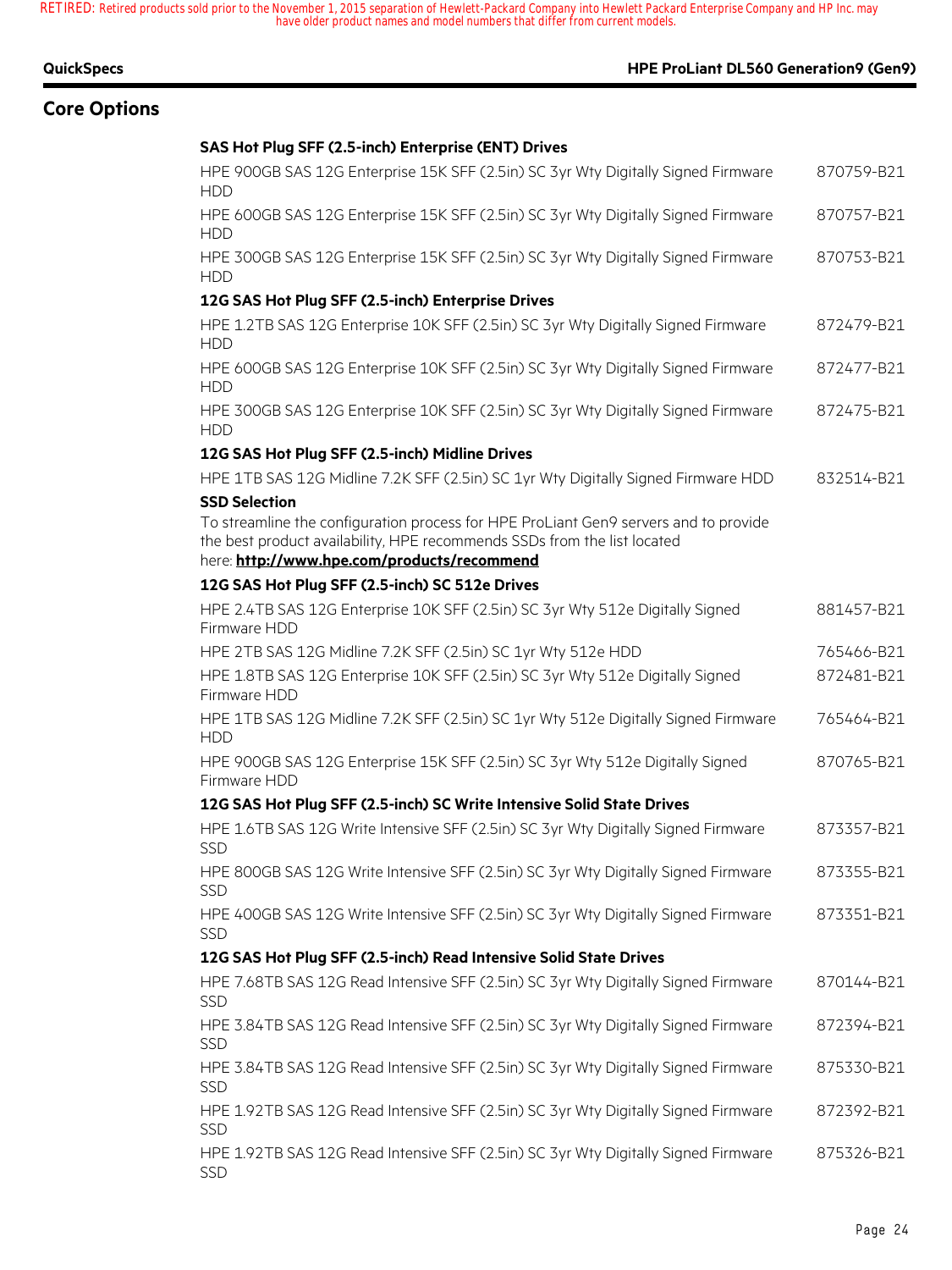| <b>QuickSpecs</b>   |                                                                                                 | <b>HPE ProLiant DL560 Generation9 (Gen9)</b> |  |
|---------------------|-------------------------------------------------------------------------------------------------|----------------------------------------------|--|
| <b>Core Options</b> |                                                                                                 |                                              |  |
|                     | HPE 960GB SAS 12G Read Intensive SFF (2.5in) SC 3yr Wty Digitally Signed Firmware<br><b>SSD</b> | 872390-B21                                   |  |
|                     | HPE 960GB SAS 12G Read Intensive SFF (2.5in) SC 3yr Wty Digitally Signed Firmware<br><b>SSD</b> | 875313-B21                                   |  |
|                     | HPE 480GB SAS 12G Read Intensive SFF (2.5in) SC 3yr Wty Digitally Signed Firmware<br><b>SSD</b> | 875311-B21                                   |  |
|                     | 12G SAS Hot Plug SFF (2.5-inch) SC Mixed Use Solid State Drives                                 |                                              |  |
|                     | HPE 3.2TB SAS 12G Mixed Use SFF (2.5in) SC 3yr Wty Digitally Signed Firmware SSD                | 873367-B21                                   |  |

**6G SATA Hot Plug SFF (2.5-inch) Write Intensive Solid State Drives**

**6G SATA Hot Plug SFF (2.5 inch) SC Midline Hard Drives**

**6G SATA Hot Plug SFF (2.5-inch) SC 512e Drives**

SSD

HDD

HDD

and additional information.

HPE 400GB SATA 6G Write Intensive SFF (2.5in) SC 3yr Wty Digitally Signed Firmware

**NOTE:** Please see the **HPE SAS Hard Drives QuickSpecs** for Technical Specifications

HPE 2TB SATA 6G Midline 7.2K SFF (2.5in) SC 1yr Wty 512e Digitally Signed Firmware

HPE 1TB SATA 6G Midline 7.2K SFF (2.5in) SC 1yr Wty 512e Digitally Signed Firmware

HPE 3.2TB SAS 12G Mixed Use SFF (2.5in) SC 3yr Wty Digitally Signed Firmware SSD 872386-B21 HPE 1.6TB SAS 12G Mixed Use SFF (2.5in) SC 3yr Wty Digitally Signed Firmware SSD 873365-B21 HPE 1.6TB SAS 12G Mixed Use SFF (2.5in) SC 3yr Wty Digitally Signed Firmware SSD 872382-B21 HPE 800GB SAS 12G Mixed Use SFF (2.5in) SC 3yr Wty Digitally Signed Firmware SSD 873363-B21 HPE 800GB SAS 12G Mixed Use SFF (2.5in) SC 3yr Wty Digitally Signed Firmware SSD 872376-B21 HPE 400GB SAS 12G Mixed Use SFF (2.5in) SC 3yr Wty Digitally Signed Firmware SSD 872374-B21 HPE 400GB SAS 12G Mixed Use SFF (2.5in) SC 3yr Wty Digitally Signed Firmware SSD 873359-B21

HPE 1TB SATA 6G Midline 7.2K SFF (2.5in) SC 1yr Wty Digitally Signed Firmware HDD 655710-B21

872355-B21

765455-B21

765453-B21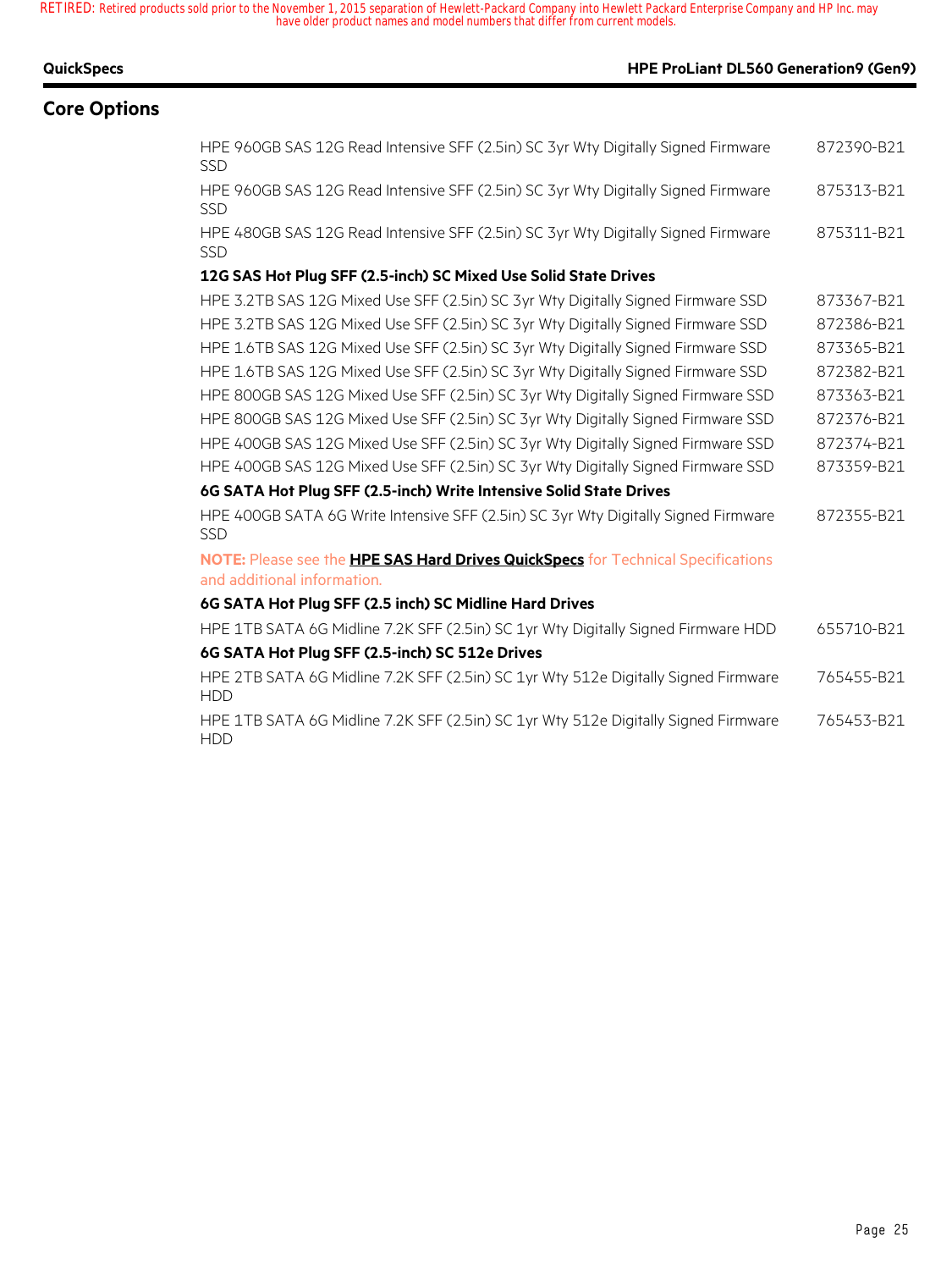#### **QuickSpecs HPE ProLiant DL560 Generation9 (Gen9)**

### **Core Options**

#### **6G SATA Hot Plug SFF (2.5-inch) SC Read Intensive Solid State Drives**

| HPE 3.84TB SATA 6G Read Intensive SFF (2.5in) SC 3yr Wty Digitally Signed Firmware<br><b>SSD</b>                          | 877764-B21 |
|---------------------------------------------------------------------------------------------------------------------------|------------|
| HPE 3.8TB SATA 6G Read Intensive SFF (2.5in) SC 3yr Wty Digitally Signed Firmware SSD                                     | 868830-B21 |
| HPE 1.92TB SATA 6G Read Intensive SFF (2.5in) SC 3yr Wty Digitally Signed Firmware<br><b>SSD</b>                          | 877758-B21 |
| HPE 1.92TB SATA 6G Read Intensive SFF (2.5in) SC 3yr Wty Digitally Signed Firmware<br>SSD                                 | 868826-B21 |
| HPE 1.92TB SATA 6G Read Intensive SFF (2.5in) SC 3yr Wty Digitally Signed Firmware<br>SSD                                 | 875513-B21 |
| HPE 960GB SATA 6G Read Intensive SFF (2.5in) SC 3yr Wty Digitally Signed Firmware<br>SSD                                  | 877752-B21 |
| HPE 960GB SATA 6G Read Intensive SFF (2.5in) SC 3yr Wty Digitally Signed Firmware<br>SSD                                  | 868822-B21 |
| HPE 960GB SATA 6G Read Intensive SFF (2.5in) SC 3yr Wty Digitally Signed Firmware<br>SSD                                  | 875511-B21 |
| HPE 480GB SATA 6G Read Intensive SFF (2.5in) SC 3yr Wty Digitally Signed Firmware<br>SSD                                  | 877746-B21 |
| HPE 480GB SATA 6G Read Intensive SFF (2.5in) SC 3yr Wty Digitally Signed Firmware<br>SSD                                  | 868818-B21 |
| HPE 480GB SATA 6G Read Intensive SFF (2.5in) SC 3yr Wty Digitally Signed Firmware<br>SSD                                  | 875509-B21 |
| HPE 240GB SATA 6G Read Intensive SFF (2.5in) SC 3yr Wty Digitally Signed Firmware<br>SSD                                  | 877740-B21 |
| HPE 240GB SATA 6G Read Intensive SFF (2.5in) SC 3yr Wty Digitally Signed Firmware<br>SSD                                  | 868814-B21 |
| HPE 240GB SATA 6G Read Intensive SFF (2.5in) SC 3yr Wty Digitally Signed Firmware<br><b>SSD</b>                           | 875503-B21 |
| Read Intensive - 6G SATA - M.2 - Solid State Drives                                                                       |            |
| HPE 960GB SATA 6G Read Intensive M.2 2280 3yr Wty Digitally Signed Firmware SSD                                           | 875500-B21 |
| HPE 480GB SATA 6G Read Intensive M.2 2280 3yr Wty Digitally Signed Firmware SSD                                           | 875319-B21 |
| HPE 480GB SATA 6G Read Intensive M.2 2280 3yr Wty Digitally Signed Firmware SSD                                           | 875498-B21 |
| HPE 150GB SATA 6G Read Intensive M.2 2280 3yr Wty Digitally Signed Firmware SSD                                           | 875317-B21 |
| NOTE: Please see the <b>HPE Solid State Drives QuickSpecs</b> for Technical Specifications<br>and additional information. |            |
| 6G SATA Hot Plug SFF (2.5-inch) SC Mixed Use Solid State Drives                                                           |            |

HPE 3.84TB SATA 6G Mixed Use SFF (2.5in) SC 3yr Wty Digitally Signed Firmware SSD P00896-B21 HPE 1.92TB SATA 6G Mixed Use SFF (2.5in) SC 3yr Wty Digitally Signed Firmware SSD 877788-B21 HPE 1.92TB SATA 6G Mixed Use SFF (2.5in) SC 3yr Wty Digitally Signed Firmware SSD 872352-B21 HPE 1.92TB SATA 6G Mixed Use SFF (2.5in) SC 3yr Wty Digitally Signed Firmware SSD 875478-B21 HPE 960GB SATA 6G Mixed Use SFF (2.5in) SC 3yr Wty Digitally Signed Firmware SSD 877782-B21 HPE 960GB SATA 6G Mixed Use SFF (2.5in) SC 3yr Wty Digitally Signed Firmware SSD 872348-B21 HPE 960GB SATA 6G Mixed Use SFF (2.5in) SC 3yr Wty Digitally Signed Firmware SSD 875474-B21 HPE 480GB SATA 6G Mixed Use SFF (2.5in) SC 3yr Wty Digitally Signed Firmware SSD 877776-B21 HPE 480GB SATA 6G Mixed Use SFF (2.5in) SC 3yr Wty Digitally Signed Firmware SSD 872344-B21 HPE 480GB SATA 6G Mixed Use SFF (2.5in) SC 3yr Wty Digitally Signed Firmware SSD 875470-B21 HPE 240GB SATA 6G Mixed Use SFF (2.5in) SC 3yr Wty Digitally Signed Firmware SSD 880295-B21 HPE 240GB SATA 6G Mixed Use SFF (2.5in) SC 3yr Wty Digitally Signed Firmware SSD 875483-B21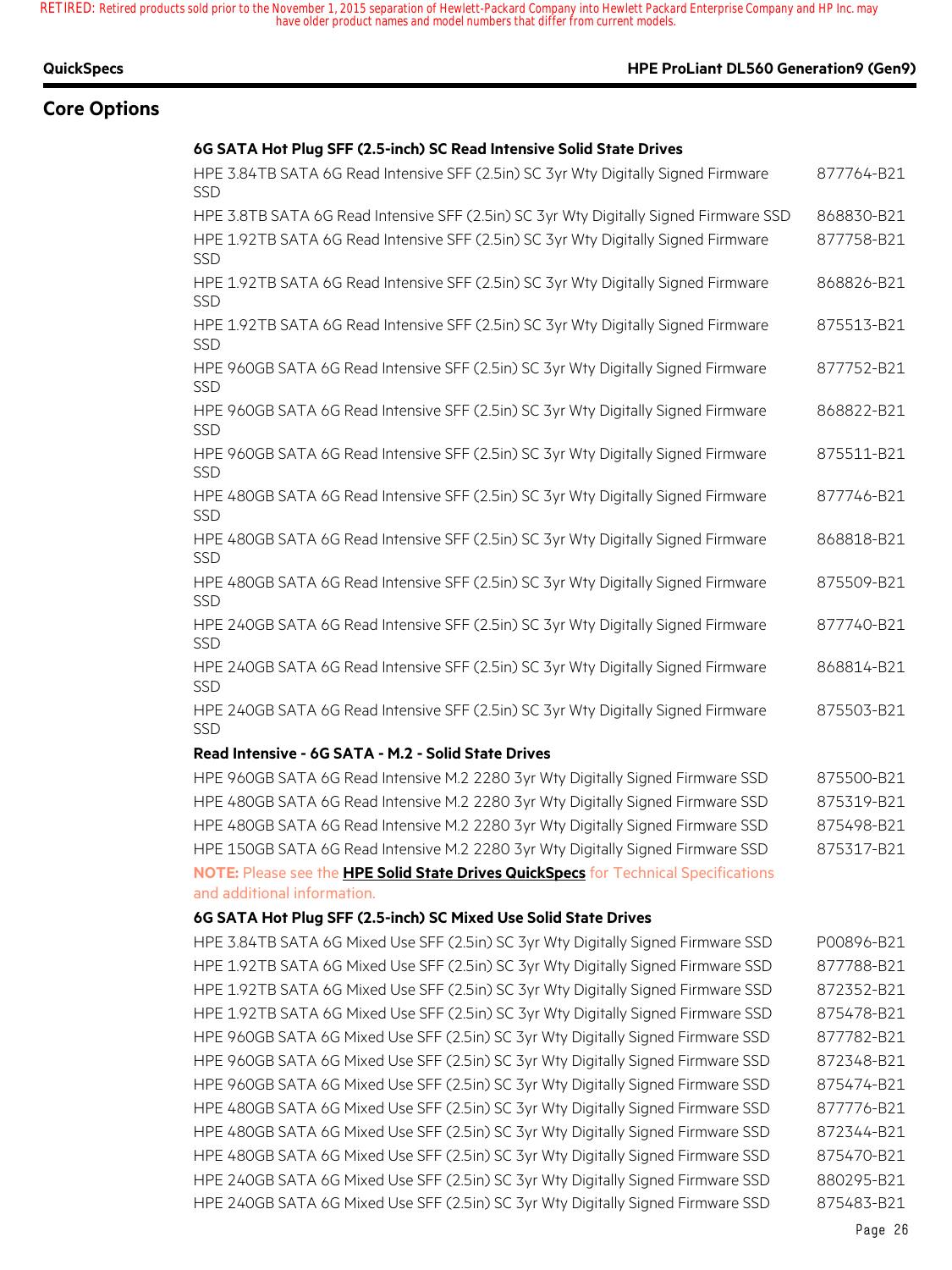#### **QuickSpecs HPE ProLiant DL560 Generation9 (Gen9)**

## **Core Options**

**HPE** Networking

#### **Mixed Use - 6G SATA - M.2 - Solid State Drives**

| 1 Gigabit Ethernet adapters<br>HPE Ethernet 1Gb 4-port 331T Adapter                                                                             | 647594-B21 |
|-------------------------------------------------------------------------------------------------------------------------------------------------|------------|
| <b>NOTE:</b> It includes a 2SFF Drive Bay.                                                                                                      |            |
| HPE ProLiant DL560 Gen9 2SFF Universal Media Bay Kit                                                                                            | 793479-B21 |
| HPE ProLiant DL560 Gen9 Universal Media Bay Kit                                                                                                 | 795090-B21 |
| <b>Media Bay Kits</b>                                                                                                                           |            |
| HPE DL560 Gen9 NVMe 6 Solid State Drive Express Bay Enablement Kit                                                                              | 774743-B21 |
| <b>NVMe Kit</b>                                                                                                                                 |            |
| HPE ProLiant DL560 Gen9 Bay1 8SFF Cage/Backplane Kit                                                                                            | 795085-B21 |
| HPE ProLiant DL560 Gen9 Bay2 8SFF Cage/Backplane Kit                                                                                            | 795084-B21 |
| <b>Hard Drive Kits</b>                                                                                                                          |            |
| HPE Small Form Factor Hard Drive Blank Kit                                                                                                      | 666987-B21 |
| <b>NOTE:</b> M.2 drives go in PCIe slots and use the B140i SATA controller only.<br><b>Hard Drive Blank Kits</b>                                |            |
| HPE Universal SATA HHHL 3yr Wty M.2 Kit                                                                                                         | 878783-B21 |
| M.2 SSD                                                                                                                                         |            |
| SSD                                                                                                                                             |            |
| HPE 400GB NVMe x4 Lanes Mixed Use SFF (2.5in) SCN 3yr Wty Digitally Signed Firmware                                                             | 875593-B21 |
| HPE 800GB NVMe x4 Lanes Mixed Use SFF (2.5in) SCN 3yr Wty Digitally Signed Firmware<br>SSD                                                      | 875595-B21 |
| HPE 1.6TB NVMe x4 Lanes Mixed Use SFF (2.5in) SCN 3yr Wty Digitally Signed Firmware<br>SSD                                                      | 875597-B21 |
| HPE 1.6TB NVMe x4 Lanes Mixed Use SFF (2.5in) SCN 3yr Wty Digitally Signed Firmware<br>SSD                                                      | 877994-B21 |
| HPE 3.2TB NVMe x4 Lanes Mixed Use SFF (2.5in) SCN 3yr Wty Digitally Signed Firmware<br>SSD                                                      | 877998-B21 |
| HPE NVMe PCIe Mixed Use SFF(2.5-inch) Solid State Drives                                                                                        |            |
| HPE 480GB NVMe x4 Lanes Read Intensive SFF (2.5in) SCN 3yr Wty Digitally Signed<br>Firmware SSD                                                 | 875587-B21 |
| HPE 960GB NVMe x4 Lanes Read Intensive SFF (2.5in) SCN 3yr Wty Digitally Signed<br>Firmware SSD                                                 | 875589-B21 |
| HPE 1TB NVMe x4 Lanes Read Intensive SFF (2.5in) SCN 3yr Wty Digitally Signed<br>Firmware SSD                                                   | 877984-B21 |
| HPE 1.92TB NVMe x4 Lanes Read Intensive SFF (2.5in) SCN 3yr Wty Digitally Signed<br>Firmware SSD                                                | 875591-B21 |
| Firmware SSD                                                                                                                                    |            |
| HPE NVMe PCIe Read Intensive SFF (2.5 inch) Solid State Drives<br>HPE 2TB NVMe x4 Lanes Read Intensive SFF (2.5in) SCN 3yr Wty Digitally Signed | 877986-B21 |
| HPE 240GB SATA 6G Mixed Use M.2 2280 3yr Wty Digitally Signed Firmware SSD                                                                      | 875488-B21 |
| HPE 480GB SATA 6G Mixed Use M.2 2280 3yr Wty Digitally Signed Firmware SSD                                                                      | 875490-B21 |
| HPE 960GB SATA 6G Mixed Use M.2 2280 3yr Wty Digitally Signed Firmware SSD                                                                      | 875492-B21 |
|                                                                                                                                                 |            |

| HPE Ethernet 1Gb 4-port 366T Adapter | 811546-B21 |
|--------------------------------------|------------|
| HPE Ethernet 1Gb 2-port 361T Adapter | 652497-B21 |
| HPE Ethernet 1Gb 2-port 332T Adapter | 615732-B21 |
|                                      |            |

**10 Gigabit Ethernet adapters**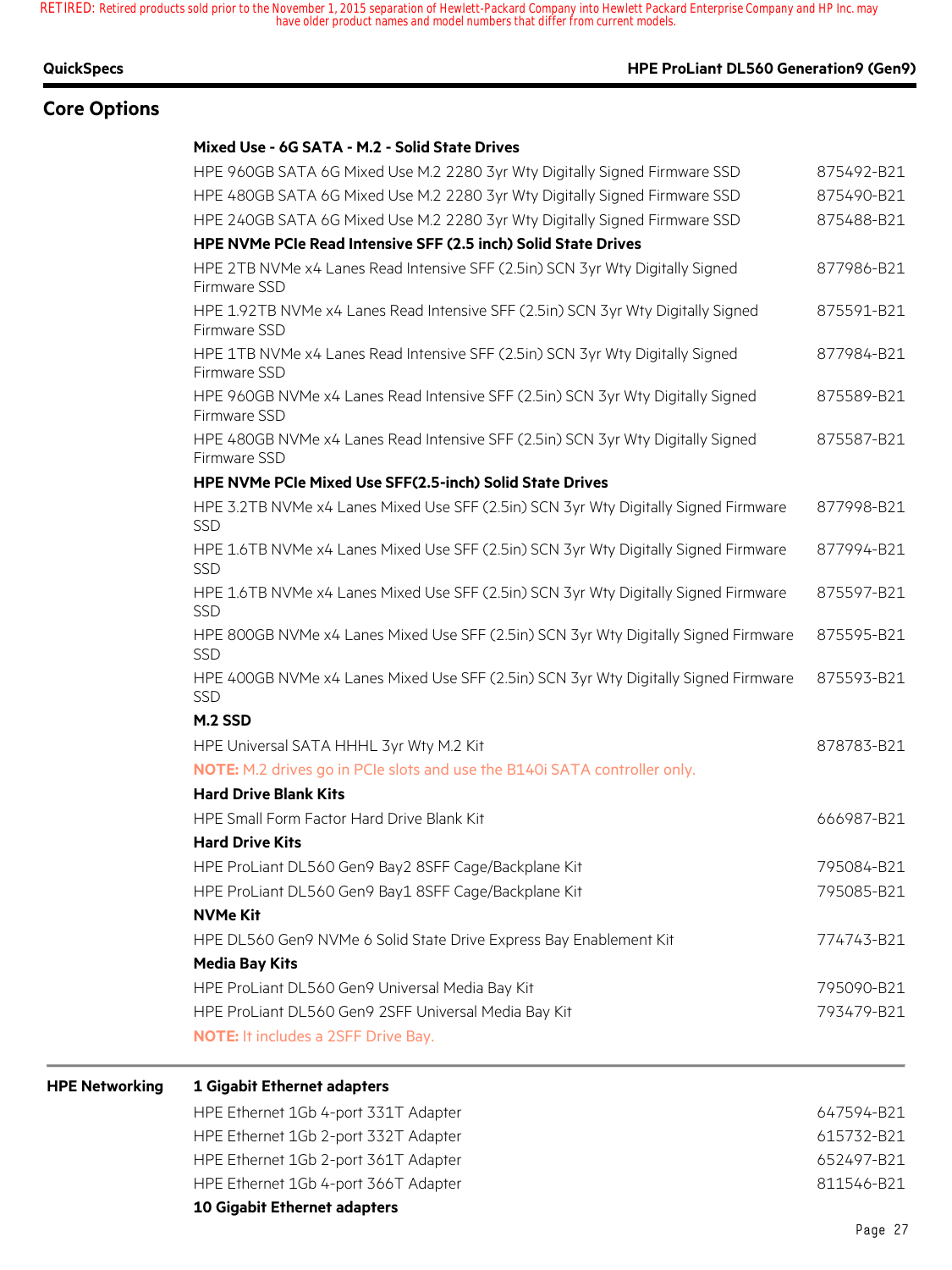## **Core Options**

#### **QuickSpecs HPE ProLiant DL560 Generation9 (Gen9)**

|                          | HPE Ethernet 4x25Gb 1-port 620QSFP28 Adapter                                                                                        | 817762-B21               |
|--------------------------|-------------------------------------------------------------------------------------------------------------------------------------|--------------------------|
|                          | <b>FlexibleLOM Adapters</b>                                                                                                         |                          |
|                          | HPE Ethernet 1Gb 4-port 331FLR Adapter                                                                                              | 629135-B22               |
|                          | HPE Ethernet 1Gb 4-port 366FLR Adapter                                                                                              | 665240-B21               |
|                          | HPE FlexFabric 10Gb 2-port 533FLR-T Adapter                                                                                         | 700759-B21               |
|                          | HPE FlexFabric 10Gb 2-port 534FLR-SFP+ Adapter                                                                                      | 700751-B21               |
|                          | HPE Ethernet 10Gb 2-port 560FLR-SFP+ Adapter<br>HPE Ethernet 10Gb 2-port 561FLR-T Adapter                                           | 665243-B21<br>700699-B21 |
|                          | HPE Ethernet 10Gb 2-port 546FLR-SFP+ Adapter                                                                                        | 779799-B21               |
|                          | HPE FlexFabric 10Gb 2-port 556FLR-SFP+ Adapter                                                                                      | 727060-B21               |
|                          | HPE Ethernet 10Gb 2-port 562FLR-SFP+ Adapter                                                                                        | 727054-B21               |
|                          | HPE Ethernet 10/25Gb 2-port 640FLR-SFP28 Adapter                                                                                    | 817749-B21               |
|                          | HPE Ethernet 1Gb 4-port 331FLR FIO Adapter                                                                                          | 684208-B21               |
|                          | HPE FlexFabric 10Gb 4-port 536FLR-T Adapter                                                                                         | 764302-B21               |
|                          | <b>NOTE:</b> Please see the QuickSpecs for Technical Specifications and additional                                                  |                          |
|                          | information: http://www.hpe.com/servers/ProLiantNICs.                                                                               |                          |
| <b>HPE InfiniBand</b>    | HPE InfiniBand FDR/Ethernet 10Gb/40Gb 2-port 544+QSFP Adapter                                                                       | 764284-B21               |
|                          | HPE InfiniBand FDR/Ethernet 10Gb/40Gb 2-port 544+FLR-QSFP Adapter                                                                   | 764285-B21               |
|                          | HPE InfiniBand QDR/Ethernet 10Gb 2-port 544+FLR-QSFP Adapter                                                                        | 764286-B21               |
|                          | HPE 100Gb 1-port OP101 QSFP28 x16 PCIe Gen3 with Intel Omni-Path Architecture<br>Adapter                                            | 829335-B21               |
|                          | HPE InfiniBand EDR/Ethernet 100Gb 1-port 840QSFP28 Adapter                                                                          | 825110-B21               |
|                          | HPE InfiniBand EDR/Ethernet 100Gb 2-port 840QSFP28 Adapter                                                                          | 825111-B21               |
|                          | NOTE: Please see the HPE InfiniBand Options for HPE ProLiant and Integrity Servers<br><b>QuickSpecs</b> for additional information. |                          |
| <b>HPE I/O Expansion</b> | HPE ProLiant DL560 Gen9 Secondary 3 Slot Riser Kit                                                                                  | 793474-B21               |
| <b>Options</b>           | HPE ProLiant DL560 Gen9 Primary 2 Slot Riser Kit                                                                                    | 793475-B21               |
|                          | NOTE: This is an optional kit which can be utilized when system is populated with at                                                |                          |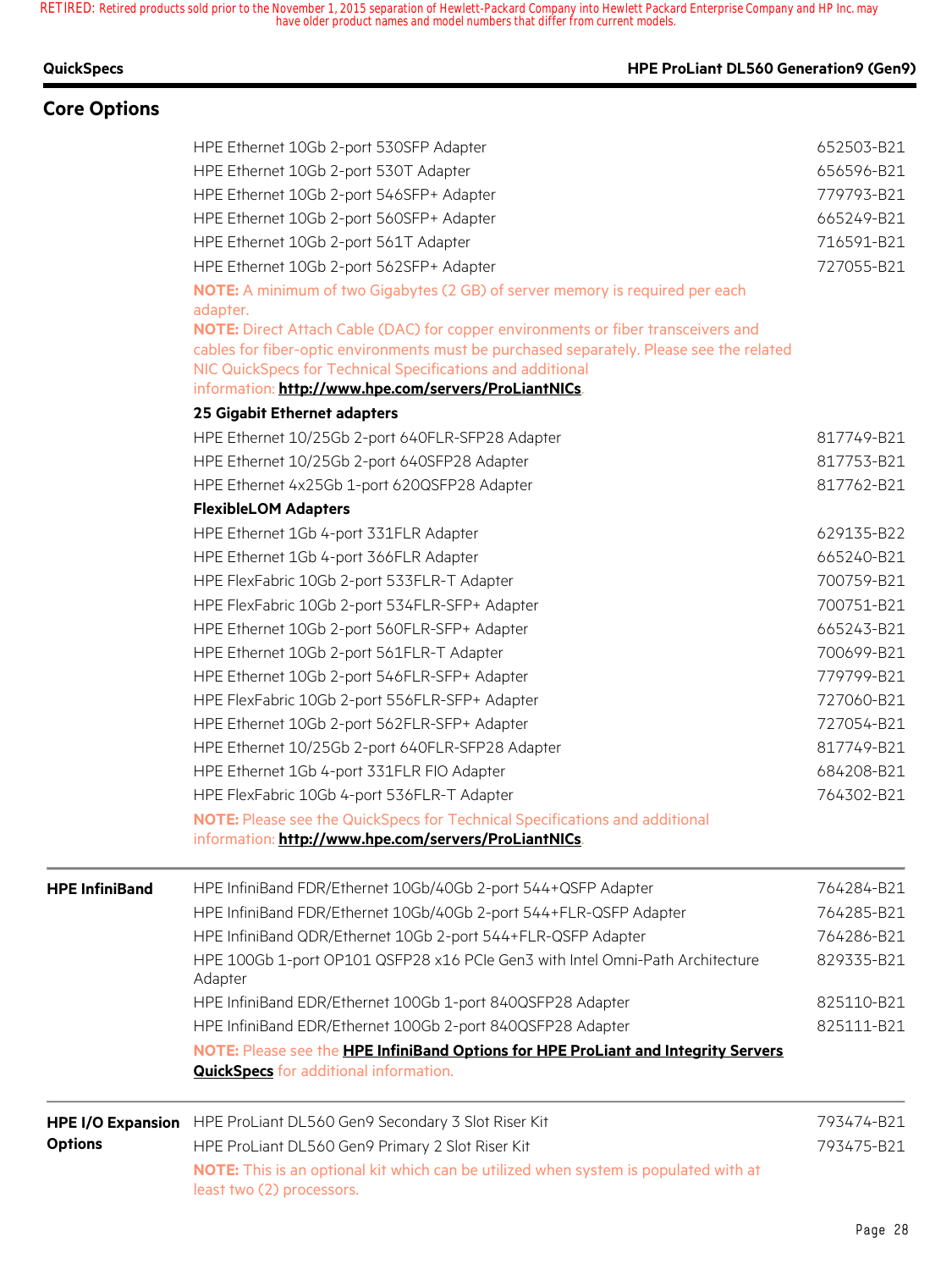#### **QuickSpecs HPE ProLiant DL560 Generation9 (Gen9)**

## **Core Options**

| <b>HPE Power</b> | <b>HPE Common Slot Power Supply Kits</b>                                                                                                                                                                                                                             |            |  |  |  |
|------------------|----------------------------------------------------------------------------------------------------------------------------------------------------------------------------------------------------------------------------------------------------------------------|------------|--|--|--|
| <b>Supplies</b>  | HPE 1500W Common Slot Platinum Plus Power Supply Kit                                                                                                                                                                                                                 | 684532-B21 |  |  |  |
|                  | HPE 1200W Common Slot Platinum Hot Plug Power Supply Kit                                                                                                                                                                                                             | 748287-B21 |  |  |  |
|                  | HPE 1200W Common Slot Platinum Plus Hot Plug Power Supply Kit                                                                                                                                                                                                        | 656364-B21 |  |  |  |
|                  | NOTE: 94% efficiency with support for HPE Power Discovery Services.                                                                                                                                                                                                  |            |  |  |  |
|                  | NOTE: Prior to making a power supply selection it is highly recommended that the HPE Power Advisor is<br>run to determine the right size power supply for your server configuration. The HPE Power Advisor is<br>located at: http://www.hpe.com/info/hppoweradvisor. |            |  |  |  |
|                  | NOTE: All power supplies in a server should match. Mixing Power Supplies is not supported.<br><b>NOTE:</b> Option Kits contain the specified power supply and a PDU IEC cable.<br><b>NOTE:</b> 1500W Power Supplies only support High Line Voltage.                  |            |  |  |  |
|                  | NOTE: HPE ProLiant servers ship with an IEC-IEC power cord used for rack mounting with Power<br>Distribution Units (PDUs). please go to <b>HPE power cords</b> for a full list of optional.                                                                          |            |  |  |  |
|                  |                                                                                                                                                                                                                                                                      |            |  |  |  |

**HPE Computation**  HPE NVIDIA Quadro P2000 Graphics Accelerator Q0V77A **and Graphics Accelerators**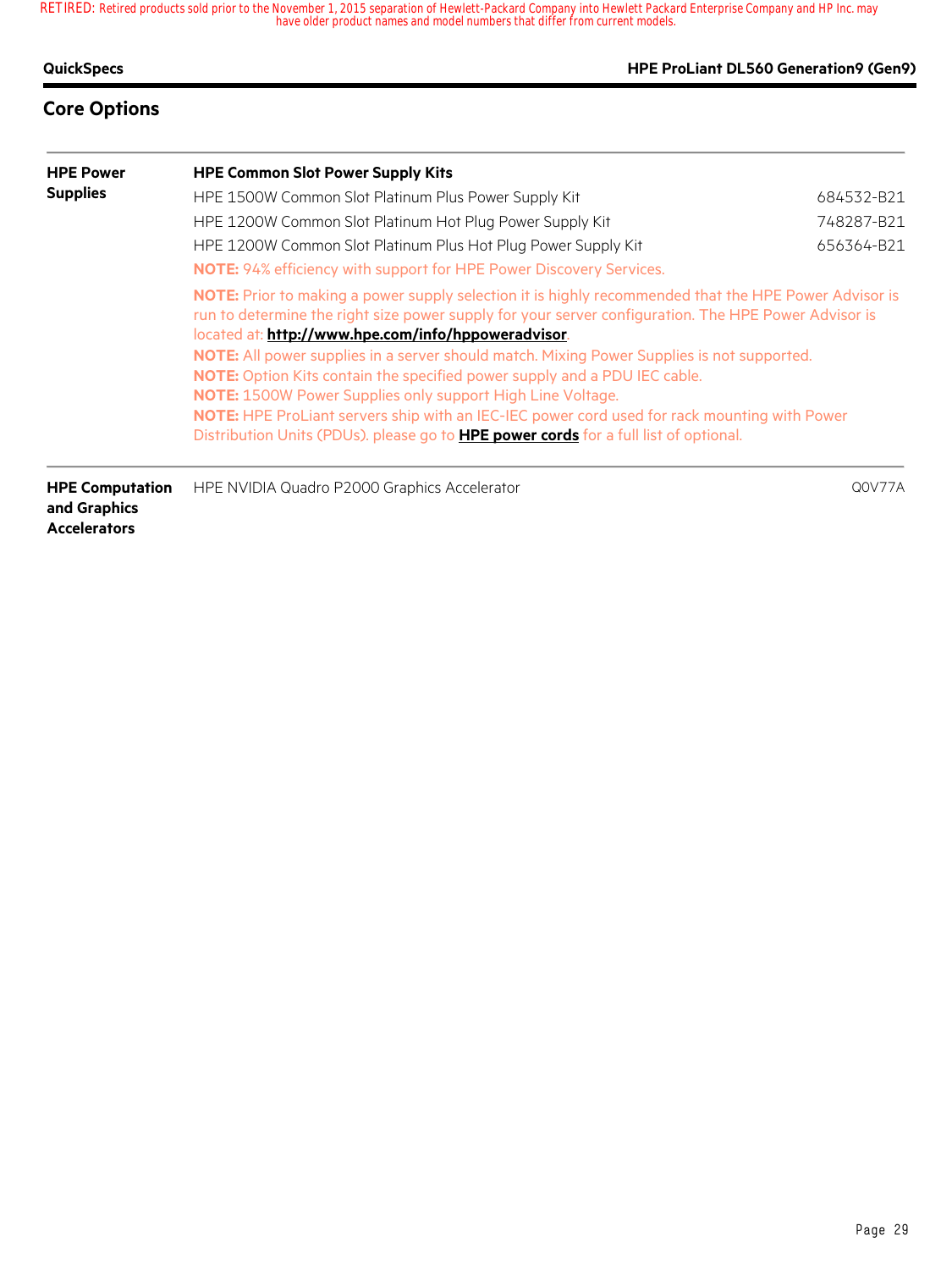### **QuickSpecs HPE ProLiant DL560 Generation9 (Gen9)**

## **Additional Options**

#### **HPE Insight Software HPE Insight Control** HPE Insight Control including 1yr 24x7 Technical Support and Updates 1-server LTU C6N27A HPE Insight Control including 1yr 24x7 TSU E-LTU C6N28ABE HPE Insight Control including 1yr 24x7 Support ProLiant ML/DL/BL-bundle Single Server FIO LTU C6N36A **NOTE:** Electronic and Flexible-Quantity licenses can be used to purchase multiple licenses with a single activation key. **NOTE:** Customer will receive a license entitlement certificate. The license entitlement certificate must be redeemed online or via fax in order to obtain the license activation key(s). Includes one year of 24 x 7 HPE Software Technical Support and Update Service. **NOTE:** Licenses ship without media. The HPE Insight Control Media Kit can be ordered separately, or can be downloaded at: **https://www.hpe.com/info/insightmanagement**. **NOTE:** For additional license options please see the **HPE Insight Control QuickSpecs**. **HPE Converged Infrastructure Management Software HPE OneView Advanced (with HPE iLO Advanced)** HPE OneView including 3yr 24x7 Support Physical 1-server LTU EXAMEL THE STORE RESYSAA HPE OneView including 3yr 24x7 Support Flexible Quantity E-LTU E5Y35AAE HPE OneView for ProLiant DL Server including 3yr 24x7 Support FIO Bundle Physical 1-server LTU E5Y43A **HPE OneView Advanced (without HPE iLO Advanced)** HPE OneView w/o iLO including 3yr 24x7 Support 1-server LTU P8B24A HPE OneView w/o iLO including 3yr 24x7 Support Flexible Quantity E-LTU P8B26AAE HPE OneView w/o iLO including 3yr 24x7 Support Track 1-server LTU P8B25A HPE OneView w/o iLO including 3yr 24x7 Support 1-server FIO LTU P8B31A **NOTE:** Full licenses of HPE OneView Advanced also provide the right-to-use HPE Insight Control without additional charge. **NOTE:** Server provisioning (via 'HPE Insight Control server provisioning') is licensed as part of HPE OneView Advanced and provides multi-server OS and driver provisioning. Media kit #BD883A can be ordered for a physical copy of this software (USB flash drive). **NOTE:** Licenses ship without media. The HPE OneView Media Kit can be ordered separately, or can be downloaded at: **http://www.hpe.com/info/hpeoneview**. **NOTE:** Electronic and Flexible-Quantity licenses can be used to purchase multiple licenses with a single activation key. **NOTE:** Please see the **HPE OneView QuickSpecs** for Technical Specifications and additional information. **High Performance Clusters** SUSE Linux Enterprise Server HPC Compute Node 1-2 Sockets 3 Year Subscription Flx LTU M6K35A SUSE Linux Enterprise Server HPC Compute Node 1-2 Sockets 3 Year Subscription E-LTU M6K35AAE SUSE Linux Enterprise Server HPC Head Node 1-2 Sockets 3 Year Subscription 24x7 Support Flx LTU M6K36A SUSE Linux Enterprise Server HPC Head Node 1-2 Sockets 3 Year Subscription 24x7 Support E-LTU M6K36AAE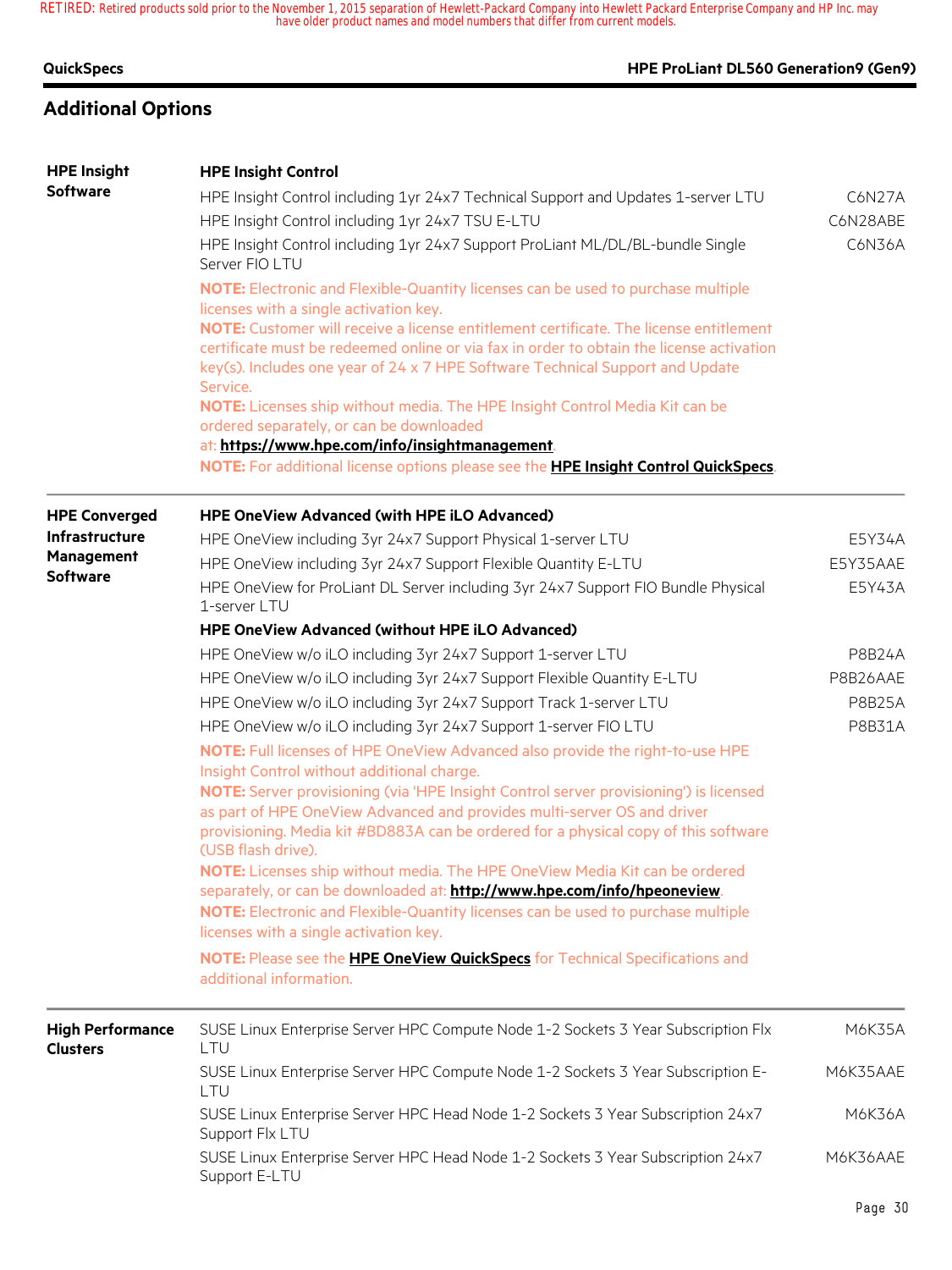| QuickSpecs |  |  |  |
|------------|--|--|--|
|            |  |  |  |

### **HPE ProLiant DL560 Generation9 (Gen9)**

## **Additional Options**

| <b>HPE PCIe Workload</b><br><b>Accelerator Options</b> | <b>NVME PCIe Workload Accelerators</b><br>HPE 4TB PCIe x4 Lanes Read Intensive HHHL 3yr Wty Digitally Signed Firmware Card<br>HPE 6.4TB PCIe x8 Lanes Mixed Use HHHL 3yr Wty Digitally Signed Firmware Card<br>HPE 3.2TB PCIe x8 Lanes Mixed Use HHHL 3yr Wty Digitally Signed Firmware Card<br>HPE 1.6TB PCIe x8 Lanes Mixed Use HHHL 3yr Wty Digitally Signed Firmware Card<br>NOTE: Both Legacy and UEFI BIOS modes are supported. Please see the <b>HPE PCIe</b><br><b>Workload Accelerators for ProLiant Servers QuickSpecs</b> for Technical Specifications<br>and additional information.                                                                                                                                                                                                                                                                                                                                                                                        | 877831-B21<br>877829-B21<br>877827-B21<br>877825-B21                                                                                                                               |
|--------------------------------------------------------|-----------------------------------------------------------------------------------------------------------------------------------------------------------------------------------------------------------------------------------------------------------------------------------------------------------------------------------------------------------------------------------------------------------------------------------------------------------------------------------------------------------------------------------------------------------------------------------------------------------------------------------------------------------------------------------------------------------------------------------------------------------------------------------------------------------------------------------------------------------------------------------------------------------------------------------------------------------------------------------------|------------------------------------------------------------------------------------------------------------------------------------------------------------------------------------|
| <b>HPE Security</b>                                    | HPE Trusted Platform Module 2.0 Kit<br>NOTE: HPE Trusted Platform Module 2.0 Option (745823-B21) works with Gen9<br>servers with UEFI Mode not Legacy Mode. It is not compatible with HPE ProLiant<br>Gen8 servers or earlier generation variants. HPE Gen9 servers purchased earlier may<br>need the latest firmware update to be compatible with the TPM 2.0 Option. The<br>earlier HPE Trusted Platform Module Option (488069-B21) is the TPM 1.2 version,<br>which is also available however TPM 2.0 has newer technology standards<br>incorporated. The TPM 1.2 compatible server platforms include Gen8 and Gen9<br>servers. HPE server systems can have a TPM module (of any type) installed only once.<br>It cannot be replaced with any other TPM module.                                                                                                                                                                                                                      | 745823-B21                                                                                                                                                                         |
| <b>HPE Storage</b><br><b>Controllers</b>               | <b>SAS Controllers</b><br><b>HPE Smart Array Controllers</b><br>HPE Smart Array P440/4GB FBWC 12Gb 1-port Int SAS Controller<br>HPE Smart Array P440/4GB FBWC 12Gb 1-port Int FIO SAS Controller<br>HPE Smart Array P840/4GB FBWC 12Gb 2-ports Int SAS Controller<br>HPE Smart Array P840/4GB FBWC 12Gb 2-ports Int FIO SAS Controller<br>HPE Smart Array P441/4GB FBWC 12Gb 2-ports Ext SAS Controller<br>HPE Smart Array P841/4GB FBWC 12Gb 4-ports Ext SAS Controller<br><b>HPE Flexible Smart Array Controllers</b><br>HPE Smart Array P440ar/2GB FBWC 12Gb 2-ports Int SAS Controller<br>HPE Smart Array P440ar/2GB FBWC 12Gb 2-ports Int FIO SAS Controller<br><b>HPE Smart Host Bus Adapters</b><br>HPE H240ar 12Gb 2-ports Int Smart Host Bus Adapter<br>HPE H240ar 12Gb 2-ports Int FIO Smart Host Bus Adapter<br>HPE H240 12Gb 2-ports Int Smart Host Bus Adapter<br>HPE H240 12Gb 2-ports Int FIO Smart Host Bus Adapter<br>HPE H241 12Gb 2-ports Ext Smart Host Bus Adapter | 726821-B21<br>761872-B21<br>726897-B21<br>761874-B21<br>726825-B21<br>726903-B21<br>726736-B21<br>749974-B21<br>726757-B21<br>749976-B21<br>726907-B21<br>761873-B21<br>726911-B21 |
|                                                        | <b>Optional Upgrades</b><br>HPE 96W Smart Storage Battery with 145mm Cable for DL/ML/SL Servers<br>HPE ProLiant DL560 Gen9 SAS Expander Card<br>HPE Proliant DL560 Gen9 Mini SAS Y Cable Kit<br>HPE ProLiant DL560 Gen9 Mini SAS Bay1 SAS Cable Kit<br>HPE ProLiant DL560 Gen9 Mini SAS Bay2 SAS Cable Kit<br><b>Optional Software</b><br>HPE Smart Array SR Secure Encryption (Data at Rest Encryption/per Server<br>Entitlement) E-LTU                                                                                                                                                                                                                                                                                                                                                                                                                                                                                                                                                | 727258-B21<br>804228-B21<br>797924-B21<br>797945-B21<br>797946-B21<br>Q2F26AAE                                                                                                     |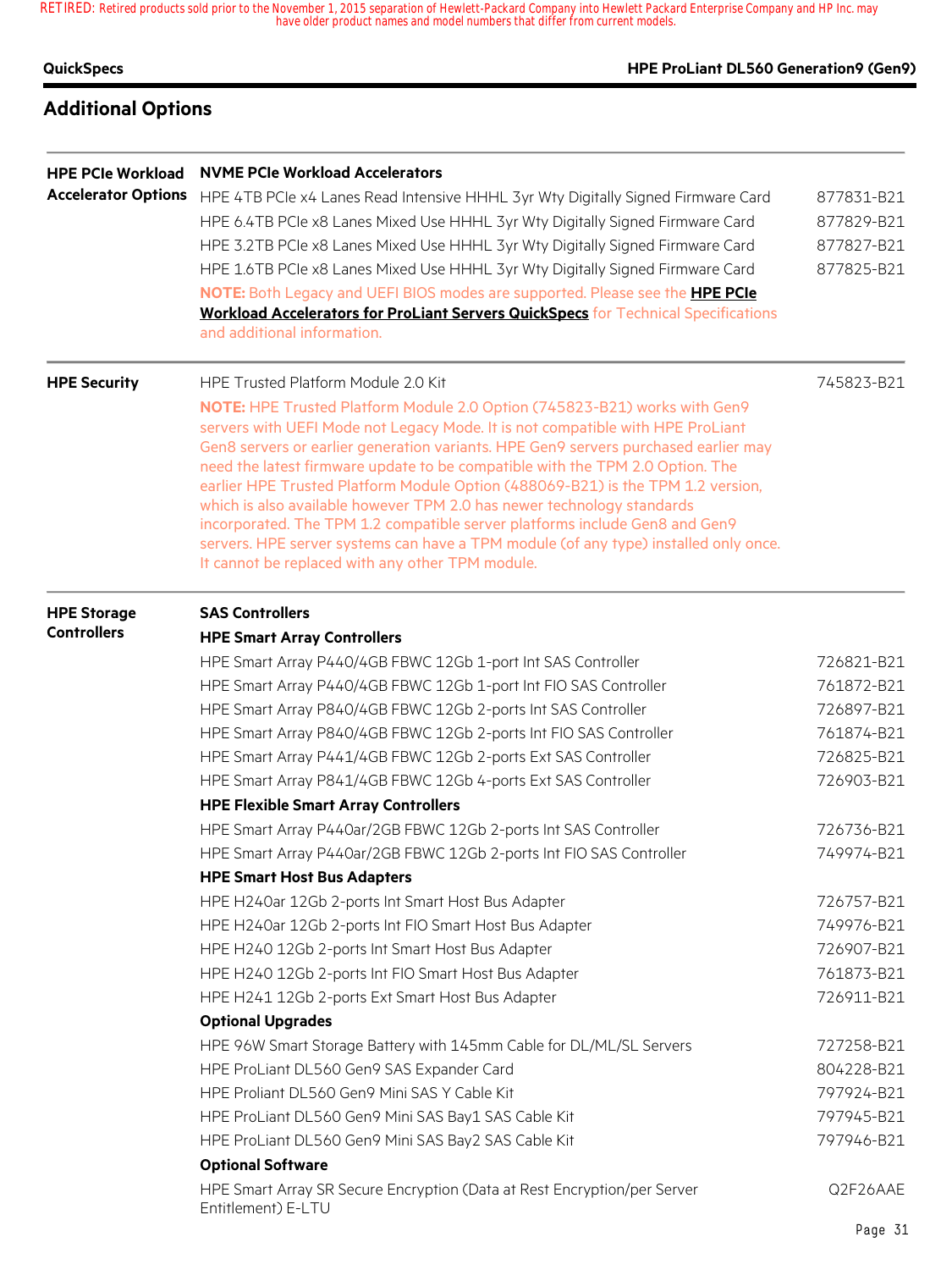| QuickSpecs | HPE ProLiant DL560 Generation9 (Gen9) |
|------------|---------------------------------------|
|            |                                       |

## **Additional Options**

| <b>HPE Tape Backup</b> | NOTE: For the complete range of tape drives, autoloaders, libraries and media<br>see: <b>http://www.hpe.com/storage/storeever</b> . For hardware and software compatibility of HPE tape<br>backup products http://www.hpe.com/storage/BURAcompatibility.<br>NOTE: For Internal drives to be connected to DL servers please make sure that you order rack mount<br>kits as well. |               |  |  |  |  |
|------------------------|---------------------------------------------------------------------------------------------------------------------------------------------------------------------------------------------------------------------------------------------------------------------------------------------------------------------------------------------------------------------------------|---------------|--|--|--|--|
|                        | <b>Tape Autoloaders</b>                                                                                                                                                                                                                                                                                                                                                         |               |  |  |  |  |
|                        | HPE 1/8 G2 Tape Autoloader                                                                                                                                                                                                                                                                                                                                                      |               |  |  |  |  |
|                        | HPE StoreEver 1/8 G2 LTO-6 Ultrium 6250 Fibre Channel Tape Autoloader                                                                                                                                                                                                                                                                                                           | COH19A        |  |  |  |  |
|                        | HPE StoreEver 1U SAS Rack Mount Kit                                                                                                                                                                                                                                                                                                                                             | AE459B        |  |  |  |  |
|                        | HPE StoreEver 1/8 G2 LTO-7 Ultrium 15000 FC Tape Autoloader                                                                                                                                                                                                                                                                                                                     | N7P34A        |  |  |  |  |
|                        | HPE StoreEver 1/8 G2 LTO-7 Ultrium 15000 SAS Tape Autoloader                                                                                                                                                                                                                                                                                                                    | N7P35A        |  |  |  |  |
|                        | <b>HPE MSL2024 Tape Library</b>                                                                                                                                                                                                                                                                                                                                                 |               |  |  |  |  |
|                        | HPE StoreEver MSL2024 0-drive Tape Library                                                                                                                                                                                                                                                                                                                                      | AK379A        |  |  |  |  |
|                        | <b>HPE MSL4048 Tape Library</b>                                                                                                                                                                                                                                                                                                                                                 |               |  |  |  |  |
|                        | HPE StoreEver MSL4048 0-drive Tape Library                                                                                                                                                                                                                                                                                                                                      | AK381A        |  |  |  |  |
|                        | <b>HPE StoreEver MSL6480</b>                                                                                                                                                                                                                                                                                                                                                    |               |  |  |  |  |
|                        | HPE StoreEver MSL6480 Scalable Base Module                                                                                                                                                                                                                                                                                                                                      | <b>QU625A</b> |  |  |  |  |
|                        | HPE StoreEver MSL6480 Scaleable Expansion Module                                                                                                                                                                                                                                                                                                                                | <b>QU626A</b> |  |  |  |  |
|                        | NOTE: Please see the HPE StoreEver MSL6480 Tape Library QuickSpecs for                                                                                                                                                                                                                                                                                                          |               |  |  |  |  |
|                        | Technical Specifications and additional information.                                                                                                                                                                                                                                                                                                                            |               |  |  |  |  |
|                        | <b>Tape Drives</b>                                                                                                                                                                                                                                                                                                                                                              |               |  |  |  |  |
|                        | HPE StoreEver LTO-5 Ultrium 3000 SAS External Tape Drive                                                                                                                                                                                                                                                                                                                        | <b>EH958B</b> |  |  |  |  |
|                        | HPE StoreEver LTO-5 Ultrium 3000 SAS Tape Drive in a 1U Rack Mount Kit                                                                                                                                                                                                                                                                                                          | EJ014B        |  |  |  |  |
|                        | HPE StoreEver LTO-6 Ultrium 6250 Tape Drive in a 1U Rack Mount Kit                                                                                                                                                                                                                                                                                                              | COL99A        |  |  |  |  |
|                        | HPE StoreEver LTO-6 Ultrium 6250 External Tape Drive                                                                                                                                                                                                                                                                                                                            | EH970A        |  |  |  |  |
|                        | HPE StoreEver LTO-7 Ultrium 15000 Internal Tape Drive                                                                                                                                                                                                                                                                                                                           | <b>BB873A</b> |  |  |  |  |
|                        | HPE StoreEver LTO-7 Ultrium 15000 External Tape Drive                                                                                                                                                                                                                                                                                                                           | <b>BB874A</b> |  |  |  |  |
| <b>HPE Disk Backup</b> | HPE RDX Removable Disk Backup System                                                                                                                                                                                                                                                                                                                                            |               |  |  |  |  |
|                        | HPE D3700 Enclosure                                                                                                                                                                                                                                                                                                                                                             | QW967A        |  |  |  |  |
|                        | HPE D3600 Enclosure                                                                                                                                                                                                                                                                                                                                                             | QW968A        |  |  |  |  |
|                        | HPE RDX 3TB USB 3.0 Internal Disk Backup System                                                                                                                                                                                                                                                                                                                                 | <b>P9L71A</b> |  |  |  |  |
|                        | HPE RDX+ 3TB USB 3.0 External Disk Backup System                                                                                                                                                                                                                                                                                                                                | <b>P9L72A</b> |  |  |  |  |
|                        | HPE RDX 4TB USB 3.0 External Disk Backup System                                                                                                                                                                                                                                                                                                                                 | Q2R33A        |  |  |  |  |
|                        | <b>HPE StoreOnce Backup systems</b>                                                                                                                                                                                                                                                                                                                                             |               |  |  |  |  |
|                        | HPE StoreOnce 5100 48TB System                                                                                                                                                                                                                                                                                                                                                  | <b>BB915A</b> |  |  |  |  |
|                        | HPE StoreOnce 3540 24TB System                                                                                                                                                                                                                                                                                                                                                  | <b>BB914A</b> |  |  |  |  |
|                        | HPE StoreOnce 3520 12TB System                                                                                                                                                                                                                                                                                                                                                  | <b>BB922A</b> |  |  |  |  |
|                        | HPE StoreOnce 3100 8TB System                                                                                                                                                                                                                                                                                                                                                   | <b>BB913A</b> |  |  |  |  |
|                        | <b>NOTE:</b> For the complete range of RDX drives and media                                                                                                                                                                                                                                                                                                                     |               |  |  |  |  |
|                        | see: https://www.hpe.com/us/en/product-catalog/storage/disk-based-backup-                                                                                                                                                                                                                                                                                                       |               |  |  |  |  |
|                        | systems.html. For hardware and software compatibility of Hewlett Packard                                                                                                                                                                                                                                                                                                        |               |  |  |  |  |
|                        | Enterprise disk backup products see: http://www.hpe.com/storage/spock.                                                                                                                                                                                                                                                                                                          |               |  |  |  |  |
|                        | NOTE: For Internal drives to be connected to DL servers please make sure that you<br>order rack mount kit as well.                                                                                                                                                                                                                                                              |               |  |  |  |  |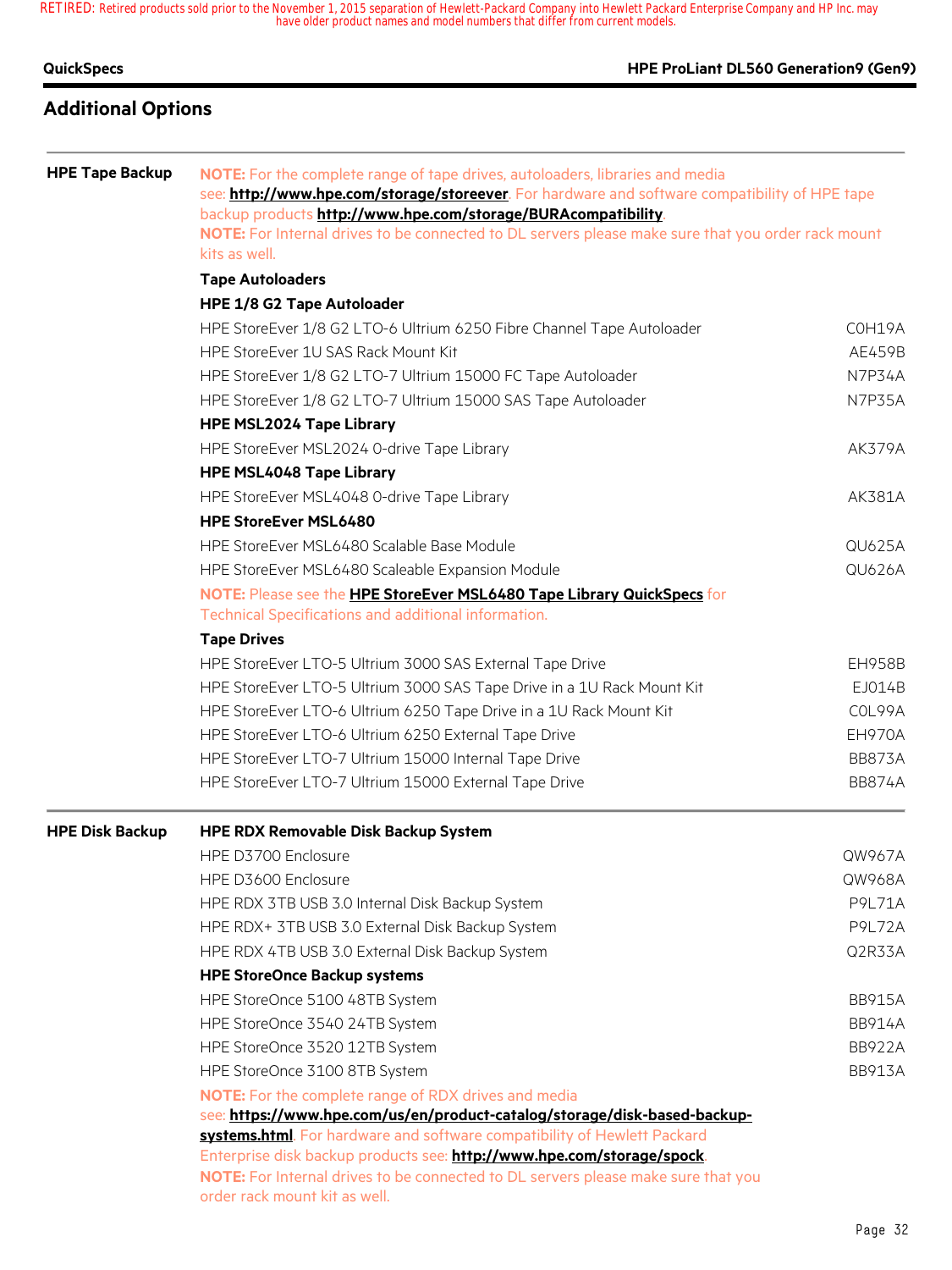### **QuickSpecs HPE ProLiant DL560 Generation9 (Gen9)**

## **Additional Options**

| <b>HPE Storage</b> | <b>QLogic Fibre Channel HBAs</b>                                        |               |
|--------------------|-------------------------------------------------------------------------|---------------|
| <b>Options</b>     | HPE 81Q 8Gb 1-port PCIe Fibre Channel Host Bus Adapter                  | <b>AK344A</b> |
|                    | HPE 82Q 8Gb 2-port PCIe Fibre Channel Host Bus Adapter                  | AJ764A        |
|                    | HPE StoreFabric SN1000Q 16GB 1-port PCIe Fibre Channel Host Bus Adapter | QW971A        |
|                    | HPE StoreFabric SN1000Q 16GB 2-port PCIe Fibre Channel Host Bus Adapter | QW972A        |
|                    | HPE StoreFabric SN1600Q 32Gb Single Port Fibre Channel Host Bus Adapter | <b>P9M75A</b> |
|                    | HPE StoreFabric SN1100Q 16Gb Single Port Fibre Channel Host Bus Adapter | <b>P9D93A</b> |
|                    | HPE StoreFabric SN1100Q 16Gb Dual Port Fibre Channel Host Bus Adapter   | <b>P9D94A</b> |
|                    | HPE StoreFabric 84Q 4-port 8Gb Fibre Channel Host Bus Adapter           | P9D91A        |
|                    | <b>Emulex Fibre Channel HBAs</b>                                        |               |
|                    | HPE 81E 8Gb 1-port PCIe Fibre Channel Host Bus Adapter                  | AJ762B        |
|                    | HPE 82E 8Gb 2-port PCIe Fibre Channel Host Bus Adapter                  | AJ763B        |
|                    | HPE StoreFabric SN1100E 16Gb Single Port Fibre Channel Host Bus Adapter | C8R38A        |
|                    | HPE StoreFabric SN1100E 16Gb Dual Port Fibre Channel Host Bus Adapter   | C8R39A        |
|                    | HPE StoreFabric 84E 4-port 8Gb Fibre Channel Host Bus Adapter           | E7Y63A        |
|                    | HPE StoreFabric SN1600E 32Gb Single Port Fibre Channel Host Bus Adapter | QOL11A        |
|                    | HPE StoreFabric SN1600E 32Gb Dual Port Fibre Channel Host Bus Adapter   | QOL12A        |
|                    | HPE StoreFabric SN1200E 16Gb Single Port Fibre Channel Host Bus Adapter | QOL13A        |
|                    | HPE StoreFabric SN1200E 16Gb Dual Port Fibre Channel Host Bus Adapter   | QOL14A        |
|                    | <b>HPE Converged Network Adapters</b>                                   |               |
|                    | HPE StoreFabric CN1100R Dual Port Converged Network Adapter             | QW990A        |
|                    | HPE StoreFabric CN1100R 10GBASE-T Dual Port Converged Network Adapter   | <b>N3U52A</b> |
|                    | HPE StoreFabric CN1200E 10Gb Converged Network Adapter                  | <b>E7Y06A</b> |
|                    | HPE StoreFabric CN1200E 10GBASE-T Dual Port Converged Network Adapter   | <b>N3U51A</b> |
|                    |                                                                         |               |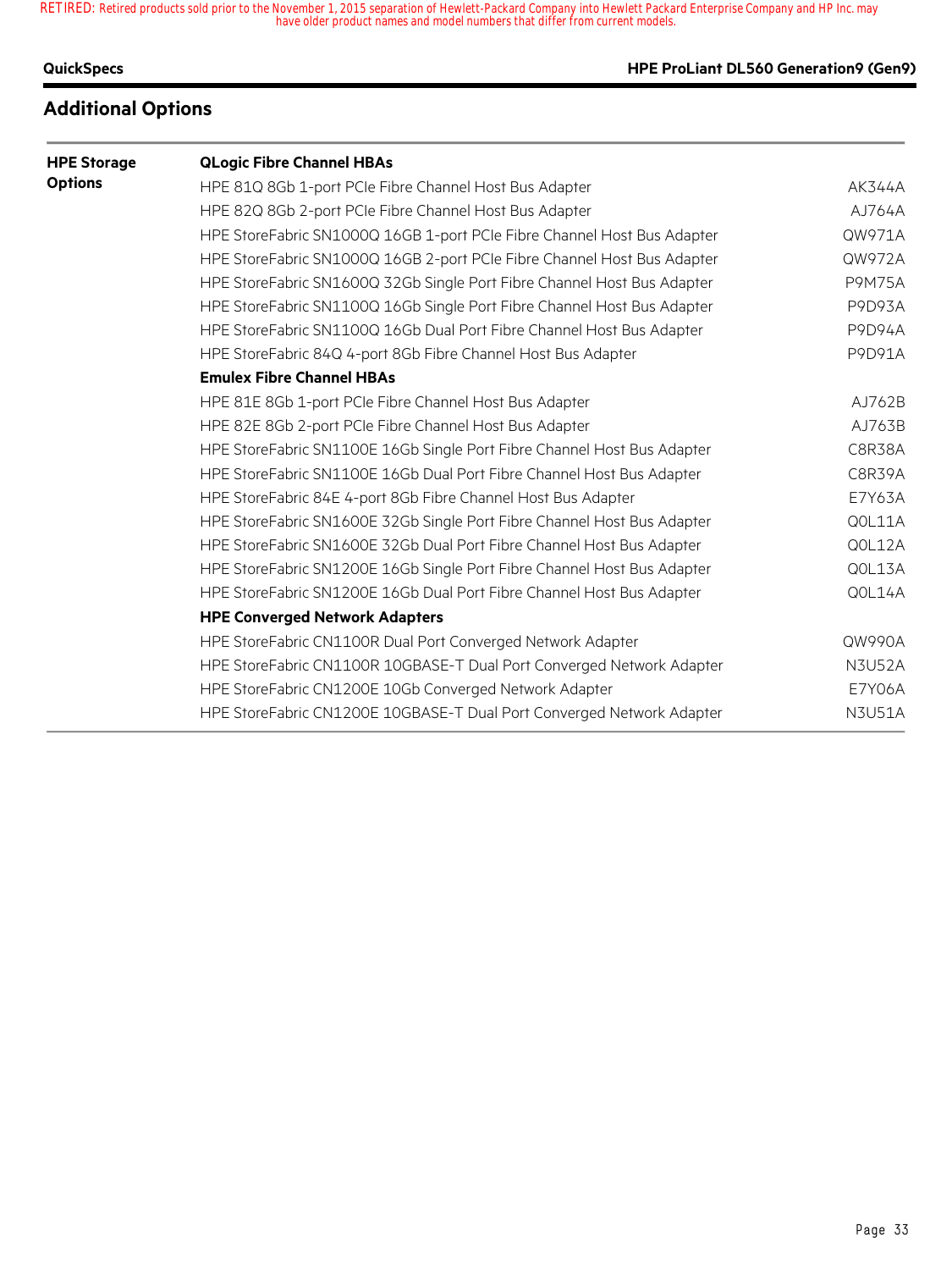| <b>QuickSpecs</b> |  |
|-------------------|--|
|-------------------|--|

## **Additional Options**

## **HPE ProLiant DL560 Generation9 (Gen9)**

| <b>HPE Power</b>          | <b>HPE Basic Power Distribution Units (PDU)</b>                                                                                                    |               |
|---------------------------|----------------------------------------------------------------------------------------------------------------------------------------------------|---------------|
| <b>Distribution Units</b> | HPE 800VA - 277V Input / 230V Output NA Rack Mount Transformer                                                                                     | H3X09A        |
| (PDUs)                    | NOTE: Please see the HPE Basic Power Distribution Units (PDU) QuickSpecs                                                                           |               |
|                           | for information on additional options and product specifications.                                                                                  |               |
|                           | NOTE: To learn more about HPE Basic Power Distribution Units (PDU), please visit                                                                   |               |
|                           | the HPE website at http://www.hpe.com/servers/pdu.                                                                                                 |               |
|                           | NOTE: Additional HPE Power Distribution Units are available. For a complete list of all                                                            |               |
|                           | HPE PDUs and additional information please                                                                                                         |               |
|                           | visit: https://www.hpe.com/info/rackandpower.                                                                                                      |               |
|                           | HPE Intelligent Power Distribution Unit (PDU)                                                                                                      |               |
|                           | HPE Intelligent Modular 4.9kVA/L6-30P 24A/208V Outlets (6) C19/Horizontal NA/JP<br>PDU                                                             | AF520A        |
|                           | HPE Intelligent Modular 8.3kVA/CS8265C 40A/208V Outlets (6) C19/Horizontal NA/JP<br>PDU                                                            | AF521A        |
|                           | HPE Intelligent Modular 3Ph 8.6kVA/L15-30P 24A/208V Outlets (6) C19/Horizontal<br>NA/JP PDU                                                        | AF522A        |
|                           | HPE Intelligent Modular 3Ph 17.3kVA/60309 60A 4-wire 48A/208V (6)<br>C19/Horizontal NA/JP PDU                                                      | AF523A        |
|                           | HPE Intelligent Modular 7.3kVA/60309 3-wire 32A/230V Outlets (6) C19/Horizontal<br><b>INTL PDU</b>                                                 | AF525A        |
|                           | HPE Intelligent Modular 3Ph 11kVA/60309 5-wire 16A/230V Outlets (6)<br>C19/Horizontal INTL PDU                                                     | AF526A        |
|                           | HPE Intelligent Modular 3Ph 22kVA/60309 5-wire 32A/230V Outlets (6)<br>C19/Horizontal INTL PDU                                                     | <b>AF527A</b> |
|                           | HPE Intelligent Modular 3Ph 17.3kVA/IEC 60309 60A 4-wire 48A/208V (12)<br>C19/Horizontal NA/JP PDU                                                 | AF535A        |
|                           | HPE Intelligent Modular 3Ph 22kVA/60309 5-wire 32A/230V Outlets (12)<br>C19/Horizontal INTL PDU                                                    | AF538A        |
|                           | HPE Intelligent Modular 4.9kVA/L6-30P 24A/208V Outlets (20) C13 (6)<br>C19/Horizontal NA/JP PDU                                                    | AF531A        |
|                           | HPE Intelligent Modular 3Ph 8.6kVA/L15-30P 24A/208V Outlets (20) C13 (6)<br>C19/Horizontal NA/JP PDU                                               | AF532A        |
|                           | HPE Intelligent Modular 3Ph 14.4kVA/CS8365C 40A/208V Outlets (6) C19/Horizontal<br>NA/JP PDU                                                       | AF533A        |
|                           | HPE Intelligent Modular 7.3kVA/60309 3-wire 32A/230V Outlets (6) C19/Horizontal<br><b>INTL PDU Kit</b>                                             | AF534A        |
|                           | HPE 5xC13 Intelligent PDU Extension Bar G2 Kit                                                                                                     | AF547A        |
|                           | HPE 5xC13 Outlets Power and UID LEDs Pair Standard Extension Bar                                                                                   | <b>AF528A</b> |
|                           | NOTE: Please see the HPE Intelligent Power Distribution Unit (PDU) QuickSpecs for<br>information on additional options and product specifications. |               |

| <b>HPE Rack Mount</b>                 | <b>HPE Location Discovery Services</b>                                                                                               |        |
|---------------------------------------|--------------------------------------------------------------------------------------------------------------------------------------|--------|
| <b>Consoles, KVM</b><br>Switches, and | NOTE: Please see the HPE Location Discovery Services QuickSpecs for information<br>on additional options and product specifications. |        |
| Keyboards                             | <b>HPE Rack Mount Consoles</b>                                                                                                       |        |
|                                       | HP LCD8500 1U US Rackmount Console Kit                                                                                               | AF630A |
|                                       | HP LCD8500 1U UK Rackmount Console Kit                                                                                               | AF631A |
|                                       | HP LCD8500 1U DE Rackmount Console Kit                                                                                               | AF632A |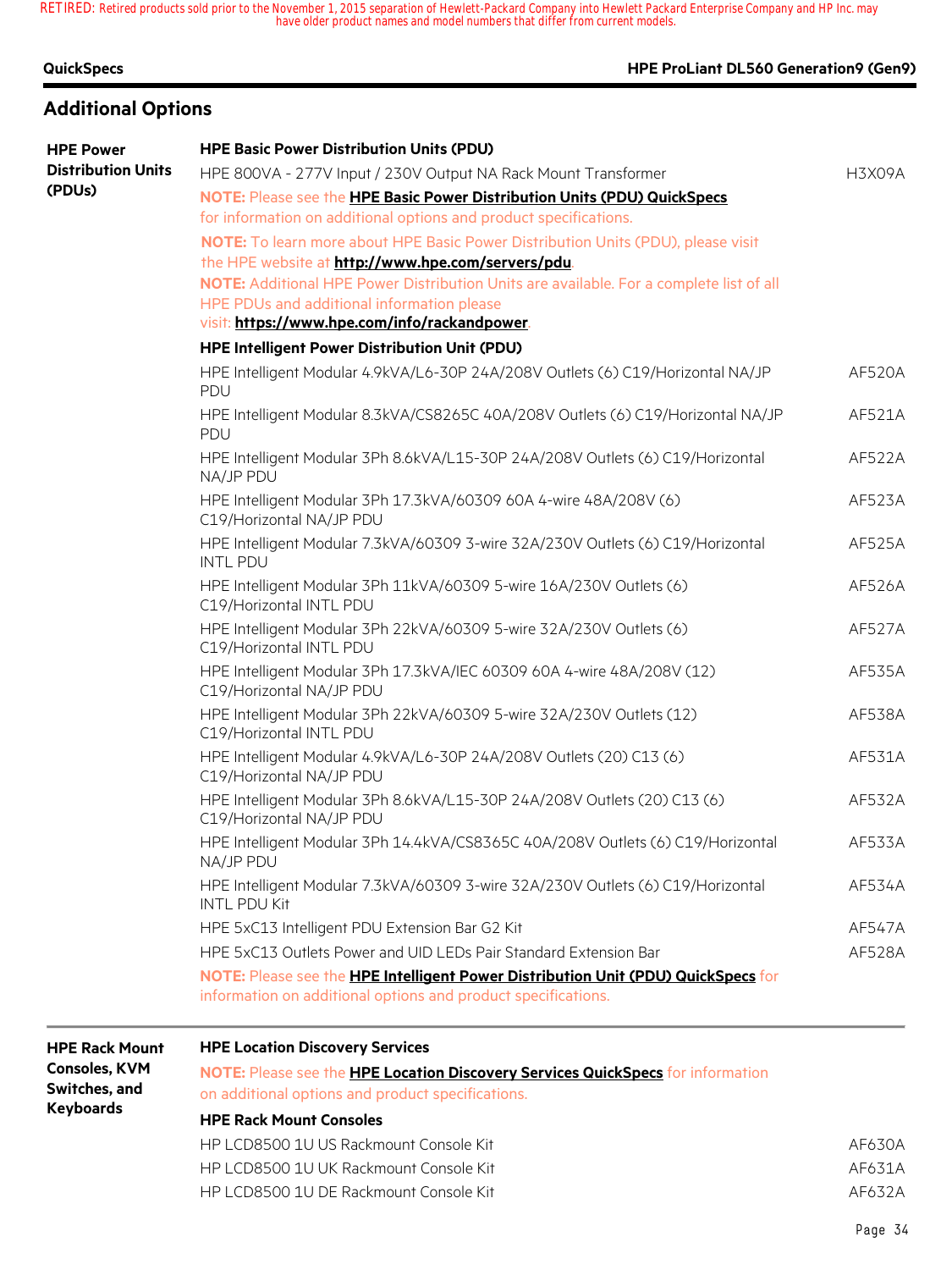### **QuickSpecs HPE ProLiant DL560 Generation9 (Gen9)**

## **Additional Options**

## HP LCD8500 1U FR Rackmount Console Kit AF633A HP LCD8500 1U JP Rackmount Console Kit AF642A HP LCD8500 1U RU Rackmount Console Kit AF643A HP LCD8500 1U INTL Rackmount Console Kit AF644A HP LCD8500 1U US TAA Rackmount Console Kit AF645A **NOTE:** Please see the **HPE LCD8500 Console Kit QuickSpecs** for information on additional options and product specifications. **HPE KVM Switches** HP 0x1x8 G3 KVM Console Switch AF651A HP 0x2x16 G3 KVM Console Switch AF652A HP TAA 0x2x16 G3 KVM Console Switch AF653A HP USB Remote Access Key for G3 KVM Console Switches AT AT AT AF650A HP KVM Console USB Interface Adapter And Afford AF628A HP 0x2x16 KVM Server Console Switch G2 with Virtual Media CAC Software AT618A HP 0x2x32 KVM Server Console Switch G2 with Virtual Media CAC Software AT6419A HP KVM Console USB 2.0 Virtual Media CAC Interface Adapter ATE AF629A HP 1x4 USB/PS2 KVM Console Switch AF611A HP 1x1Ex8 KVM IP Console Switch G2 with Virtual Media CAC Software AT6020A HP 2x1Ex16 KVM IP Console Switch G2 with Virtual Media CAC Software ATE AF621A HP 4x1Ex32 KVM IP Console Switch G2 with Virtual Media CAC Software AT6422A HPE KVM Console USB/Display Port Interface Adapter And According the AF654A HPE KVM Console USB 8-pack Interface Adapter And According the AF655A **NOTE:** To learn more, please visit the **HPE KVM Switches web page**. **HPE USB Keyboard and Mouse** HPE USB US Keyboard/Mouse Kit 631341-B21 HPE USB UK Keyboard/Mouse Kit 631344-B21 HPE USB FR Keyboard/Mouse Kit 631346-B21 HPE USB ES Keyboard/Mouse Kit 631348-B21 HPE USB DE Keyboard/Mouse Kit 631358-B21 HPE USB JP Keyboard/Mouse Kit 631360-B21 HPE USB IT Keyboard/Mouse Kit 631362-B21 HPE USB CN Keyboard/Mouse Kit 631364-B21 HPE USB AE Keyboard/Mouse Kit 638212-B21 HPE USB RU Keyboard/Mouse Kit 638214-B21 HPE USB IN Keyboard/Mouse Kit 672097-D63 HPE USB AP/INTL Keyboard/Mouse Kit 672097-373 HPE USB INTL Keyboard/Mouse Kit 672097-B33 HPE USB PT Keyboard/Mouse Kit 672097-133 HPE USB TR Keyboard/Mouse Kit 672097-143 HPE USB CZ Keyboard/Mouse Kit 672097-223 HPE USB FI Keyboard/Mouse Kit 672097-353 HPE USB SE Keyboard/Mouse Kit 672097-103 HPE USB CH Keyboard/Mouse Kit 672097-113 HPE USB KR Keyboard/Mouse Kit 672097-KD3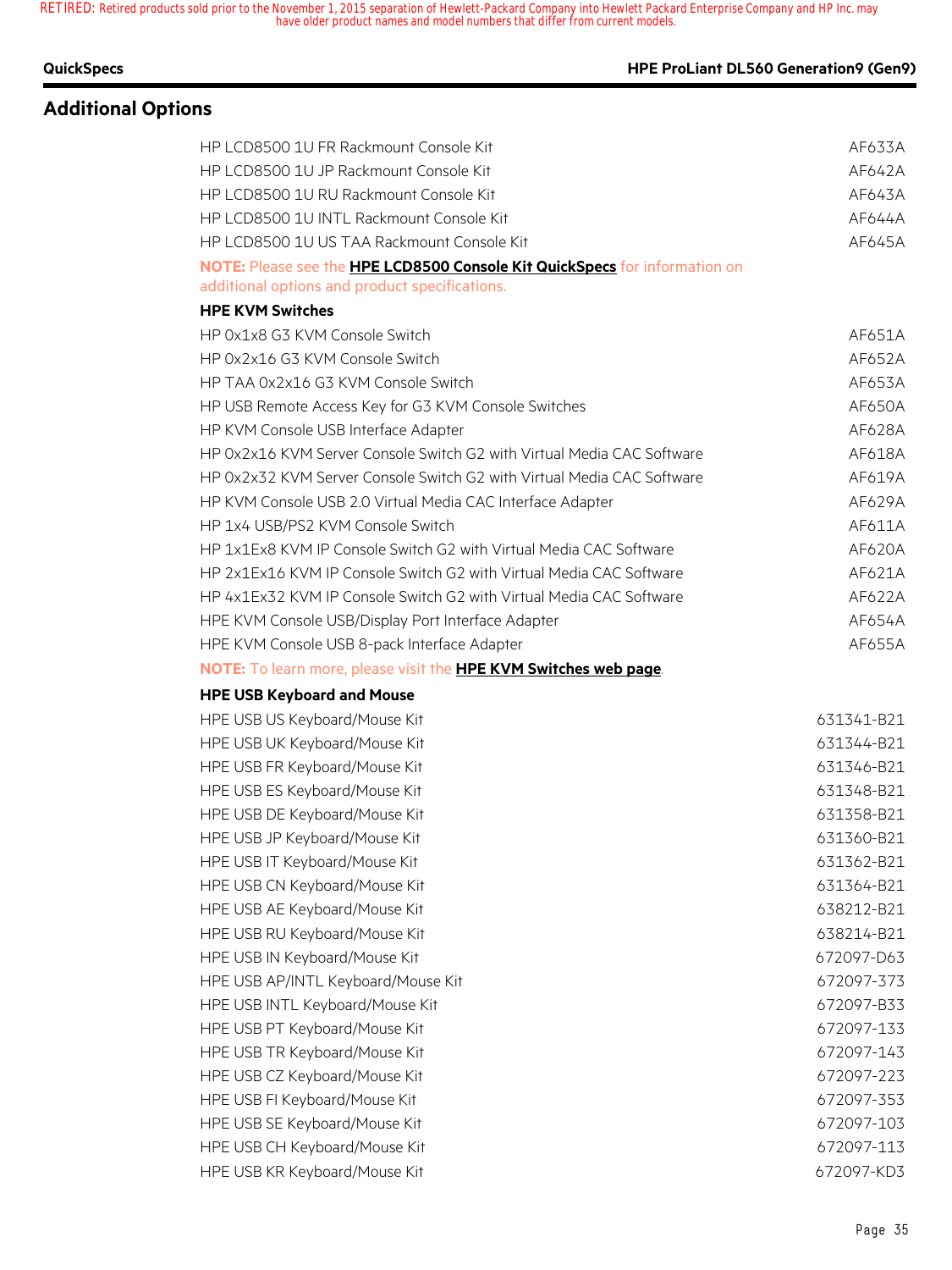**HPE ProLiant DL560 Generation9 (Gen9)** 

|  |  |  | QuickSpecs |  |
|--|--|--|------------|--|
|--|--|--|------------|--|

## **Additional Options**

## **NOTE:** Please see the **HPE USB Keyboard and Mouse QuickSpecs** for information on additional options and product specifications. **Rail Kits NOTE:** Gen9 rail kits have changed significantly from prior generation rail kits. Please take a moment to review the installation documentation that comes with the server to help you with the installation of your Gen9 server. **NOTE:** Rail kits are optional for DL560 Gen9 and are no longer included standard with the server. Customers have the option to purchase their server without a rail kit. **NOTE:** Ball bearing and Easy Install rail kits contain telescoping rails which allow for in-rack serviceability. **NOTE:** To assist in the installation of the server into the rack an optional installation tool is available by contacting your local services representative (p/n 695539-001). **CAUTION:** Hewlett Packard Enterprise recommends that a minimum of two people are required for all Rack Server installations. Please refer to your installation instructions for proper tools and number of people to use for any installation. HP 2U Large Form Factor Easy Install Rail Kit 733662-B21 **NOTE:** Does not include CMA (733664-B21). HP 2U Cable Management Arm for Easy Install Rail Kit 733664-B21 HPE 2U Large Form Factor Ball Bearing Rail Kit 720864-B21 **NOTE:** Does not include CMA (720865-B21). HPE 2U Cable Management Arm for Ball Bearing Rail Kit 720865-B21 **HPE Uninterruptible HPE DirectFlow Three Phase UPS Power Systems (UPS) Power Unit (1U UPS)** HPE RP12000/3 12000VA Three Phase INTL 6U Rackmount Uninterruptible Power System AF437A **HPE Tower UPS HPE T750 G4 UPS Models** HPE T750 G4 NA/JP Uninterruptible Power System J2P85A HPE T750 G4 INTL Uninterruptible Power System J2P88A **HPE T1000 G4 UPS Models** HPE T1000 G4 NA/JP Uninterruptible Power System JP United that the State of the Magnus J2P86A HPE T1000 G4 INTL Uninterruptible Power System June 1000 States and the United States of the USP89A **HPE T1500 G4 UPS Models** HPE T1500 G4 NA/JP Uninterruptible Power System J2P87A HPE T1500 G4 INTL Uninterruptible Power System J2P90A **HPE Rack-mountable UPS HPE R/T2200 G4 UPS Models** HPE R/T2200 G4 NA/JP Uninterruptible Power System John Christian Muslim Christmas J2R00A **HPE R/T3000 G4 UPS Models** HPE R/T3000 G4 Low Voltage NA/JP Uninterruptible Power System JOHN J2R01A HPE R/T3000 G4 High Voltage NA/JP Uninterruptible Power System J2R02A HPE R/T3000 G4 High Voltage INTL Uninterruptible Power System J2R04A **R1500 G4 Models** HPE R1500 G4 NA Uninterruptible Power System J2Q99A HPE R1500 G4 JP/TWN Uninterruptible Power System June 100 March 2005 A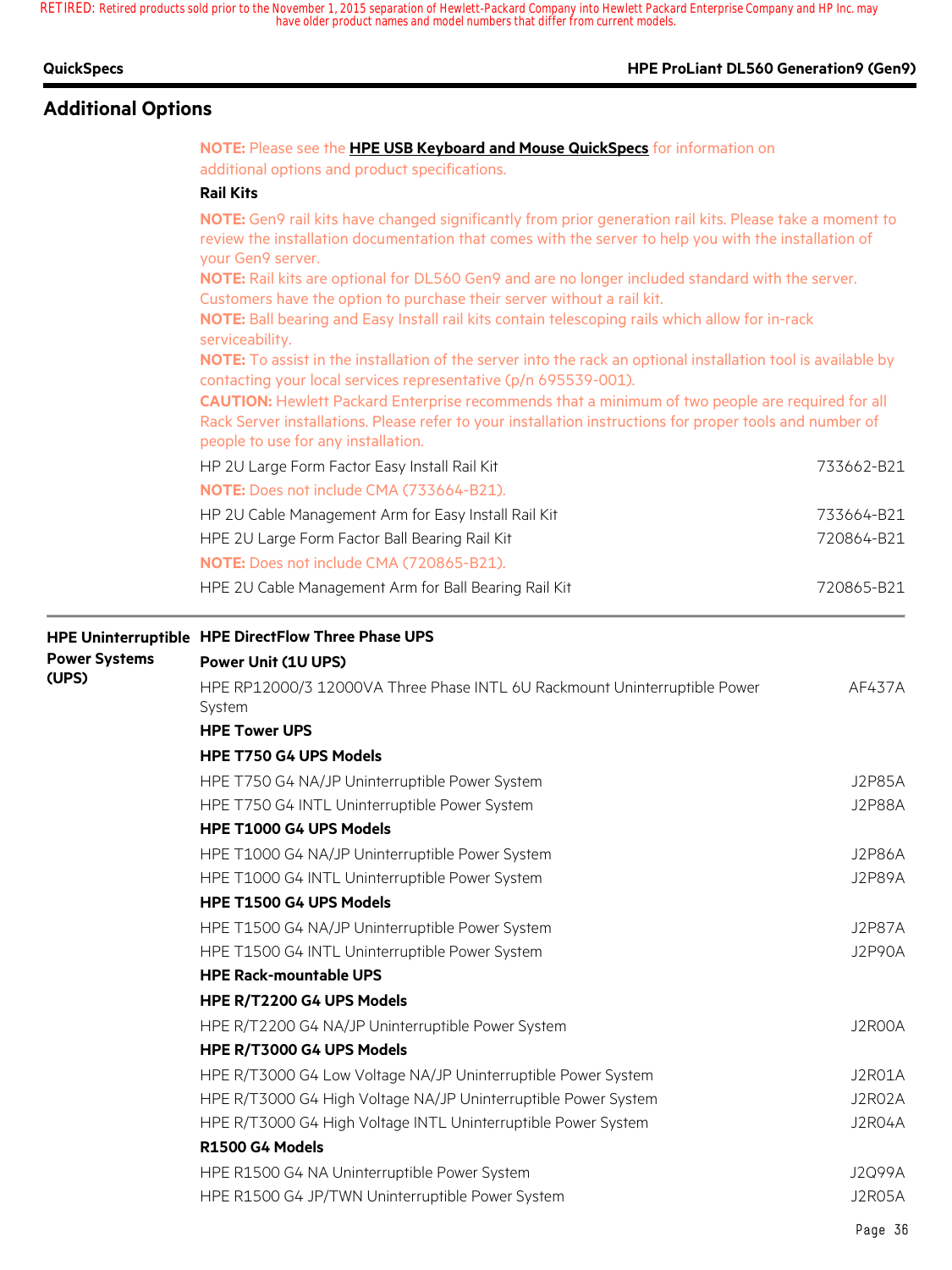| <b>QuickSpecs</b>         | HPE ProLiant DL560 Generation9 (Gen9)                                                |               |
|---------------------------|--------------------------------------------------------------------------------------|---------------|
| <b>Additional Options</b> |                                                                                      |               |
|                           | HPE R1500 G4 INTL Uninterruptible Power System                                       | J2R03A        |
|                           | R7000 Uninterruptible Power System (UPS)                                             |               |
|                           | HPE R7000 4U 50A High Voltage NA/JP Uninterruptible Power System                     | AF462A        |
|                           | HPE R7000 4U IEC-32A High Voltage INTL Uninterruptible Power System                  | AF463A        |
|                           | R5000 Uninterruptible Power System (UPS)                                             |               |
|                           | HPE R5000 3U L630 High Voltage NA/JP Uninterruptible Power System                    | AF460A        |
|                           | HPE R5000 3U IEC309-32A High Voltage INTL Uninterruptible Power System               | AF461A        |
|                           | NOTE: Please see the HPE Line Interactive Single Phase UPS QuickSpecs for            |               |
|                           | information on additional options and product specifications.                        |               |
|                           | <b>HPE UPS Options</b>                                                               |               |
|                           | HPE R/T2200 G4 Extended Runtime Module                                               | J2R09A        |
|                           | HPE R/T3000 G4 Extended Runtime Module                                               | <b>J2R10A</b> |
|                           | HPE 2U Rack/Tower UPS Shipping Kit                                                   | L4Q11A        |
|                           | NOTE: To learn more, please visit the <b>HPE Uninterruptible Power Systems (UPS)</b> |               |
|                           | web page.                                                                            |               |
| <b>HPE Power Cords</b>    | HPE C13 - SEV 1011 CH 250V 10Amp 1.83m Power Cord                                    | AF565A        |
|                           | HPE C13 - DK-2.5A DK 250V 10Amp 1.83m Power Cord                                     | AF566A        |
|                           | HPE C13 - SABS-164 ZA 250V 10Amp 2.5m Power Cord                                     | AF567A        |
|                           | HPE C13 - CEE-VII EU 250V 10Amp 1.83m Power Cord                                     | AF568A        |
|                           | HPE C13 - BS-1363A UK/HK/SG 250V 10Amp 1.83m Power Cord                              | AF570A        |
|                           | HPE C13 - CEI-23-50 IT/CL 250V 10Amp 1.83m Power Cord                                | AF571A        |
|                           | HPE C13-NEMA 6-15P 10A/250V 3.6m Black Power Cord                                    | A0N33A        |
|                           | HPE C13 - Nema 5-15P US/CA 110V 10Amp 1.83m Power Cord                               | AF556A        |
|                           | HP 8AWG W/Ground Lug 48V DC 3.0m Power Cord                                          | <b>J6X42A</b> |
| <b>HPE USB and SD</b>     | <b>HPE Enterprise Mainstream Flash Media Kits for Memory Cards</b>                   |               |
| <b>Options</b>            | HPE 32GB microSD Flash Memory Card                                                   | 700139-B21    |
|                           | HPE 8GB microSD Flash Memory Card                                                    | 726116-B21    |
|                           | HPE 8GB Dual microSD Flash USB Drive                                                 | 741279-B21    |
|                           | NOTE: Please see the HPE Flash Media Kits QuickSpecs for additional information.     |               |
| <b>HPE Support</b>        | <b>Proactive Care</b>                                                                |               |
| <b>Services</b>           | HPE 3 year Proactive Care 24x7 DL560 Gen9 Service                                    | U8QM3E        |
|                           | HPE 3 year Proactive Care 24x7 with DMR DL560 Gen9 Service                           | U8QM4E        |

HPE 3 year Proactive Care Call to Repair DL560 Gen9 Service **USQM9E** HPE 3 year Proactive Care Call to Repair 24x7 with DMR DL560 Gen9 Service USQN0E HPE 3 year Proactive Care 24x7 with CDMR DL560 Gen9 Service USA USAS3E HPE 3 year Proactive Care Call to Repair with CDMR DL560 Gen9 Service **URGS6E** HPE 3 year Proactive Care 24x7 DL560 Gen9 with OneView Service The USQW0E HPE 3 year Proactive Care 24x7 with DMR DL560 Gen9 with OneView Service USQW1E HPE 3 year Proactive Care Call to Repair DL560 Gen9 with OneView Service **URGW6E** 

HPE 3 year Proactive Care Call to Repair 24x7 with DMR DL560 Gen9 with OneView

Service

U8QW7E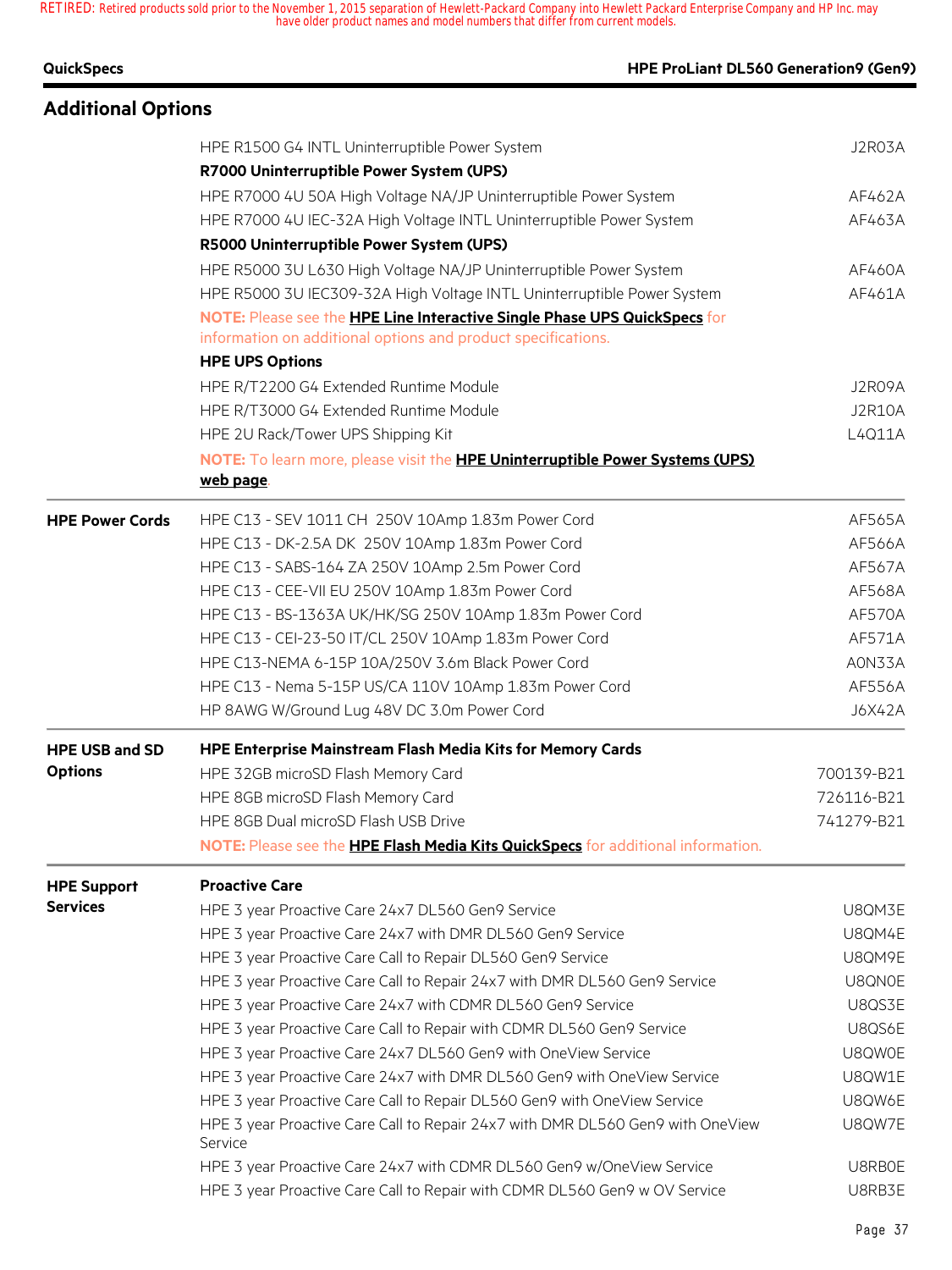## **Additional Options**

### **QuickSpecs HPE ProLiant DL560 Generation9 (Gen9)**

| <b>HPE Install ProLiant DL560 Service</b>                                                                                  | U6H58F |
|----------------------------------------------------------------------------------------------------------------------------|--------|
| HPE Startup ProLiant DL560 Service                                                                                         | U6H60E |
| <b>NOTE:</b> Reduce the time required to get your system up and running and help<br>minimize disruptions to your business. |        |
| <b>NOTE:</b> For more information, customer/resellers can                                                                  |        |
| contact: http://www.hpe.com/services.                                                                                      |        |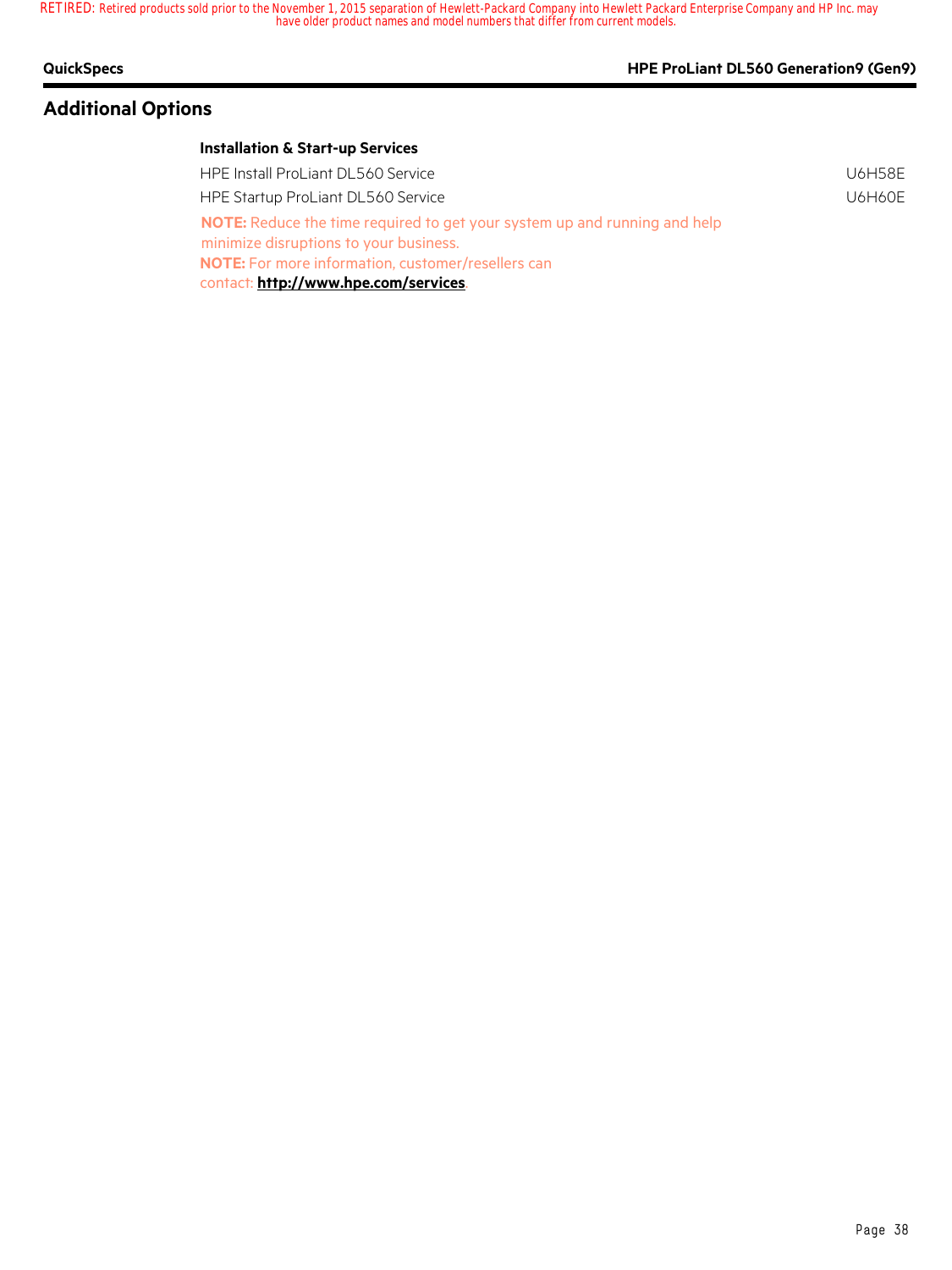#### **QuickSpecs HPE ProLiant DL560 Generation9 (Gen9)**

### **Memory**

#### **HPE SmartMemory**

New HPE SmartMemory now provides additional protection for your servers. With Hewlett Packard Enterprise Authentication it can verify that you have true HPE Qualified Memory in your HPE ProLiant Gen9 server. With HPE SmartMemory your new HPE ProLiant server can take advantage of additional Gen9 enhancements in performance, durability and future manageability support through HPE Active Health System.

For detailed memory configuration rules and guidelines, please use the **Online DDR4 Memory Configuration Tool**.

## **Memory Population guidelines**



#### **General Memory Population Rules and Guidelines**:

- . To maximize performance, install two memory cartridges per processor and balance the total memory capacity between all installed processors.
- . When multiple processors are installed, HPE recommends installing the DIMMs in sequential alphabetical order: 4A, 9B, 1C, 12D, and so on.
- . LRDIMMs support higher densities than single- and dual-rank RDIMMs, and higher speeds than quad-rank RDIMMs. This support enables you to install more high capacity DIMMs, resulting in higher system capacities and higher bandwidth.
- . Do not mix LRDIMMs with any other DIMM type (RDIMM, LVDIMM).
- . RDIMM population is limited to a maximum of eight logical ranks per channel. Therefore, only two quad rank RDIMMs are supported per channel. If there are more than eight physical ranks per channel, LRDIMMs rank multiplication provides support for three DIMMs per channel.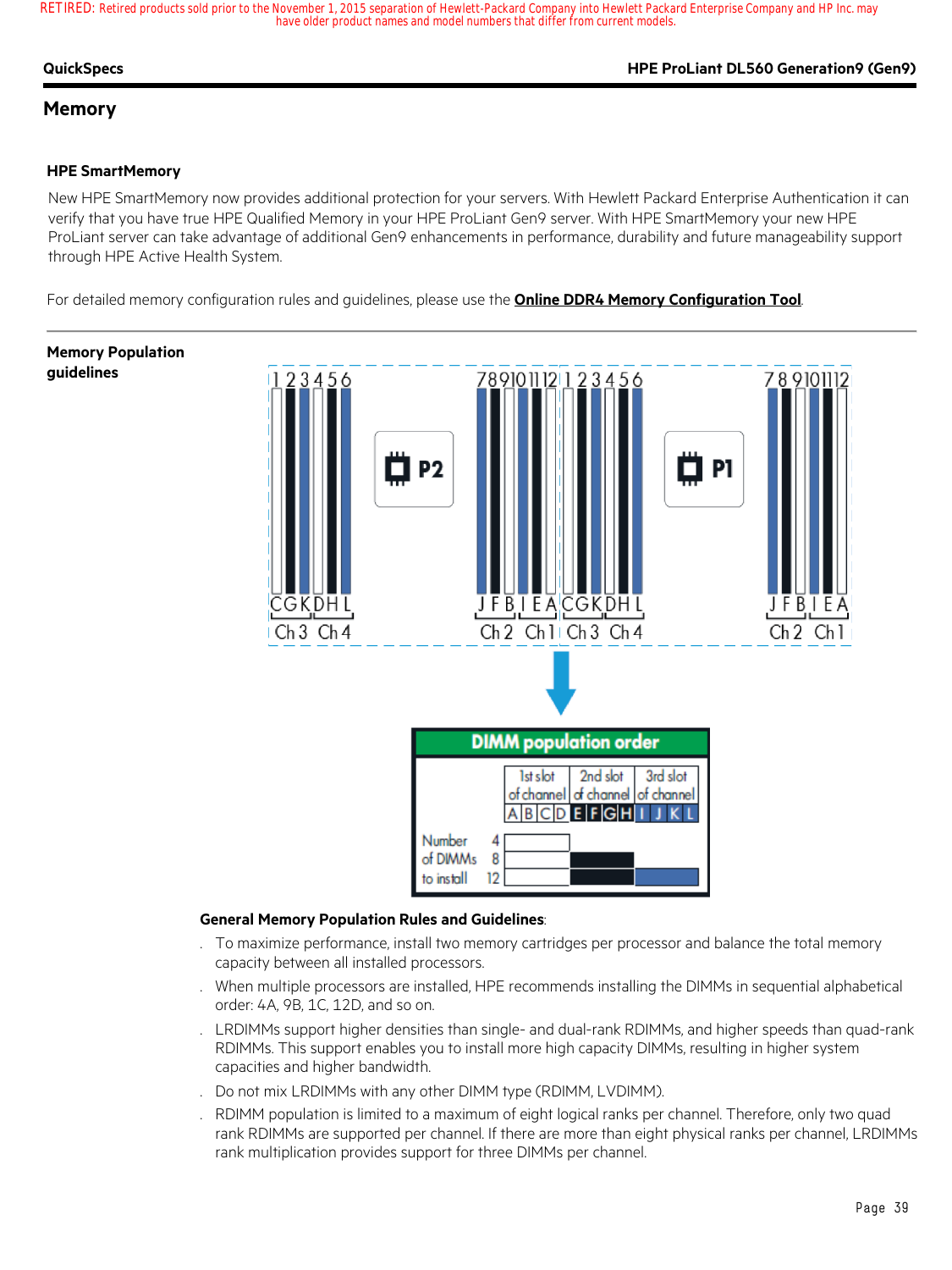| QuickSpecs | <b>HPE ProLiant DL560 Generation9 (Gen9)</b> |
|------------|----------------------------------------------|
| . .        |                                              |

### **Memory**

. Lockstep mode requires specific population requirements. See lock-step configuration below for more information.

**NOTE:** UDIMMs are not supported. This server does not support mixing LRDIMMs, RDIMMs, or UDIMMs. Attempting to mix any combination of these DIMMs can cause the server to halt during BIOS initialization. For detailed memory configuration rules and guidelines, use the Online DDR4 Memory Configuration Tool on the HPE website (**http://www.hpe.com/servers/ddr4memoryconfig**).

**Intel Gen9 Supported Memory Bandwidth for HPE ProLiant Gen9 Intel® Xeon® E5-4600v3 Series Processor Family**

|                                    | <b>Memory Bandwidth and Capacity</b> |                                  |                  |                  |                               |
|------------------------------------|--------------------------------------|----------------------------------|------------------|------------------|-------------------------------|
| [DIMM Type]                        |                                      | <b>Registered DIMMs (RDIMMs)</b> |                  |                  | <b>Load Reduced (LRDIMMs)</b> |
| <b>HPE SKU P/N</b>                 | 726718-B21                           | 726719-B21                       | 728629-B21       | 726722-B21       | 726724-B21                    |
| <b>DIMM Rank</b>                   | Single Rank                          | Dual Rank                        | Dual Rank        | Quad Rank        | Quad Rank                     |
| <b>DIMM Capacity</b>               | 8GB                                  | 16GB                             | 32GB             | 32GB             | 64GB                          |
| <b>Voltage</b>                     | Std Voltage 1.2V                     | Std Voltage 1.2V                 | Std Voltage 1.2V | Std Voltage 1.2V | Std Voltage 1.2V              |
| <b>DIMM Native</b><br>Speed (MT/s) | 2133                                 | 2133                             | 2133             | 2133             | 2133                          |
|                                    | <b>SLOTS THAT CAN BE POPULATED</b>   |                                  |                  |                  |                               |
| 48 slot servers                    | 48                                   | 48                               | 48               | 48               | 48                            |
| <b>MAXIMUM CAPACITY (GB)</b>       |                                      |                                  |                  |                  |                               |
|                                    | 384                                  | 768                              | 1536             | 1536             | 3072                          |
|                                    | POPULATED DIMM SPEED (MT/s)          |                                  |                  |                  |                               |
| 1 DIMM Per<br><b>Channel</b>       | 2133                                 | 2133                             | 2133             | 2133             | 2133                          |
| 2 DIMM Per<br><b>Channel</b>       | 2133                                 | 2133                             | 2133             | 2133             | 2133                          |
| 3 DIMM Per<br>Channel              | 1600                                 | 1600                             | 1600             | 1866             | 1866                          |

#### **Intel Gen9 Supported Memory Bandwidth for HPE ProLiant Gen9 Intel® Xeon® E5-4600v4 Series Processor Family**

| <b>Memory Bandwidth and Capacity</b> |                                  |                     |                     |                               |                     |                     |                     |
|--------------------------------------|----------------------------------|---------------------|---------------------|-------------------------------|---------------------|---------------------|---------------------|
| [DIMM Type]                          | <b>Registered DIMMs (RDIMMs)</b> |                     |                     | <b>Load Reduced (LRDIMMs)</b> |                     |                     |                     |
| <b>HPE SKU P/N</b>                   | 805347-B21                       | 805349-B21          | 836220-B21          | 805351-B21                    | 805353-B21          | 805358-B21          | 809208-B21          |
| <b>DIMM Rank</b>                     | Single Rank                      | Single Rank         | Dual Rank           | Dual Rank                     | Dual Rank           | Quad Rank           | Octal Rank          |
| <b>DIMM Capacity</b>                 | 8GB                              | 16GB                | 16GB                | 32GB                          | 32GB                | 64GB                | 128GB               |
| <b>Voltage</b>                       | Std Voltage<br>1.2V              | Std Voltage<br>1.2V | Std Voltage<br>1.2V | Std Voltage<br>1.2V           | Std Voltage<br>1.2V | Std Voltage<br>1.2V | Std Voltage<br>1.2V |
| <b>DRAM Depth [bit]</b>              | 1G                               | 2G                  | 1G                  | 2G                            | 2G                  | 2G                  | 2G                  |
| <b>DRAM Width [bit]</b>              | х8                               | х4                  | х4                  | х4                            | х4                  | x4                  | х4                  |
| <b>DRAM Density</b>                  | 8Gb                              | 8Gb                 | 8Gb                 | 8Gb                           | 8Gb                 | 8Gb                 | 8Gb                 |
| <b>CAS Latency</b>                   | 17-17-17                         | 17-17-17            | 17-17-17            | 17-17-17                      | 17-17-17            | 17-17-17            | 20-18-18            |
| <b>DIMM Native Speed</b><br>(MT/s)   | 2400                             | 2400                | 2400                | 2400                          | 2400                | 2400                | 2400                |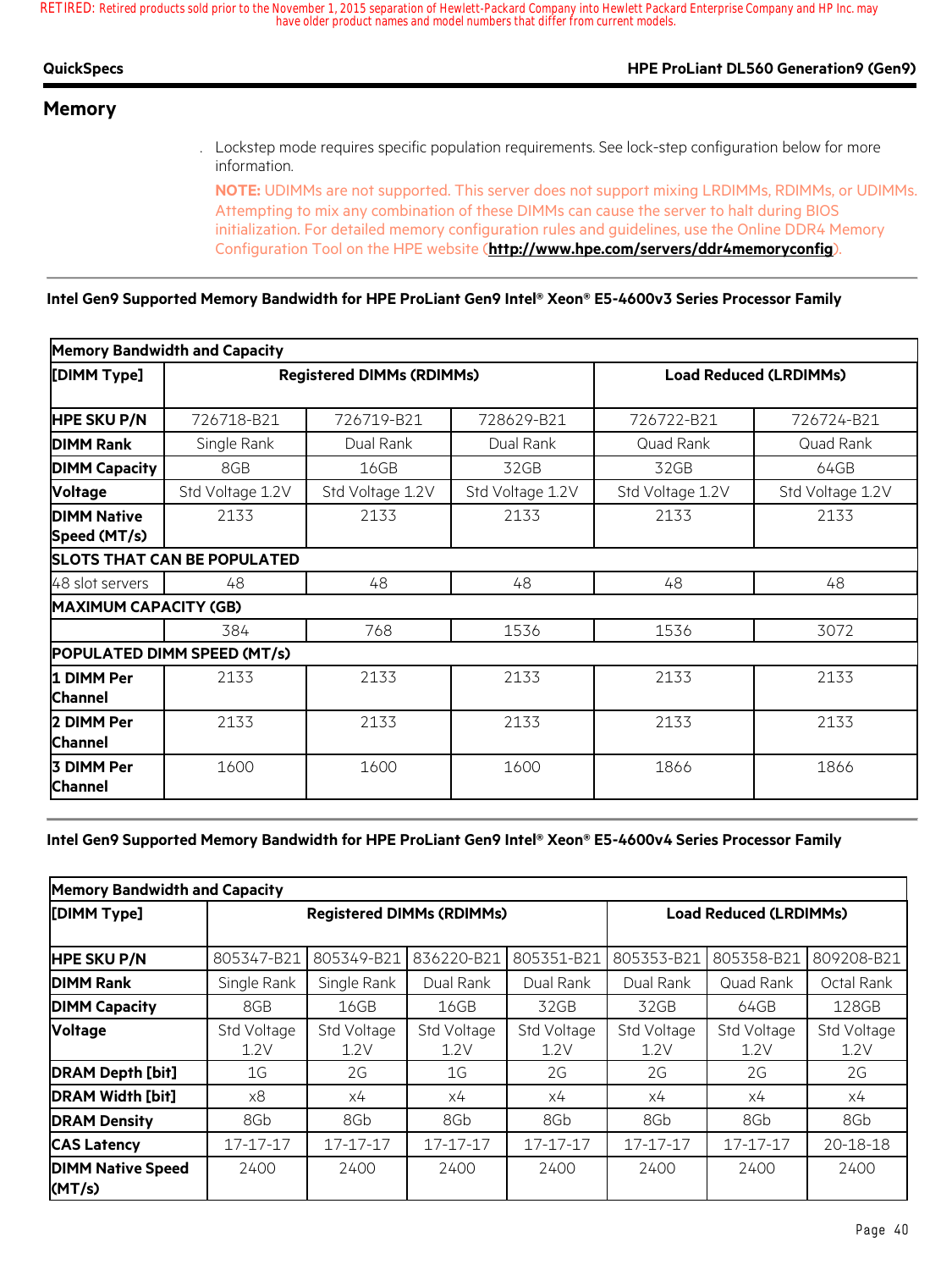### **QuickSpecs HPE ProLiant DL560 Generation9 (Gen9)**

## **Memory**

| <b>SLOTS THAT CAN BE POPULATED</b> |      |      |      |      |      |      |      |
|------------------------------------|------|------|------|------|------|------|------|
| 48 slot servers                    | 48   | 48   | 48   | 48   | 48   | 48   | 48   |
| <b>MAXIMUM CAPACITY (GB)</b>       |      |      |      |      |      |      |      |
|                                    | 384  | 768  | 768  | 1536 | 1536 | 3072 | 6144 |
| <b>POPULATED DIMM SPEED (MT/s)</b> |      |      |      |      |      |      |      |
| 1 DIMM Per Channel                 | 2400 | 2400 | 2400 | 2400 | 2400 | 2400 | 2400 |
| 2 DIMM Per Channel                 | 2133 | 2133 | 2400 | 2400 | 2400 | 2400 | 2400 |
| <b>3 DIMM Per Channel</b>          | 1866 | 1866 | 1600 | 1600 | 2133 | 2133 | 1866 |

| <b>Memory Speed by</b> | <b>Processor Models</b>                                                                | <b>Supported Memory Speeds</b> |
|------------------------|----------------------------------------------------------------------------------------|--------------------------------|
| <b>Processor Model</b> | E5-4660v3, E5-4650v3, E5-4627v3, E5-4669v3, 2133/1866/1600MT/s<br>E5-4655v3, E5-4667v3 |                                |
|                        | E5-4620v3, E5-4640v3                                                                   | 1866/1600MT/s                  |
|                        | E5-4610v3                                                                              | 1600MT/s                       |
|                        | E5-4655v4, E5-4650v4, E5-4660v4, E5-4627v4,<br>E5-4667v4, E5-4669v4                    | 2400/2133/1866MT/s             |
|                        | E5-4620v4, E5-4640v4                                                                   | 2133/1866MT/s                  |
|                        | E5-4610v4                                                                              | 1866MT/s                       |

| <b>Standard and</b><br><b>Maximum Memory</b><br>Capacity | <b>Pre Configured Models</b> | <b>Standard Memory</b> | <b>Maximum Memory Plus</b><br><b>Optional Memory</b> | <b>Standard Memory</b><br><b>Replaced with Optional</b><br><b>Memory</b> |
|----------------------------------------------------------|------------------------------|------------------------|------------------------------------------------------|--------------------------------------------------------------------------|
| (Pre-configured<br>Models)                               | E5-4640v4, E5-4640v3         | 128GB (8x16GB)         | 1408GB (40x32GB,<br>8x16GB)                          | 3072GB (48x64GB)                                                         |
|                                                          | E5-4620v4, E5-4620v3         | 64GB (4x16GB)          | 1472GB (44x32GB,<br>4x16GB)                          | 3072GB (48x64GB)                                                         |
|                                                          | E5-4610v4, E5-4610v3         | 32GB (2x16GB)          | 1504GB (46x32GB,<br>2x16GB)                          | 3072GB (48x64GB)                                                         |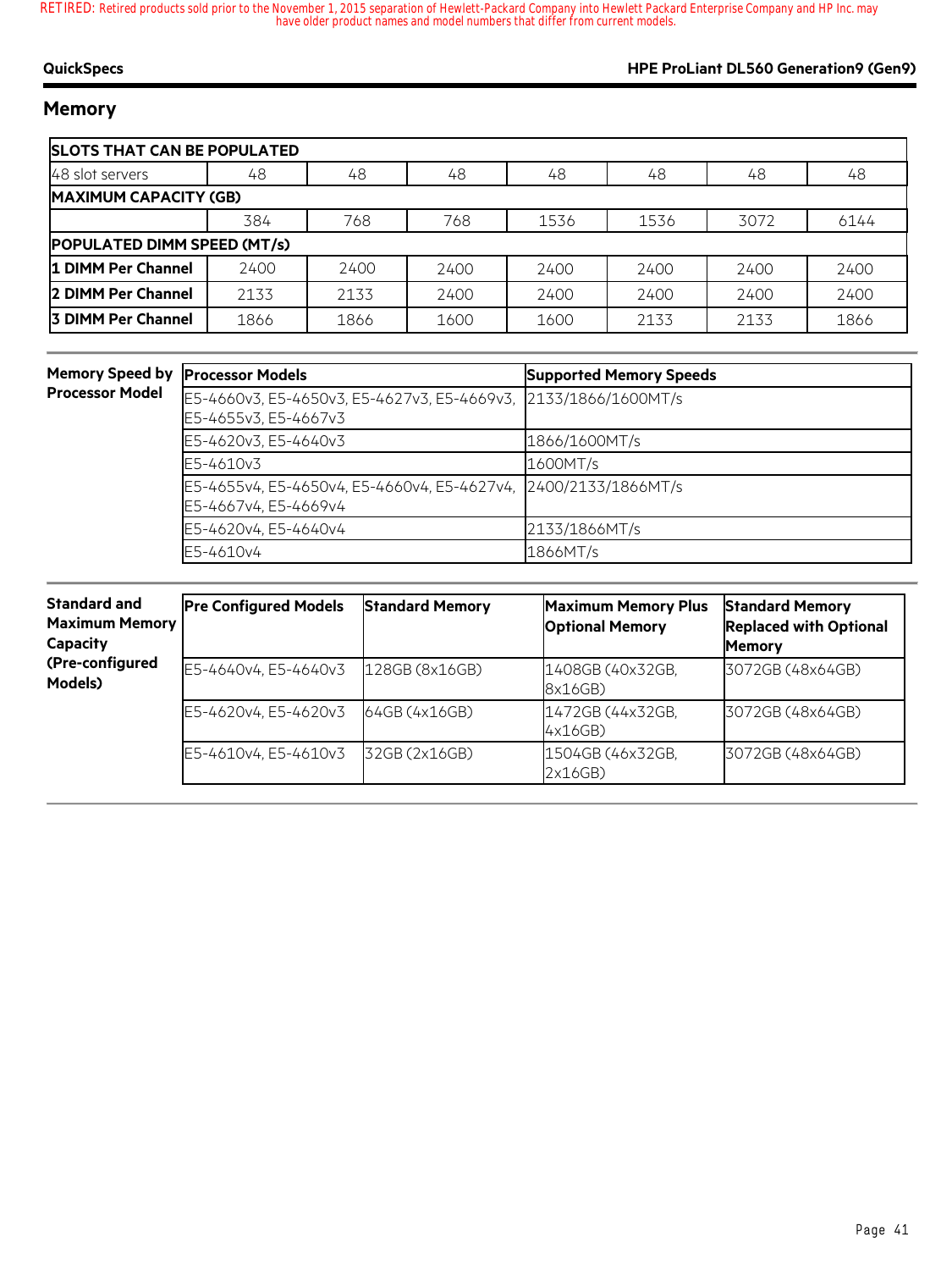#### **QuickSpecs HPE ProLiant DL560 Generation9 (Gen9)**

#### **Memory**

#### **DDR4 memory options part number decoder**

**NOTE:** Capacity references are rounded to the common gigabyte (GB) values.

- $2GB = 2,048MB$
- $4GB = 4,096MB$
- $8GB = 8,192MB$
- $16GB = 16,384MB$
- 32GB = 32,768MB
- $64GB = 65,536MB$
- 128 GB = 131,072MB

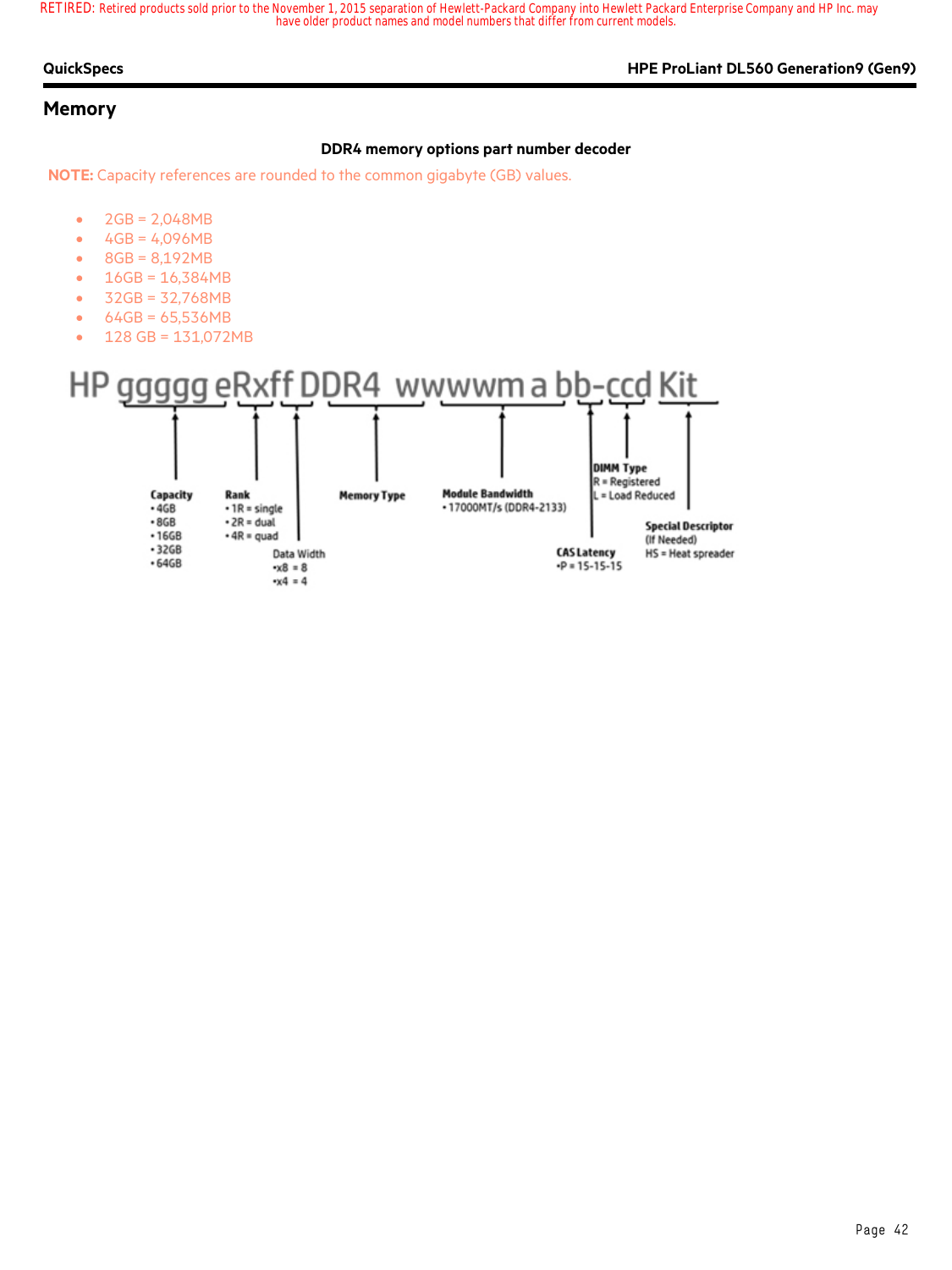### **QuickSpecs HPE ProLiant DL560 Generation9 (Gen9)**

### **Storage**

8 SFF (+2 SFF) hot-plug drive model with Universal Media Bay



16 SFF (+2 SFF) hot-plug drive model with Universal Media Bay

| I<br>⊨<br><b>SERE</b><br>88888<br>$-222$<br>$\sim$<br>◡<br>∽<br>◡<br>∽<br>∽<br>ے<br>∽<br>≕<br>----<br><b>Partia</b><br>IY. |
|----------------------------------------------------------------------------------------------------------------------------|
|----------------------------------------------------------------------------------------------------------------------------|

- 1-8 8 x SFF SATA/SAS/SDD Hot Pluggable Hard drive bays
- 1-2 2 x SFF SATA/SAS/SSD Hot Pluggable Hard Drive Bays

Universal Media Bay Kit with 2xSFF drives

1-16 16 x SFF SATA/SAS/SDD Hot Pluggable Hard drive bays

**NOTE:** If Universal Media Bay Kit is not chosen, even Bay 1 can be populated with 8xSFF drives to give a maximum of 24xSFF drives.

1-2 2 x SFF SATA/SAS/SSD Hot Pluggable Hard Drive Bays

Universal Media Bay Kit with 2xSFF drives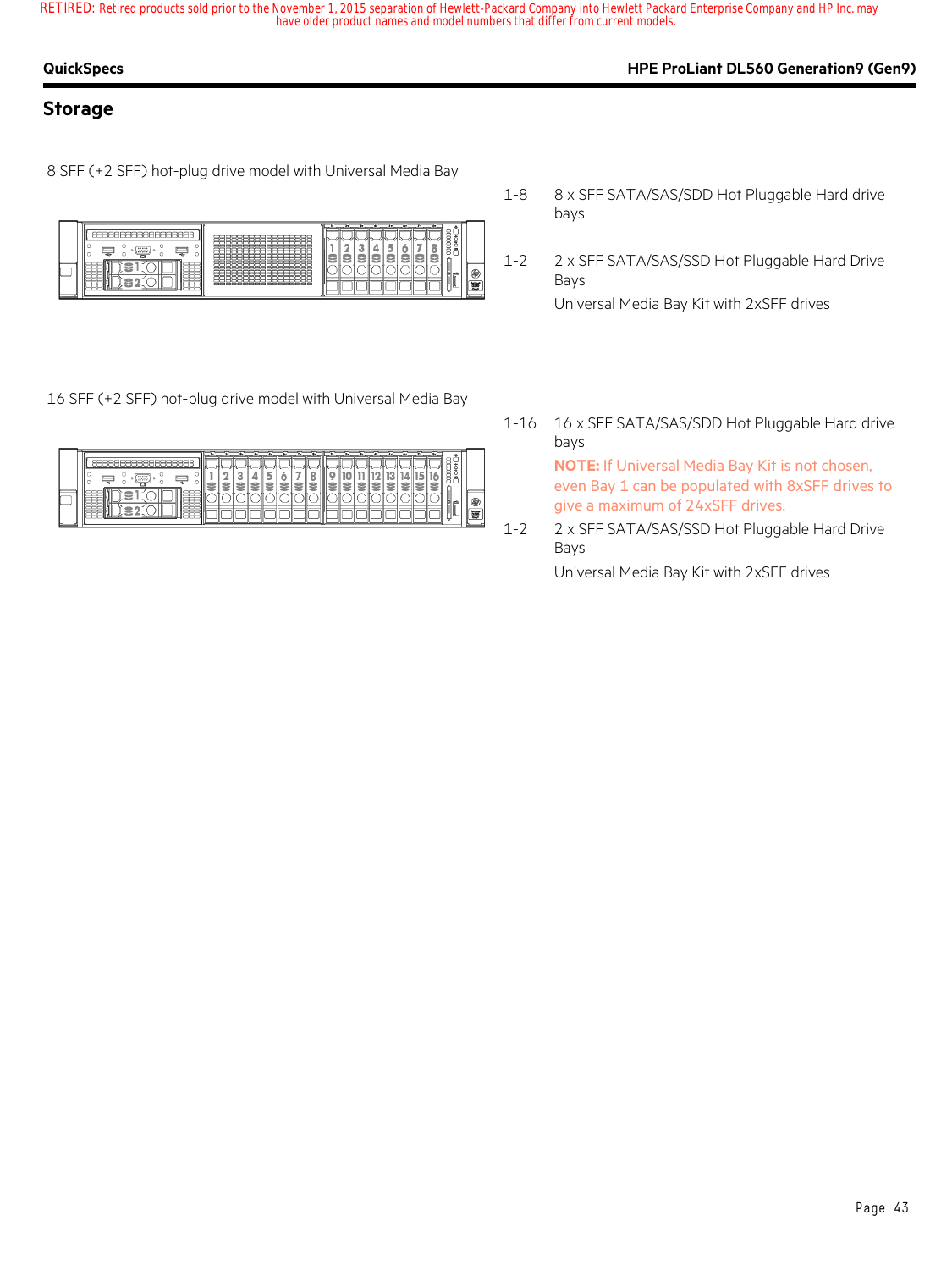### **QuickSpecs HPE ProLiant DL560 Generation9 (Gen9)**

## **Technical Specifications**

| <b>System Unit</b> | <b>Dimensions</b><br>$(H \times W \times D)$<br>(with bezel) |                                                                                                     | 3.44" x 17.54" x 29.50" (8.73cm x 44.54cm x 74.93cm)                                                                                                                                                                                                                                                 |
|--------------------|--------------------------------------------------------------|-----------------------------------------------------------------------------------------------------|------------------------------------------------------------------------------------------------------------------------------------------------------------------------------------------------------------------------------------------------------------------------------------------------------|
|                    | Weight<br>(approximate)                                      | Maximum:<br>(all hard drives, power<br>supplies, DIMMs and<br>processors installed)                 | 69 lb (31.30 kg)                                                                                                                                                                                                                                                                                     |
|                    |                                                              | Minimum:<br>(one hard drive, two<br>power supplies, four<br>DIMMs, and two<br>processors installed) | 39lb (17.69 kg)                                                                                                                                                                                                                                                                                      |
|                    | <b>Input Requirements</b>                                    | Rated Line Voltage                                                                                  | 100 - 120 VAC (1200W PS only)                                                                                                                                                                                                                                                                        |
|                    | (per power supply)                                           |                                                                                                     | 200 - 240 VAC (1200W & 1500W PS)                                                                                                                                                                                                                                                                     |
|                    |                                                              | Rated Input Current                                                                                 | 9.2A (100 VAC), 6.6A (200 VAC) - 1200W<br>PS8.3A (200 VAC) - 1500W PS                                                                                                                                                                                                                                |
|                    |                                                              | Rated Input Frequency                                                                               | 50 to 60 Hz                                                                                                                                                                                                                                                                                          |
|                    |                                                              | Rated Input Power                                                                                   | 1000 W (120 VAC), 1320 W (230VAC)-1200W<br>PS 1652 W (at 230 VAC) - 1500W PS                                                                                                                                                                                                                         |
|                    | <b>BTU Rating</b>                                            | Maximum                                                                                             | 3408 BTU/hr (120 VAC), 4500 BTU/hr (at 230<br>VAC) - 1200W PS5637 BTU/hr (230 VAC) -<br>1500W PSVAC), 3112 BTU/hr (at 240 VAC) for<br>China Only                                                                                                                                                     |
|                    | <b>Power Supply Output</b><br>(per power supply)             | Rated Steady-State<br>Power                                                                         | For 1400W Power Supply: 1400W (at 100 VAC),<br>1400W (at 240 VAC), 1400W (at 240 VAC)                                                                                                                                                                                                                |
|                    |                                                              |                                                                                                     | For 800W Power Supply: 800W (at 100 VAC),<br>800W (at 240 VAC), 800W (at 240 VAC) input<br>for China only                                                                                                                                                                                            |
|                    |                                                              |                                                                                                     | For 500W Power Supply: 500W (at 100 VAC),<br>500W (at 240 VAC), 500W (at 240 VAC) input<br>for China only                                                                                                                                                                                            |
|                    |                                                              | Maximum Peak Power                                                                                  | For 1400W Power Supply: 1400W (at 100 to 127<br>VAC), 1400W (at 200 to 240 1VAC), 1400W (at<br>240 VAC) input for China only                                                                                                                                                                         |
|                    |                                                              |                                                                                                     | For 800W Power Supply: 800W (at 100 to 127<br>VAC), 800W (at 200 to 240 1VAC), 800W (at<br>240 VAC) input for China only                                                                                                                                                                             |
|                    |                                                              |                                                                                                     | For 500W Power Supply: 500W (at 100 to 127<br>VAC), 500W (at 200 to 240 VAC), 500W (at 240<br>VAC) input for China only                                                                                                                                                                              |
|                    |                                                              |                                                                                                     | <b>NOTE:</b> To review typical system power ratings<br>use the HPE Power Advisor which is available<br>online located at                                                                                                                                                                             |
|                    |                                                              |                                                                                                     | url: http://www.hpe.com/info/hppoweradvisor.                                                                                                                                                                                                                                                         |
|                    | <b>System Inlet Temperature</b>                              | <b>Standard Operating</b><br>Support                                                                | 10° to 35°C (50° to 95°F) at sea level with an<br>altitude derating of 1.0°C per every 305 m (1.8°F<br>per every 1000 ft) above sea level to a maximum<br>of 3050 m (10,000 ft), no direct sustained<br>sunlight. Maximum rate of change is 20°C/hr<br>(36°F/hr). The upper limit and rate of change |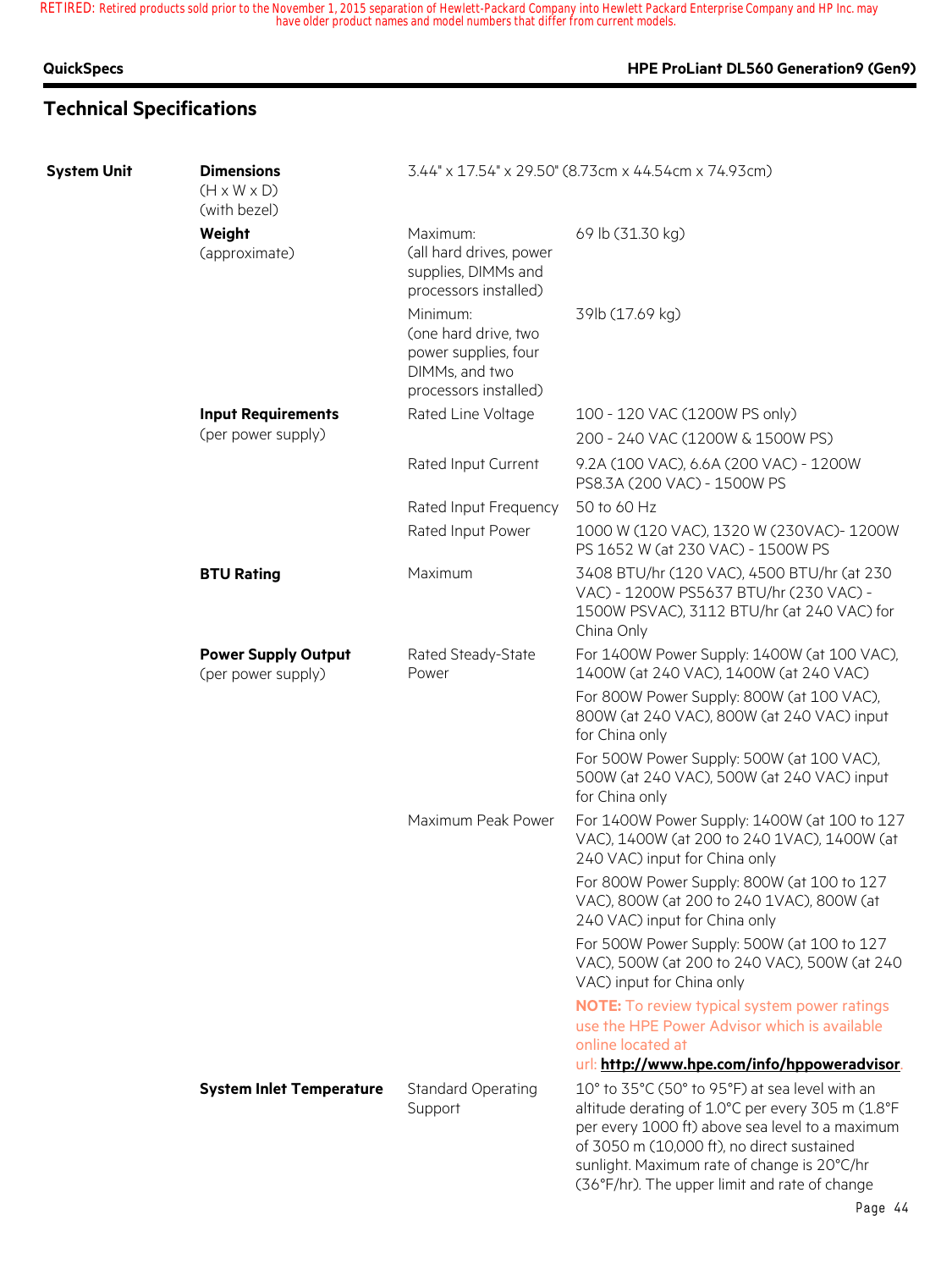### **QuickSpecs HPE ProLiant DL560 Generation9 (Gen9)**

## **Technical Specifications**

may be limited by the type and number of options installed. System performance during standard operating support may be reduced if operating

with a fan fault or above 30°C (86°F).

|                          | <b>Extended Ambient</b><br><b>Operating Support</b> | For approved hardware configurations, the<br>supported system inlet range is extended to be:<br>5° to 10°C (41° to 50°F) and 35° to 40°C (95° to<br>104°F) at sea level with an altitude derating of<br>1.0°C per every 175 m (1.8°F per every 574 ft)<br>above 900 m (2953 ft) to a maximum of 3050 m<br>(10,000 ft). The approved hardware<br>configurations for this system are listed at the<br>URL:<br>http://www.hpe.com/servers/ashrae |
|--------------------------|-----------------------------------------------------|-----------------------------------------------------------------------------------------------------------------------------------------------------------------------------------------------------------------------------------------------------------------------------------------------------------------------------------------------------------------------------------------------------------------------------------------------|
|                          |                                                     | For approved hardware configurations, the<br>supported system inlet range is extended to be:<br>40° to 45°C (104° to 113°F) at sea level with an<br>altitude derating of 1.0°C per every 125 m (1.8°F<br>per every 410 ft) above 900 m (2953 ft) to a<br>maximum of 3050 m (10,000 ft). The approved<br>hardware configurations for this system are listed<br>at the URL:<br>http://www.hpe.com/servers/ashrae                                |
|                          |                                                     |                                                                                                                                                                                                                                                                                                                                                                                                                                               |
|                          |                                                     | System performance may be reduced if operating<br>in the extended ambient operating range or with<br>a fan fault.                                                                                                                                                                                                                                                                                                                             |
|                          | Non-operating                                       | -30° to 60°C (-22° to 140°F). Maximum rate of<br>change is 20°C/hr (36°F/hr).                                                                                                                                                                                                                                                                                                                                                                 |
| <b>Relative Humidity</b> | Operating                                           | 10% to 90% relative humidity (Rh), 28°C (82.4°F)<br>maximum wet bulb temperature, non-condensing.                                                                                                                                                                                                                                                                                                                                             |
| (non-condensing)         | Non-operating                                       | 5 to 95% relative humidity (Rh), 38.7°C (101.7°F)<br>maximum wet bulb temperature, non-condensing.                                                                                                                                                                                                                                                                                                                                            |
| Altitude                 | Operating                                           | 3048 m (10,000 ft). This value may be limited by<br>the type and number of options installed.<br>Maximum allowable altitude change rate is 457<br>m/min (1500 ft/min).                                                                                                                                                                                                                                                                        |
|                          | Non-operating                                       | 9144 m (30,000 ft). Maximum allowable altitude<br>change rate is 457 m/min (1500 ft/min).                                                                                                                                                                                                                                                                                                                                                     |
| Acoustic Noise           |                                                     | Listed are the declared A-Weighted sound power levels (LWAd) and<br>declared average bystander position A-Weighted sound pressure levels<br>(LpAm) when the product is operating in a 23°C ambient environment.<br>Noise emissions were measured in accordance with ISO 7779 (ECMA 74)<br>and declared in accordance with ISO 9296 (ECMA 109).                                                                                                |
|                          | Idle                                                |                                                                                                                                                                                                                                                                                                                                                                                                                                               |
|                          | LWAd                                                | 6.8B                                                                                                                                                                                                                                                                                                                                                                                                                                          |
|                          | LpAm                                                | 51.2                                                                                                                                                                                                                                                                                                                                                                                                                                          |
|                          | <b>Operating</b>                                    |                                                                                                                                                                                                                                                                                                                                                                                                                                               |
|                          | <b>LWAd</b>                                         | 6.9 B                                                                                                                                                                                                                                                                                                                                                                                                                                         |
|                          | LpAm                                                | 51.2                                                                                                                                                                                                                                                                                                                                                                                                                                          |
|                          | <b>FCC Rating</b>                                   | Class A                                                                                                                                                                                                                                                                                                                                                                                                                                       |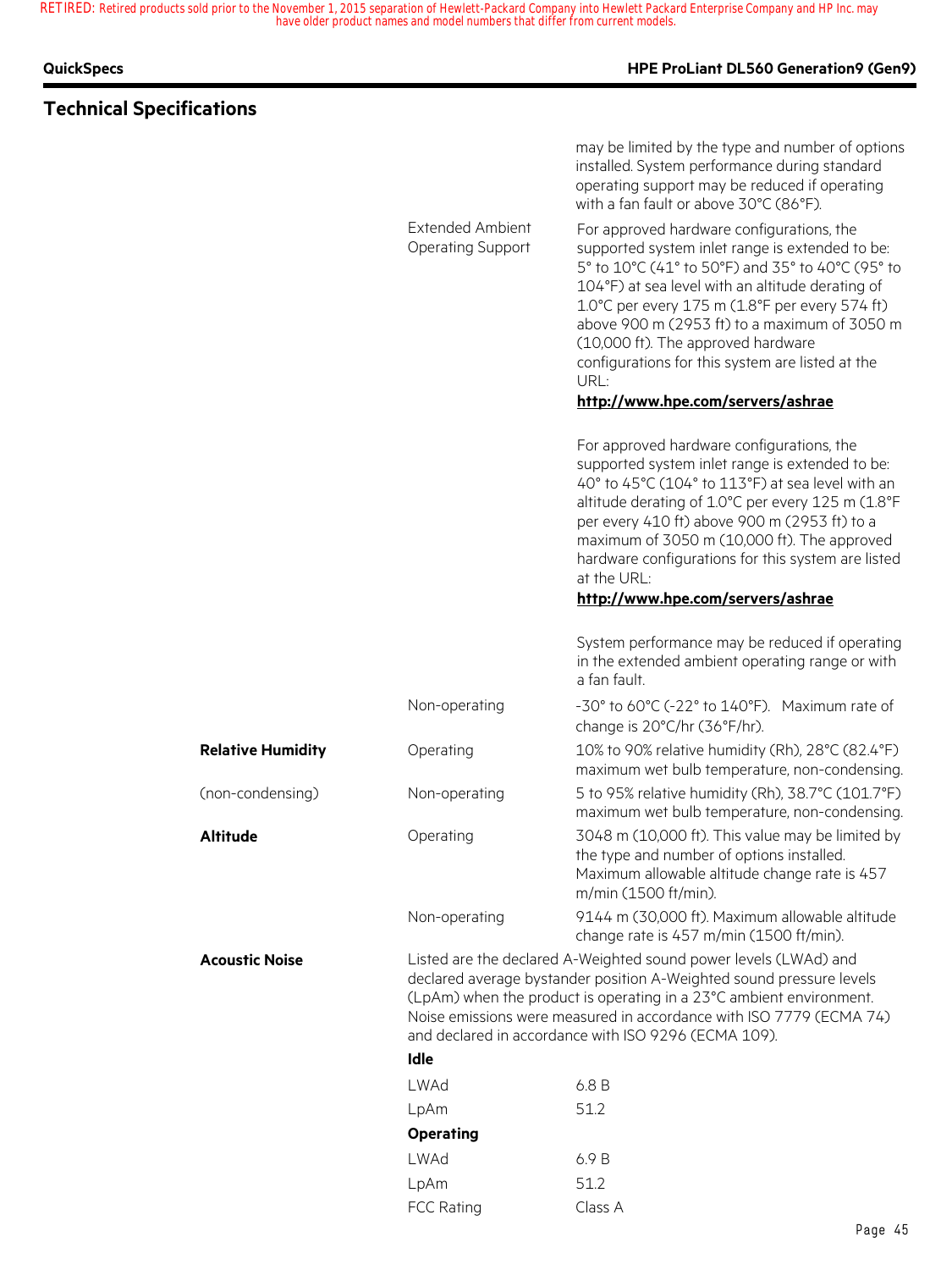| <b>QuickSpecs</b>                     |                                                  |                                 | HPE ProLiant DL560 Generation9 (Gen9)                                                                                                                                                                                     |  |  |  |
|---------------------------------------|--------------------------------------------------|---------------------------------|---------------------------------------------------------------------------------------------------------------------------------------------------------------------------------------------------------------------------|--|--|--|
| <b>Technical Specifications</b>       |                                                  |                                 |                                                                                                                                                                                                                           |  |  |  |
|                                       | <b>Emissions Classification</b>                  | Normative Standards             | CISPR 22; EN55022; EN55024; FCC CFR 47, Pt<br>15; ICES-003; CNS13438; GB9254; K22;K24; EN<br>61000-3-2; EN 61000-3-3; EN 60950-1; IEC<br>60950-1                                                                          |  |  |  |
|                                       | (EMC)                                            | statements.                     | NOTE: Product conformance to cited product specifications is based on<br>sample (type) testing, evaluation, or assessment. This product or family<br>of products is eligible to bear the appropriate compliance logos and |  |  |  |
|                                       | <b>HPE Dynamic Smart Number of PCI links</b>     | Four                            |                                                                                                                                                                                                                           |  |  |  |
| Array B140i                           | <b>PCI link rate</b>                             | 4Gb/s                           |                                                                                                                                                                                                                           |  |  |  |
| <b>Controller</b>                     | <b>Storage protocol support</b>                  | <b>SATA</b>                     |                                                                                                                                                                                                                           |  |  |  |
|                                       | <b>SAS/SATA peak data</b><br>transfer rate       | 6Gb/s                           |                                                                                                                                                                                                                           |  |  |  |
|                                       | <b>Number of SAS/SATA links</b>                  | 10 links                        |                                                                                                                                                                                                                           |  |  |  |
|                                       | <b>SAS/SATA connectivity</b>                     | 2x4 connectors; 2x1 connectors  |                                                                                                                                                                                                                           |  |  |  |
|                                       | <b>Expander support</b>                          | <b>No</b>                       |                                                                                                                                                                                                                           |  |  |  |
|                                       | <b>Drives supported (max)</b>                    | Up to 10 Internal Drives        |                                                                                                                                                                                                                           |  |  |  |
|                                       | <b>RAID support</b>                              | 0, 1, 10, 5 SATA                |                                                                                                                                                                                                                           |  |  |  |
|                                       | Software management                              | HPE SSA, SMH, SIM               |                                                                                                                                                                                                                           |  |  |  |
|                                       | Warranty                                         | Server warranty                 |                                                                                                                                                                                                                           |  |  |  |
|                                       | <b>HPE Secure Encryption</b><br>license          | Not Supported                   |                                                                                                                                                                                                                           |  |  |  |
|                                       | <b>HPE SmartCache License</b>                    | Not Supported                   |                                                                                                                                                                                                                           |  |  |  |
|                                       | <b>HPE Smart Storage</b><br><b>Administrator</b> | Supported                       |                                                                                                                                                                                                                           |  |  |  |
| HPE Ethernet 1Gb 4- Network Interface |                                                  | 10Base-T/100Base-TX/1000Base-TX |                                                                                                                                                                                                                           |  |  |  |
| port 331FLR                           | Compatibility                                    | IEEE 802.3 10Base-T             |                                                                                                                                                                                                                           |  |  |  |
| Adapter                               |                                                  | IEEE 802.3ab 1000Base-T         |                                                                                                                                                                                                                           |  |  |  |
|                                       |                                                  | IEEE 802.3u 100Base-TX          |                                                                                                                                                                                                                           |  |  |  |
|                                       |                                                  | <b>IEEE 802.3x</b>              |                                                                                                                                                                                                                           |  |  |  |
|                                       |                                                  | IEEE 802.3ad 1000Base-TX        |                                                                                                                                                                                                                           |  |  |  |
|                                       |                                                  | <b>IEEE 802.3az</b>             |                                                                                                                                                                                                                           |  |  |  |
|                                       |                                                  | <b>IEEE 1588</b>                |                                                                                                                                                                                                                           |  |  |  |
|                                       |                                                  | <b>IEEE 802.1as</b>             |                                                                                                                                                                                                                           |  |  |  |
|                                       | <b>Data Transfer Method</b>                      | PCI-Express 2.0 x4              |                                                                                                                                                                                                                           |  |  |  |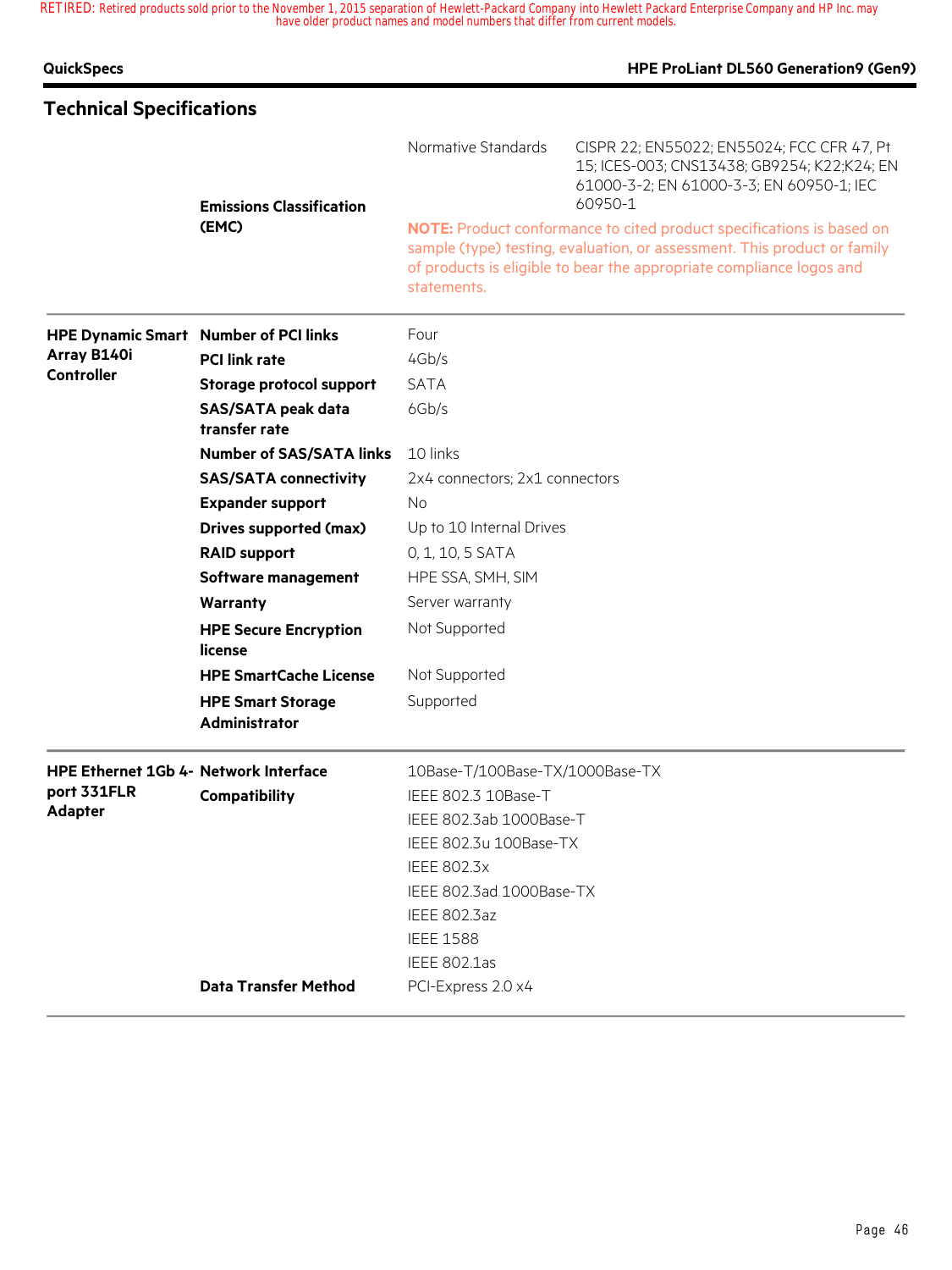### **QuickSpecs HPE ProLiant DL560 Generation9 (Gen9)**

### **Technical Specifications**

**Environmentfriendly Products of-life Management and Recycling**

**and Approach - End-** recovered or disposed of in a responsible manner. Hewlett Packard Enterprise offers end-of-life product return, trade-in, and recycling programs, in many geographic areas, for our products. Products returned to Hewlett Packard Enterprise will be recycled,

#### **http://www.hpe.com/recycle**

The EU WEEE directive (2002/95/EC) requires manufacturers to provide treatment information for each product type for use by treatment facilities. This information (product disassembly instructions) is posted on the Hewlett Packard Enterprise web site. These instructions may be used by recyclers and other WEEE treatment facilities as well as Hewlett Packard Enterprise OEM customers who integrate and re-sell Hewlett Packard Enterprise equipment.

#### **http://www.hpe.com/recycle**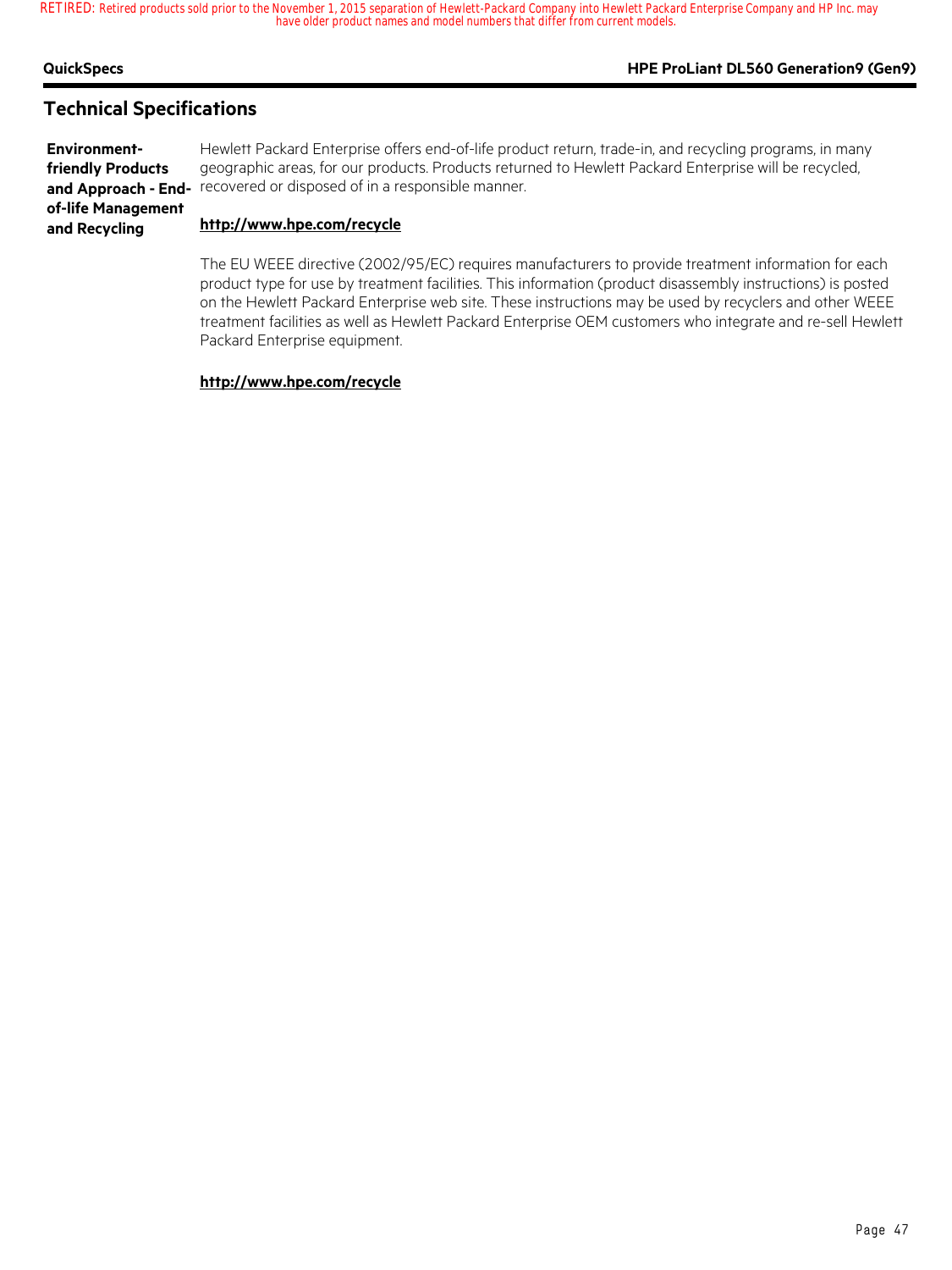## **Summary of Changes**

| <b>Date</b> | <b>Version History</b> | <b>Action</b> | <b>Description of Change</b>                                                                                                                                                                                                                              |
|-------------|------------------------|---------------|-----------------------------------------------------------------------------------------------------------------------------------------------------------------------------------------------------------------------------------------------------------|
| 2-Apr-2018  | Version 22             | Changed       | SKU description from Core Options and Additional Options were revised.                                                                                                                                                                                    |
|             |                        | Removed       | Obsolete SKUs were removed from the QuickSpecs.                                                                                                                                                                                                           |
| 5-Mar-2018  | Version 21             | Removed       | Obsolete SKUs were removed from the QuickSpecs.                                                                                                                                                                                                           |
| 25-Sep-2017 | Version 20             | Added         | Added new Solid State Drives offering to the HPE Drives section.                                                                                                                                                                                          |
|             |                        | Changed       | Core Options and Additional Options were removed.                                                                                                                                                                                                         |
|             |                        | Removed       | Obsolete SKUs were removed from the QuickSpecs.                                                                                                                                                                                                           |
| 7-Aug-2017  | Version 19             | Added         | Added new Solid State Drives offering to the HPE Drives section.                                                                                                                                                                                          |
| 11-Jul-2017 | Version 18             | Added         | Added new GPU option.<br>Added description for iLO Amplifier Pack.                                                                                                                                                                                        |
|             |                        | Changed       | On System Management Chipset, Server utilities, Configuration Information -<br>Factory Integrated Models, HPE Computation and Graphics Accelerators,<br>HPE Rack Mount Consoles, and KVM Switches and Keyboards Technical<br>Specifications were revised. |
|             |                        | Removed       | Obsolete SKUs were removed from the QuickSpecs.                                                                                                                                                                                                           |
| 5-Jun-2017  | Version 17             | Added         | Added new Solid State Drives offering to the HPE Drives section.                                                                                                                                                                                          |
|             |                        | Changed       | HPE Insight Software and HPE PCIe Workload Accelerator Options were revised.                                                                                                                                                                              |
|             |                        | Removed       | Obsolete SKUs were removed from the QuickSpecs.                                                                                                                                                                                                           |
| 27-Mar-2017 | Version 16             | Changed       | HPE Storage Controllers and HPE Storage Options were revised.                                                                                                                                                                                             |
| 17-Feb-2017 | Version 15             | Changed       | HPE Memory section under Core Options was revised.                                                                                                                                                                                                        |
| 13-Feb-2017 | Version 14             | Added         | Added new HDD and SSD offering to the HPE Drives section.                                                                                                                                                                                                 |
| 28-Nov-2016 | Version 13             | Added         | Added new Hard Drives.<br>Added new HPE Storage Controllers and HPE Tape Backup options.                                                                                                                                                                  |
|             |                        | Changed       | Memory section was revised.                                                                                                                                                                                                                               |
|             |                        | Removed       | Obsolete SKUs were removed from the QuickSpecs.                                                                                                                                                                                                           |
| 28-Oct-2016 | Version 12             | Removed       | Obsolete Hard Drives were removed from the QuickSpecs.                                                                                                                                                                                                    |
| 26-Sep-2016 | Version 11             | Added         | Added new HPE Storage Controllers options.                                                                                                                                                                                                                |
|             |                        | Changed       | Additional Options was revised.                                                                                                                                                                                                                           |
|             |                        | Removed       | Obsolete SKUs were removed from the QuickSpecs.                                                                                                                                                                                                           |
| 20-Jun-2016 | Version 10             | Added         | Added new Intel® Xeon® E5-2600v4 processor family and new HPE DDR4 2400<br>MHz Memory modules.<br>Added new options to the HPE Unique Options, HPE Memory, and HPE<br>Converged Infrastructure Management Software sections.                              |
|             |                        | Changed       | Cache Memory, Chipset, Memory, Internal Storage Devices, Security, Pre-<br>configured Models, and Technical Specifications were revised.                                                                                                                  |
| 6-Jun-2016  | Version 9              | Added         | New options added to the HPE Storage Controllers, HPE Disk Backup, and HPE<br>Storage Options.                                                                                                                                                            |
|             |                        | Changed       | Memory, Expansion Slots, and HPE Unique Options were revised.                                                                                                                                                                                             |
| 8-Apr-2016  | Version 8              | Changed       | HPE Processors section was revised.                                                                                                                                                                                                                       |
| 31-Mar-2016 | Version 7              | Added         | New Security TPM option and new HDD offering were added.                                                                                                                                                                                                  |
|             |                        | Changed       | Embedded Management, Security, Service and Support, and Pre-configured<br>Models sections were revised.                                                                                                                                                   |
|             |                        | Removed       | Obsolete SKUs were removed from the QuickSpecs.                                                                                                                                                                                                           |
| 16-Feb-2016 | Version 6              | Added         | New HDD offering was added to HPE Drives.<br>New options were added to the HPE PCIe Workload Accelerator Options and HPE<br>Disk Backup sections.                                                                                                         |